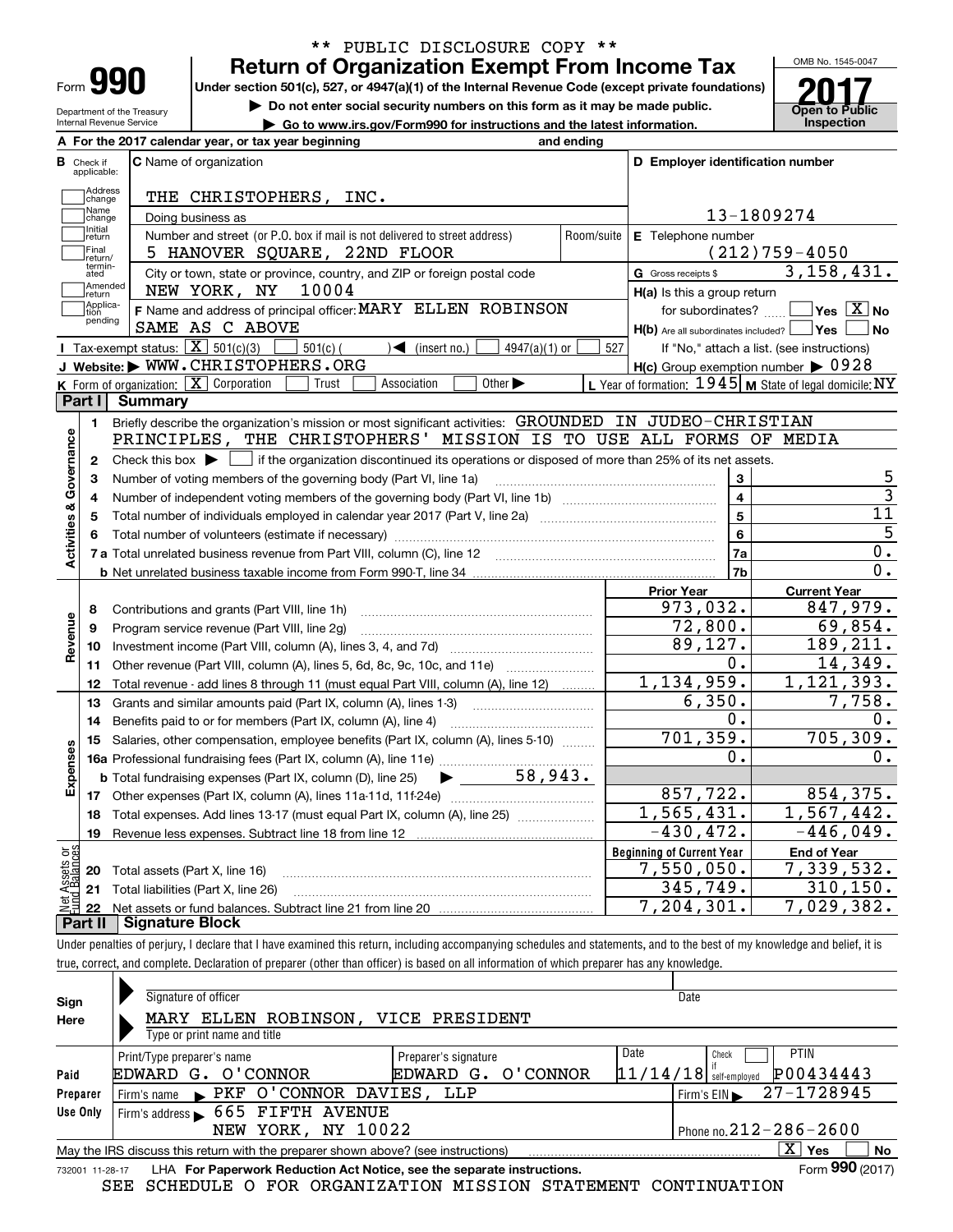|              |                                                                                                                                                                                                                                                                                      |     | $\overline{\mathbf{x}}$                       |
|--------------|--------------------------------------------------------------------------------------------------------------------------------------------------------------------------------------------------------------------------------------------------------------------------------------|-----|-----------------------------------------------|
| 1            | Briefly describe the organization's mission:<br>SEE SCHEDULE O                                                                                                                                                                                                                       |     |                                               |
|              |                                                                                                                                                                                                                                                                                      |     |                                               |
| $\mathbf{2}$ | Did the organization undertake any significant program services during the year which were not listed on the                                                                                                                                                                         |     |                                               |
|              | prior Form 990 or 990-EZ?<br>If "Yes," describe these new services on Schedule O.                                                                                                                                                                                                    |     | $\sqrt{}$ Yes $\sqrt{}$ $\overline{\rm X}$ No |
| 3            | Did the organization cease conducting, or make significant changes in how it conducts, any program services?<br>If "Yes," describe these changes on Schedule O.                                                                                                                      |     | $\sqrt{}$ Yes $\sqrt{}$ X $\sqrt{}$ No        |
| 4            | Describe the organization's program service accomplishments for each of its three largest program services, as measured by expenses.<br>Section 501(c)(3) and 501(c)(4) organizations are required to report the amount of grants and allocations to others, the total expenses, and |     |                                               |
| 4а           | revenue, if any, for each program service reported.<br>$438,081$ . including grants of \$<br>(Expenses \$<br>) (Revenue \$<br>(Code:                                                                                                                                                 |     | 56, 746.                                      |
|              | INSPIRATIONAL LITERATURE - THE CHRISTOPHERS WRITE AND PUBLISH A WIDE<br>VARIETY OF INSPIRATIONAL AND MOTIVATIONAL LITERATURE THROUGHOUT THE                                                                                                                                          |     |                                               |
|              | YEAR THAT REFLECTS THE MOTTO CHOSEN BY OUR FOUNDER, FATHER JAMES                                                                                                                                                                                                                     |     |                                               |
|              | "IT'S BETTER TO LIGHT ONE CANDLE THAN TO CURSE THE DARKNESS."<br>KELLER:                                                                                                                                                                                                             |     |                                               |
|              | THIS LITERATURE CALLS ON ADULTS AND TEENS TO PUT THEIR FAITH INTO<br>ACTION AND OFFERS ENCOURAGEMENT AND PRACTICAL TIPS TOWARD CREATING A                                                                                                                                            |     |                                               |
|              | BETTER SOCIETY AND HELPING PEOPLE TO LIVE POSITIVE, HEALTHY,                                                                                                                                                                                                                         | AND |                                               |
|              | PEACEFUL LIVES, EVEN IN THE FACE OF THE TREMENDOUS OBSTICLES THEY MAY                                                                                                                                                                                                                |     |                                               |
|              | FACE.                                                                                                                                                                                                                                                                                |     |                                               |
|              | OUR CHRISTOPHER NEWS NOTES ARE PUBLISHED 10 TIMES A YEAR AND ARE                                                                                                                                                                                                                     |     |                                               |
|              | AVAILABLE FREE TO PEOPLE OF ALL FAITHS. THEY SHARE A UNIVERSAL MESSAGE                                                                                                                                                                                                               |     |                                               |
|              | OF GOD'S HOPE AND LOVE, WHILE ALSO OFFERING POSITIVE GUIDANCE TO HELP<br>$265,088$ . including grants of \$<br>$7,758.$ (Revenue \$                                                                                                                                                  |     |                                               |
| 4b           | (Code:<br>(Expenses \$<br>CHRISTOPHER AWARDS - THE CHRISTOPHER AWARDS WERE CREATED IN 1949 BY OUR                                                                                                                                                                                    |     |                                               |
|              | FOUNDER, FATHER JAMES KELLER, M.M., BECAUSE HE UNDERSTOOD THAT THE                                                                                                                                                                                                                   |     |                                               |
|              | ARTS, MEDIA, AND POPULAR CULTURE HAD THE POWER TO INFLUENCE MILLIONS OF                                                                                                                                                                                                              |     |                                               |
|              | PEOPLE. HE REALIZED THAT WHEN WE'RE EXPOSED TO STORIES THAT SHINE A                                                                                                                                                                                                                  |     |                                               |
|              | LIGHT ON OUR STRUGGLES AS WELL AS VIRTUES, LIKE FAITH, COURAGE, HOPE,                                                                                                                                                                                                                |     |                                               |
|              | AND LOVE, WE CAN BECOME MOTIVATED TO BECOME BETTER, MORE SELFLESS<br>PEOPLE. THEREFORE, THE CHRISTOPHER AWARDS HONOR BOOKS, FILMS AND                                                                                                                                                |     |                                               |
|              | TELEVISION PROGRAMS THAT AFFIRM THE HIGHEST VALUES OF THE HUMAN SPIRIT.                                                                                                                                                                                                              |     |                                               |
|              |                                                                                                                                                                                                                                                                                      |     |                                               |
|              | THE GOAL OF OUR AWARDS IS TO ENCOURAGE CREATIVE ARTISTS TO PURSUE                                                                                                                                                                                                                    |     |                                               |
|              | EXCELLENCE IN ARENAS THAT HAVE THE POTENTIAL TO INFLUENCE A MASS                                                                                                                                                                                                                     |     |                                               |
|              | AUDIENCE IN A POSITIVE WAY AND TO ENCOURAGE READERS AND VIEWERS TO TAP                                                                                                                                                                                                               |     |                                               |
| 4с           | (Expenses \$<br>(Code:<br>) (Revenue \$<br>CHRISTOPHER MEDIA: RADIO/PODCAST - "CHRISTOPHER CLOSEUP" HIGHLIGHTS                                                                                                                                                                       |     |                                               |
|              | INDIVIDUALS IN A WIDE VARIETY OF FIELDS WHO ACT AS POSITIVE INFLUENCES                                                                                                                                                                                                               |     |                                               |
|              | ON PEOPLE AROUND THEM IN SMALL AND EXTRAORDINARY WAYS. SUBJECTS COVERED                                                                                                                                                                                                              |     |                                               |
|              | INCLUDE SPIRITUAL SOLUTIONS TO EVERYDAY PROBLEMS, MAINTAINING HOPE IN                                                                                                                                                                                                                |     |                                               |
|              | THE FACE OF HARDSHIP, AND CARE FOR THE POOR.                                                                                                                                                                                                                                         |     |                                               |
|              | RECENT "CHRISTOPHER CLOSEUP" GUESTS INCLUDE ESPN HOST VICTORIA ARLEN;                                                                                                                                                                                                                |     |                                               |
|              | ACTORS DAVID OYELOWO, JIM CAVIEZEL, PATRICIA HEATON, CANDACE CAMERON                                                                                                                                                                                                                 |     |                                               |
|              | BURE AND JONATHAN JACKSON; OLYMPIC GOLD MEDALISTS SIMONE BILES,<br>GABRIELLE DOUGLAS AND SHAWN JOHNSON; AUTHOR DEAN KOONTZ; SINGERS SCOTTY                                                                                                                                           |     |                                               |
|              | MCCREERY, MATT MAHER AND GRAMMY WINNER MANDISA; ABC NEWS"S SPENCER                                                                                                                                                                                                                   |     |                                               |
|              | CHRISTIAN; CNN ANCHOR JAKE TAPPER; AND ACADEMY AWARD-NOMINATED                                                                                                                                                                                                                       |     |                                               |
|              | SCREENWRITER RANDALL WALLACE. EVERYDAY PEOPLE WHO ARE MAKING A                                                                                                                                                                                                                       |     |                                               |
|              | 4d Other program services (Describe in Schedule O.)                                                                                                                                                                                                                                  |     |                                               |
|              | 13, 108.<br>$404$ , $581$ $\cdot$ $_{\frac{including\, grants\, of\, $}}$<br>(Expenses \$<br>) (Revenue \$                                                                                                                                                                           |     |                                               |
|              | 1,306,366.<br>4e Total program service expenses >                                                                                                                                                                                                                                    |     |                                               |
|              | SEE SCHEDULE O FOR CONTINUATION(S)                                                                                                                                                                                                                                                   |     | Form 990 (2017)                               |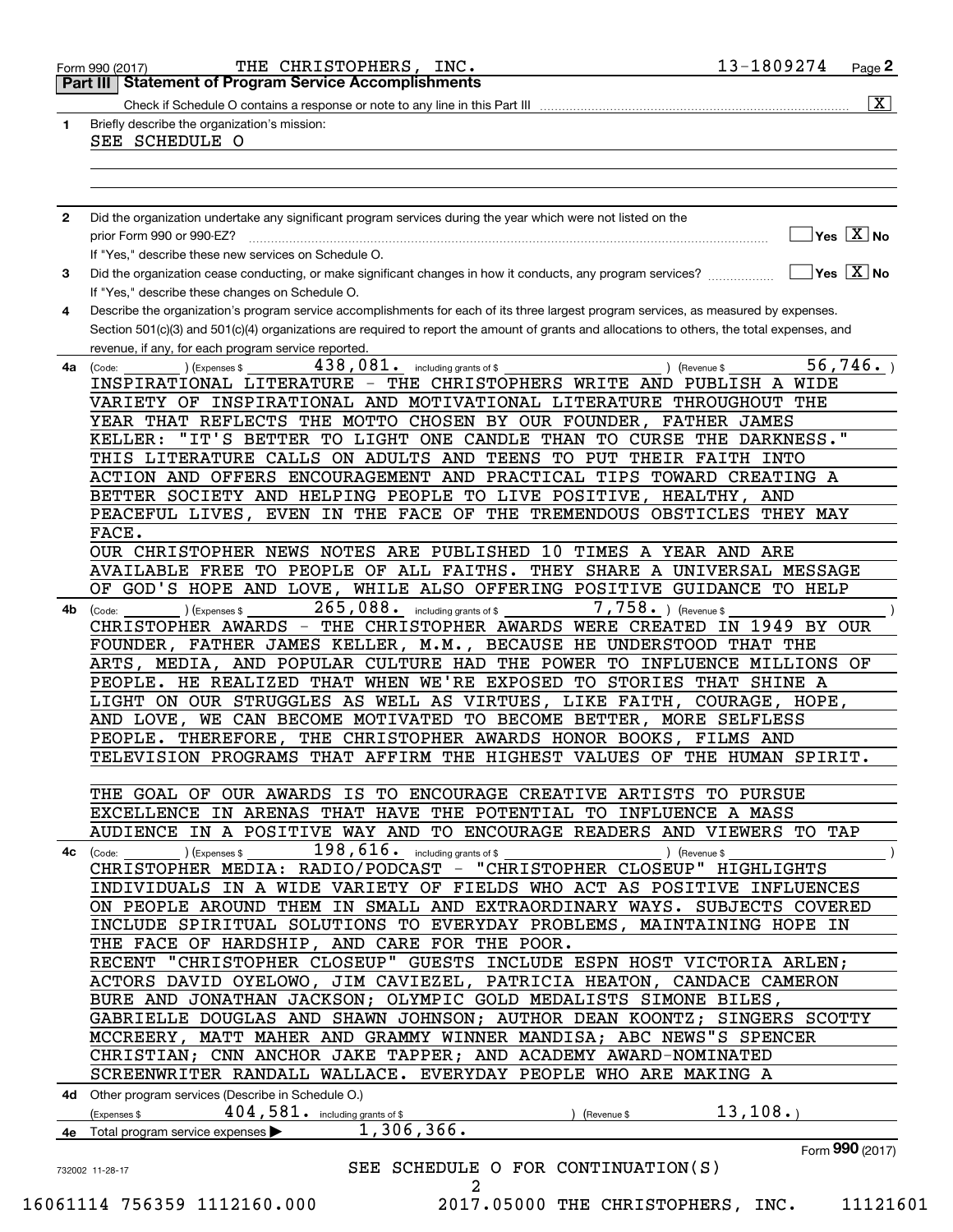Form 990 (2017) Page **3Part IV Checklist of Required Schedules** THE CHRISTOPHERS, INC. 13-1809274 Page 3

|    |                                                                                                                                                    |                | Yes | No                      |
|----|----------------------------------------------------------------------------------------------------------------------------------------------------|----------------|-----|-------------------------|
| 1. | Is the organization described in section $501(c)(3)$ or $4947(a)(1)$ (other than a private foundation)?                                            |                |     |                         |
|    |                                                                                                                                                    | 1              | X   |                         |
| 2  |                                                                                                                                                    | $\mathbf{2}$   | X   |                         |
| 3  | Did the organization engage in direct or indirect political campaign activities on behalf of or in opposition to candidates for                    |                |     |                         |
|    |                                                                                                                                                    | 3              |     | x                       |
| 4  | Section 501(c)(3) organizations. Did the organization engage in lobbying activities, or have a section 501(h) election in effect                   |                |     |                         |
|    |                                                                                                                                                    | 4              |     | x                       |
| 5  | Is the organization a section 501(c)(4), 501(c)(5), or 501(c)(6) organization that receives membership dues, assessments, or                       |                |     |                         |
|    |                                                                                                                                                    | 5              |     | x                       |
| 6  | Did the organization maintain any donor advised funds or any similar funds or accounts for which donors have the right to                          |                |     |                         |
|    | provide advice on the distribution or investment of amounts in such funds or accounts? If "Yes," complete Schedule D, Part I                       | 6              |     | x                       |
| 7  | Did the organization receive or hold a conservation easement, including easements to preserve open space,                                          |                |     |                         |
|    |                                                                                                                                                    | $\overline{7}$ |     | x                       |
| 8  | Did the organization maintain collections of works of art, historical treasures, or other similar assets? If "Yes," complete                       |                |     |                         |
|    |                                                                                                                                                    | 8              |     | x                       |
| 9  | Did the organization report an amount in Part X, line 21, for escrow or custodial account liability, serve as a custodian for                      |                |     |                         |
|    | amounts not listed in Part X; or provide credit counseling, debt management, credit repair, or debt negotiation services?                          |                |     |                         |
|    | If "Yes," complete Schedule D, Part IV                                                                                                             | 9              |     | x                       |
| 10 | Did the organization, directly or through a related organization, hold assets in temporarily restricted endowments, permanent                      |                |     |                         |
|    |                                                                                                                                                    | 10             |     | x                       |
| 11 | If the organization's answer to any of the following questions is "Yes," then complete Schedule D, Parts VI, VII, VIII, IX, or X                   |                |     |                         |
|    | as applicable.                                                                                                                                     |                |     |                         |
|    | a Did the organization report an amount for land, buildings, and equipment in Part X, line 10? If "Yes," complete Schedule D,                      |                |     |                         |
|    |                                                                                                                                                    | 11a            | X   |                         |
|    | <b>b</b> Did the organization report an amount for investments - other securities in Part X, line 12 that is 5% or more of its total               |                |     |                         |
|    | assets reported in Part X, line 16? If "Yes," complete Schedule D, Part VII                                                                        | 11b            |     | x                       |
|    | c Did the organization report an amount for investments - program related in Part X, line 13 that is 5% or more of its total                       |                |     |                         |
|    |                                                                                                                                                    | 11c            |     | x                       |
|    | d Did the organization report an amount for other assets in Part X, line 15 that is 5% or more of its total assets reported in                     |                | X   |                         |
|    |                                                                                                                                                    | 11d            | X   |                         |
|    |                                                                                                                                                    | 11e            |     |                         |
| f  | Did the organization's separate or consolidated financial statements for the tax year include a footnote that addresses                            |                | X   |                         |
|    | the organization's liability for uncertain tax positions under FIN 48 (ASC 740)? If "Yes," complete Schedule D, Part X                             | 11f            |     |                         |
|    | 12a Did the organization obtain separate, independent audited financial statements for the tax year? If "Yes," complete                            |                | X   |                         |
|    | Schedule D, Parts XI and XII<br><b>b</b> Was the organization included in consolidated, independent audited financial statements for the tax year? | 12a            |     |                         |
|    |                                                                                                                                                    | 12b            |     | X.                      |
| 13 | If "Yes," and if the organization answered "No" to line 12a, then completing Schedule D, Parts XI and XII is optional                              | 13             |     | $\overline{\textbf{X}}$ |
|    | 14a Did the organization maintain an office, employees, or agents outside of the United States?                                                    | 14a            |     | $\mathbf X$             |
|    | <b>b</b> Did the organization have aggregate revenues or expenses of more than \$10,000 from grantmaking, fundraising, business,                   |                |     |                         |
|    | investment, and program service activities outside the United States, or aggregate foreign investments valued at \$100,000                         |                |     |                         |
|    |                                                                                                                                                    | 14b            |     | X                       |
| 15 | Did the organization report on Part IX, column (A), line 3, more than \$5,000 of grants or other assistance to or for any                          |                |     |                         |
|    |                                                                                                                                                    | 15             |     | х                       |
| 16 | Did the organization report on Part IX, column (A), line 3, more than \$5,000 of aggregate grants or other assistance to                           |                |     |                         |
|    |                                                                                                                                                    | 16             |     | X                       |
| 17 | Did the organization report a total of more than \$15,000 of expenses for professional fundraising services on Part IX,                            |                |     |                         |
|    |                                                                                                                                                    | 17             |     | X                       |
| 18 | Did the organization report more than \$15,000 total of fundraising event gross income and contributions on Part VIII, lines                       |                |     |                         |
|    |                                                                                                                                                    | 18             |     | х                       |
| 19 | Did the organization report more than \$15,000 of gross income from gaming activities on Part VIII, line 9a? If "Yes."                             |                |     |                         |
|    |                                                                                                                                                    | 19             |     | X                       |

Form (2017) **990**

732003 11-28-17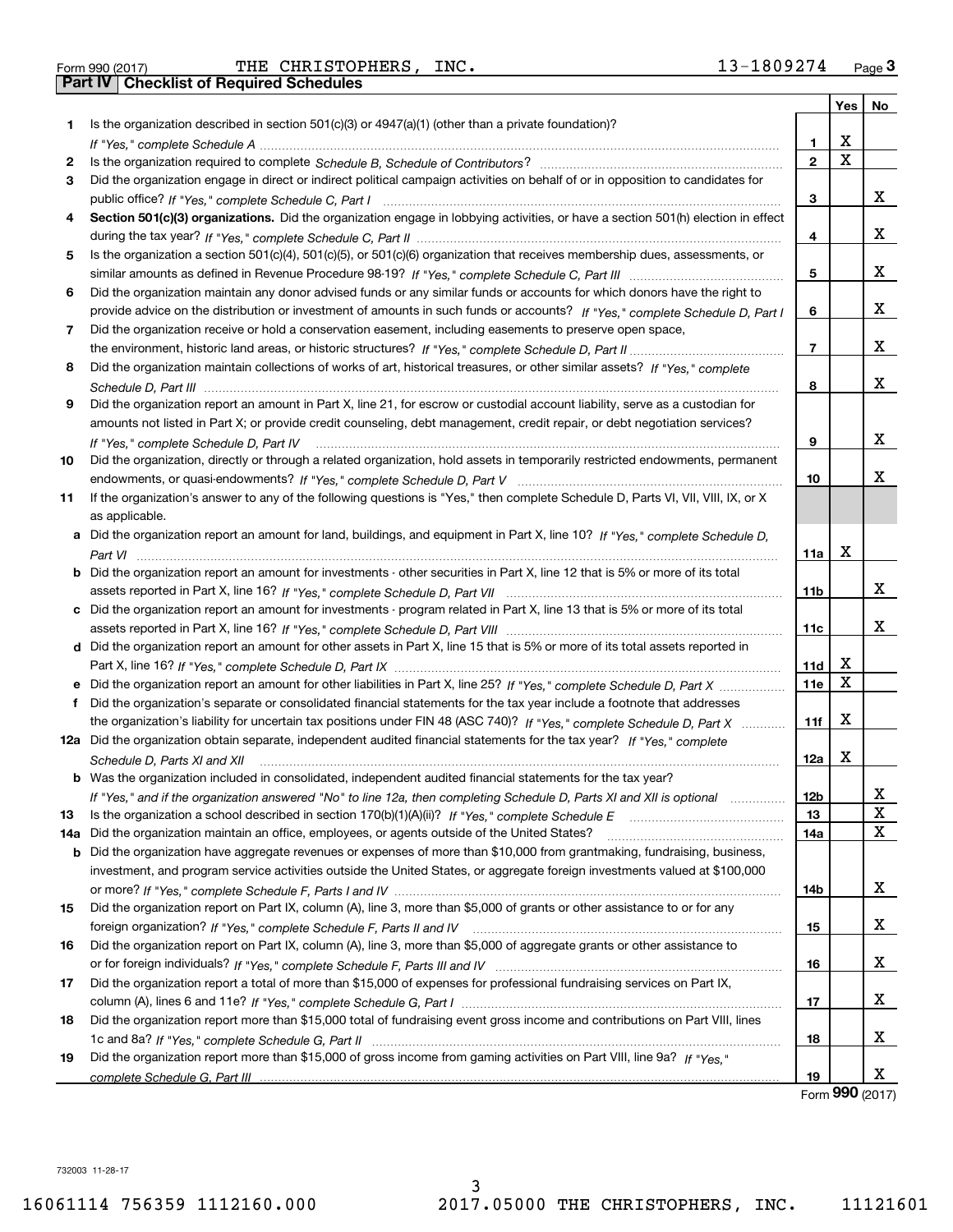|  | Form 990 (2017) |
|--|-----------------|

Form 990 (2017) THE CHRISTOPHERS,INC. 13-1809274 <sub>Page</sub> 4<br>**Part IV | Checklist of Required Schedules** <sub>(continued)</sub>

*(continued)*

|    |                                                                                                                                   |                 | Yes | No |
|----|-----------------------------------------------------------------------------------------------------------------------------------|-----------------|-----|----|
|    | 20a Did the organization operate one or more hospital facilities? If "Yes," complete Schedule H                                   | 20a             |     | х  |
|    | b If "Yes" to line 20a, did the organization attach a copy of its audited financial statements to this return?                    | 20 <sub>b</sub> |     |    |
| 21 | Did the organization report more than \$5,000 of grants or other assistance to any domestic organization or                       |                 |     |    |
|    |                                                                                                                                   | 21              |     | x  |
| 22 | Did the organization report more than \$5,000 of grants or other assistance to or for domestic individuals on                     |                 |     |    |
|    |                                                                                                                                   | 22              | X   |    |
| 23 | Did the organization answer "Yes" to Part VII, Section A, line 3, 4, or 5 about compensation of the organization's current        |                 |     |    |
|    | and former officers, directors, trustees, key employees, and highest compensated employees? If "Yes." complete                    |                 |     |    |
|    |                                                                                                                                   | 23              |     | X  |
|    | 24a Did the organization have a tax-exempt bond issue with an outstanding principal amount of more than \$100,000 as of the       |                 |     |    |
|    | last day of the year, that was issued after December 31, 2002? If "Yes," answer lines 24b through 24d and complete                |                 |     |    |
|    |                                                                                                                                   | 24a             |     | x  |
| b  |                                                                                                                                   | 24b             |     |    |
| c  | Did the organization maintain an escrow account other than a refunding escrow at any time during the year to defease              |                 |     |    |
|    |                                                                                                                                   | 24c             |     |    |
|    |                                                                                                                                   | 24d             |     |    |
|    | 25a Section 501(c)(3), 501(c)(4), and 501(c)(29) organizations. Did the organization engage in an excess benefit                  |                 |     |    |
|    |                                                                                                                                   | 25a             |     | x  |
| b  | Is the organization aware that it engaged in an excess benefit transaction with a disqualified person in a prior year, and        |                 |     |    |
|    | that the transaction has not been reported on any of the organization's prior Forms 990 or 990-EZ? If "Yes," complete             |                 |     |    |
|    | Schedule L. Part I                                                                                                                | 25b             |     | X  |
| 26 | Did the organization report any amount on Part X, line 5, 6, or 22 for receivables from or payables to any current or             |                 |     |    |
|    | former officers, directors, trustees, key employees, highest compensated employees, or disqualified persons? If "Yes."            |                 |     |    |
|    | complete Schedule L, Part II                                                                                                      | 26              |     | X  |
| 27 | Did the organization provide a grant or other assistance to an officer, director, trustee, key employee, substantial              |                 |     |    |
|    | contributor or employee thereof, a grant selection committee member, or to a 35% controlled entity or family member               |                 |     |    |
|    |                                                                                                                                   | 27              |     | x  |
| 28 | Was the organization a party to a business transaction with one of the following parties (see Schedule L, Part IV                 |                 |     |    |
|    | instructions for applicable filing thresholds, conditions, and exceptions):                                                       |                 |     |    |
|    |                                                                                                                                   | 28a             |     | х  |
| b  | A family member of a current or former officer, director, trustee, or key employee? If "Yes," complete Schedule L, Part IV        | 28b             |     | х  |
|    | c An entity of which a current or former officer, director, trustee, or key employee (or a family member thereof) was an officer, |                 |     |    |
|    |                                                                                                                                   | 28c             |     | х  |
| 29 |                                                                                                                                   | 29              |     | х  |
| 30 | Did the organization receive contributions of art, historical treasures, or other similar assets, or qualified conservation       |                 |     |    |
|    |                                                                                                                                   | 30              |     | х  |
| 31 | Did the organization liquidate, terminate, or dissolve and cease operations?                                                      |                 |     |    |
|    |                                                                                                                                   | 31              |     | х  |
| 32 | Did the organization sell, exchange, dispose of, or transfer more than 25% of its net assets? If "Yes," complete                  |                 |     |    |
|    | Schedule N. Part II www.communications.com/www.communications.com/www.communications.com/www.communications.com                   | 32              |     | х  |
| 33 | Did the organization own 100% of an entity disregarded as separate from the organization under Regulations                        |                 |     |    |
|    |                                                                                                                                   | 33              |     | х  |
| 34 | Was the organization related to any tax-exempt or taxable entity? If "Yes," complete Schedule R, Part II, III, or IV, and         |                 |     |    |
|    |                                                                                                                                   | 34              |     | x  |
|    | 35a Did the organization have a controlled entity within the meaning of section 512(b)(13)?                                       | <b>35a</b>      |     | Х  |
|    | b If "Yes" to line 35a, did the organization receive any payment from or engage in any transaction with a controlled entity       |                 |     |    |
|    |                                                                                                                                   | 35b             |     |    |
| 36 | Section 501(c)(3) organizations. Did the organization make any transfers to an exempt non-charitable related organization?        |                 |     |    |
|    |                                                                                                                                   | 36              |     | х  |
| 37 | Did the organization conduct more than 5% of its activities through an entity that is not a related organization                  |                 |     |    |
|    |                                                                                                                                   | 37              |     | х  |
| 38 | Did the organization complete Schedule O and provide explanations in Schedule O for Part VI, lines 11b and 19?                    |                 |     |    |
|    |                                                                                                                                   | 38              | Х   |    |

Form (2017) **990**

732004 11-28-17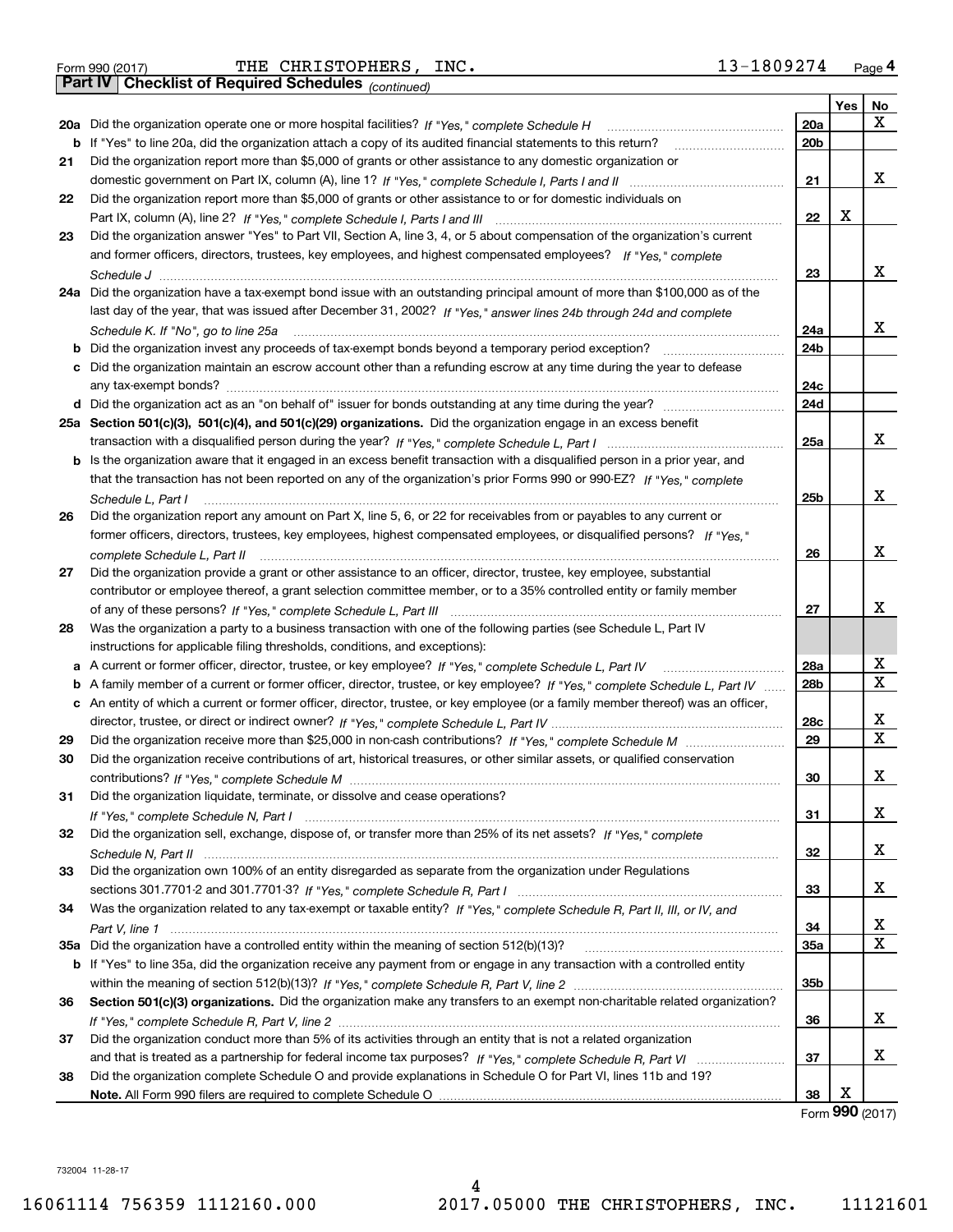|               | 13-1809274<br>THE CHRISTOPHERS, INC.<br>Form 990 (2017)                                                                                         |                 |                 | $_{\text{Page}}$ 5 |
|---------------|-------------------------------------------------------------------------------------------------------------------------------------------------|-----------------|-----------------|--------------------|
| <b>Part V</b> | <b>Statements Regarding Other IRS Filings and Tax Compliance</b>                                                                                |                 |                 |                    |
|               | Check if Schedule O contains a response or note to any line in this Part V                                                                      |                 |                 |                    |
|               |                                                                                                                                                 |                 | Yes             | No                 |
|               | 23<br>1a<br>0                                                                                                                                   |                 |                 |                    |
| b             | Enter the number of Forms W-2G included in line 1a. Enter -0- if not applicable<br>1b                                                           |                 |                 |                    |
| c             | Did the organization comply with backup withholding rules for reportable payments to vendors and reportable gaming                              |                 |                 |                    |
|               |                                                                                                                                                 | 1c              |                 |                    |
|               | 2a Enter the number of employees reported on Form W-3, Transmittal of Wage and Tax Statements,                                                  |                 |                 |                    |
|               | 11<br>filed for the calendar year ending with or within the year covered by this return<br>2a                                                   |                 |                 |                    |
| b             |                                                                                                                                                 | 2b              | x               |                    |
|               | <b>Note.</b> If the sum of lines 1a and 2a is greater than 250, you may be required to $e$ - <i>file</i> (see instructions)                     |                 |                 |                    |
|               | 3a Did the organization have unrelated business gross income of \$1,000 or more during the year?                                                | За              |                 | x                  |
|               | <b>b</b> If "Yes," has it filed a Form 990 T for this year? If "No," to line 3b, provide an explanation in Schedule O                           | 3b              |                 |                    |
|               | 4a At any time during the calendar year, did the organization have an interest in, or a signature or other authority over, a                    |                 |                 |                    |
|               | financial account in a foreign country (such as a bank account, securities account, or other financial account)?                                | 4a              |                 | x                  |
|               | <b>b</b> If "Yes," enter the name of the foreign country: $\blacktriangleright$                                                                 |                 |                 |                    |
|               | See instructions for filing requirements for FinCEN Form 114, Report of Foreign Bank and Financial Accounts (FBAR).                             |                 |                 |                    |
|               | 5a Was the organization a party to a prohibited tax shelter transaction at any time during the tax year?                                        | 5a              |                 | х                  |
| b             | Did any taxable party notify the organization that it was or is a party to a prohibited tax shelter transaction?                                | 5 <sub>b</sub>  |                 | X                  |
|               | If "Yes," to line 5a or 5b, did the organization file Form 8886-T?                                                                              | 5 <sub>c</sub>  |                 |                    |
|               | 6a Does the organization have annual gross receipts that are normally greater than \$100,000, and did the organization solicit                  |                 |                 |                    |
|               | any contributions that were not tax deductible as charitable contributions?                                                                     | 6a              |                 | x                  |
|               | <b>b</b> If "Yes," did the organization include with every solicitation an express statement that such contributions or gifts                   |                 |                 |                    |
|               | were not tax deductible?                                                                                                                        | 6b              |                 |                    |
| 7             | Organizations that may receive deductible contributions under section 170(c).                                                                   |                 |                 |                    |
| a             | Did the organization receive a payment in excess of \$75 made partly as a contribution and partly for goods and services provided to the payor? | 7a              |                 | x                  |
| b             | If "Yes," did the organization notify the donor of the value of the goods or services provided?                                                 | 7b              |                 |                    |
| c             | Did the organization sell, exchange, or otherwise dispose of tangible personal property for which it was required                               |                 |                 |                    |
|               | to file Form 8282?                                                                                                                              | 7c              |                 | х                  |
| d             | If "Yes," indicate the number of Forms 8282 filed during the year<br>7d                                                                         |                 |                 |                    |
| е             | Did the organization receive any funds, directly or indirectly, to pay premiums on a personal benefit contract?                                 | 7е              |                 | X                  |
| f             | Did the organization, during the year, pay premiums, directly or indirectly, on a personal benefit contract?                                    | 7f              |                 | $\mathbf X$        |
| g             | If the organization received a contribution of qualified intellectual property, did the organization file Form 8899 as required?                | 7g              |                 |                    |
| h.            | If the organization received a contribution of cars, boats, airplanes, or other vehicles, did the organization file a Form 1098-C?              | 7h              |                 |                    |
| 8             | Sponsoring organizations maintaining donor advised funds. Did a donor advised fund maintained by the                                            |                 |                 |                    |
|               | sponsoring organization have excess business holdings at any time during the year?                                                              | 8               |                 |                    |
| 9             | Sponsoring organizations maintaining donor advised funds.                                                                                       |                 |                 |                    |
| а             | Did the sponsoring organization make any taxable distributions under section 4966?                                                              | 9а              |                 |                    |
| b             | Did the sponsoring organization make a distribution to a donor, donor advisor, or related person?                                               | 9b              |                 |                    |
| 10            | Section 501(c)(7) organizations. Enter:                                                                                                         |                 |                 |                    |
| а             | 10a                                                                                                                                             |                 |                 |                    |
| b             | 10 <sub>b</sub><br>Gross receipts, included on Form 990, Part VIII, line 12, for public use of club facilities                                  |                 |                 |                    |
| 11            | Section 501(c)(12) organizations. Enter:                                                                                                        |                 |                 |                    |
| а             | 11a                                                                                                                                             |                 |                 |                    |
| b             | Gross income from other sources (Do not net amounts due or paid to other sources against                                                        |                 |                 |                    |
|               | 11b                                                                                                                                             |                 |                 |                    |
|               | 12a Section 4947(a)(1) non-exempt charitable trusts. Is the organization filing Form 990 in lieu of Form 1041?                                  | 12a             |                 |                    |
| b             | If "Yes," enter the amount of tax-exempt interest received or accrued during the year<br>12b                                                    |                 |                 |                    |
| 13            | Section 501(c)(29) qualified nonprofit health insurance issuers.                                                                                |                 |                 |                    |
| а             |                                                                                                                                                 | 13а             |                 |                    |
|               | Note. See the instructions for additional information the organization must report on Schedule O.                                               |                 |                 |                    |
| b             | Enter the amount of reserves the organization is required to maintain by the states in which the                                                |                 |                 |                    |
|               | 13b                                                                                                                                             |                 |                 |                    |
| с             | 13с                                                                                                                                             |                 |                 |                    |
| 14a           | Did the organization receive any payments for indoor tanning services during the tax year?                                                      | 14a             |                 | х                  |
|               |                                                                                                                                                 | 14 <sub>b</sub> |                 |                    |
|               |                                                                                                                                                 |                 | Form 990 (2017) |                    |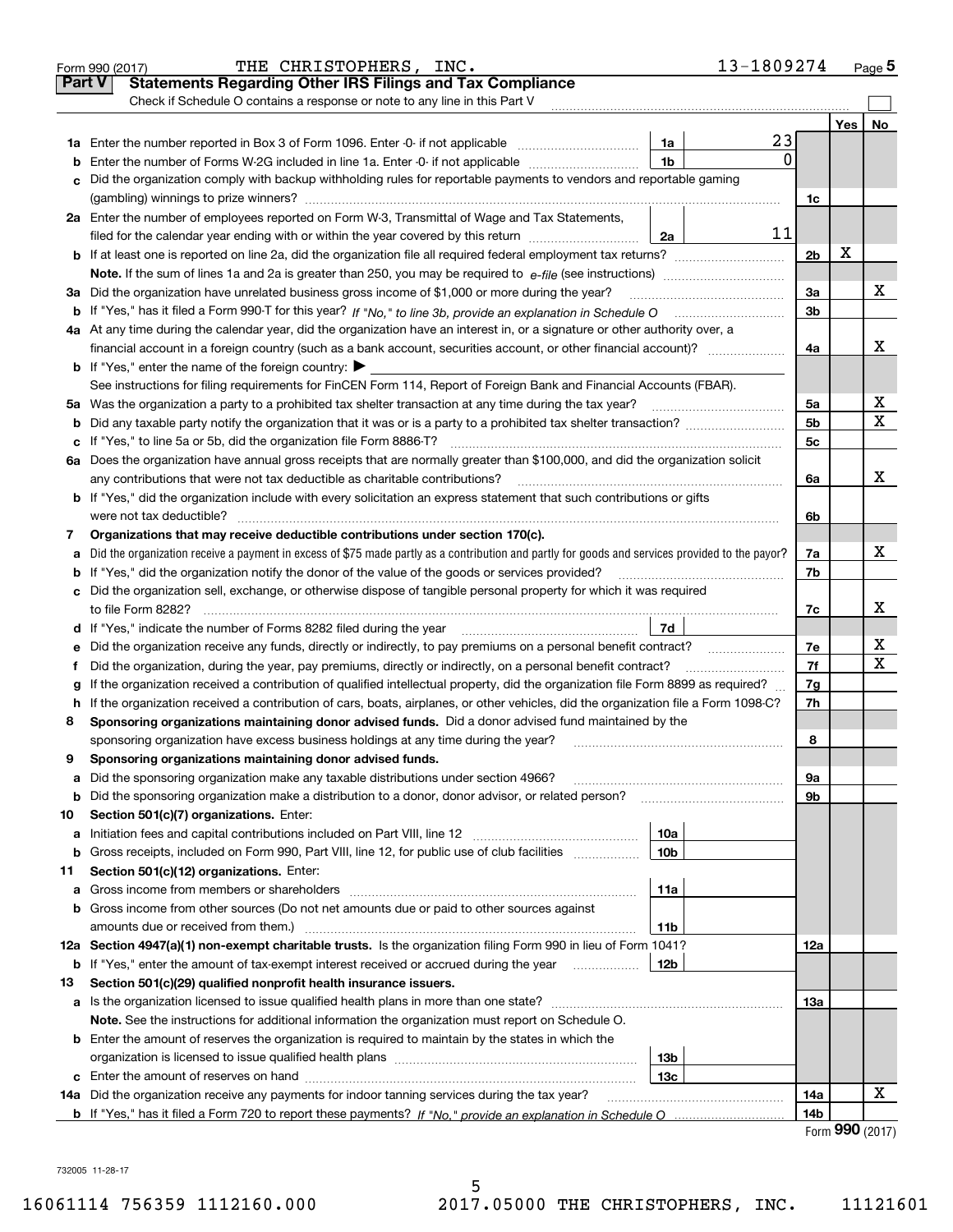| Form 990 (2017) |  |  |
|-----------------|--|--|
|                 |  |  |

| Form 990 (2017) | CHRISTOPHERS,<br>THE | INC. | 13-1809274 | Page |  |
|-----------------|----------------------|------|------------|------|--|
|-----------------|----------------------|------|------------|------|--|

| Form 990 (2017) | THE CHRISTOPHERS, INC. | 13-1809274                                                                                                                           | Page $6$ |
|-----------------|------------------------|--------------------------------------------------------------------------------------------------------------------------------------|----------|
|                 |                        | <b>Part VI   Governance, Management, and Disclosure</b> For each "Yes" response to lines 2 through 7b below, and for a "No" response |          |
|                 |                        | to line 8a, 8b, or 10b below, describe the circumstances, processes, or changes in Schedule O. See instructions.                     |          |

|    |                                                                                                                                                                                                                                |    |    |              | Yes             | No                      |  |  |  |
|----|--------------------------------------------------------------------------------------------------------------------------------------------------------------------------------------------------------------------------------|----|----|--------------|-----------------|-------------------------|--|--|--|
|    | <b>1a</b> Enter the number of voting members of the governing body at the end of the tax year <i>manumum</i>                                                                                                                   | 1a | 5. |              |                 |                         |  |  |  |
|    | If there are material differences in voting rights among members of the governing body, or if the governing                                                                                                                    |    |    |              |                 |                         |  |  |  |
|    | body delegated broad authority to an executive committee or similar committee, explain in Schedule O.                                                                                                                          |    |    |              |                 |                         |  |  |  |
| b  | Enter the number of voting members included in line 1a, above, who are independent                                                                                                                                             | 1b | 3  |              |                 |                         |  |  |  |
| 2  | Did any officer, director, trustee, or key employee have a family relationship or a business relationship with any other                                                                                                       |    |    |              |                 |                         |  |  |  |
|    | officer, director, trustee, or key employee?                                                                                                                                                                                   |    |    | $\mathbf{2}$ | X               |                         |  |  |  |
| 3  | Did the organization delegate control over management duties customarily performed by or under the direct supervision                                                                                                          |    |    |              |                 |                         |  |  |  |
|    |                                                                                                                                                                                                                                |    |    | 3            |                 | X                       |  |  |  |
| 4  | Did the organization make any significant changes to its governing documents since the prior Form 990 was filed?                                                                                                               |    |    | 4            |                 | $\overline{\mathbf{x}}$ |  |  |  |
| 5  |                                                                                                                                                                                                                                |    |    | 5            |                 | $\mathbf X$             |  |  |  |
| 6  |                                                                                                                                                                                                                                |    |    | 6            |                 | $\mathbf X$             |  |  |  |
| 7a | Did the organization have members, stockholders, or other persons who had the power to elect or appoint one or                                                                                                                 |    |    |              |                 |                         |  |  |  |
|    |                                                                                                                                                                                                                                |    |    | 7a           |                 | X                       |  |  |  |
|    | <b>b</b> Are any governance decisions of the organization reserved to (or subject to approval by) members, stockholders, or                                                                                                    |    |    |              |                 |                         |  |  |  |
|    | persons other than the governing body?                                                                                                                                                                                         |    |    | 7b           |                 | X                       |  |  |  |
| 8  | Did the organization contemporaneously document the meetings held or written actions undertaken during the year by the following:                                                                                              |    |    |              |                 |                         |  |  |  |
| а  |                                                                                                                                                                                                                                |    |    | 8a           | X               |                         |  |  |  |
| b  |                                                                                                                                                                                                                                |    |    | 8b           | X               |                         |  |  |  |
| 9  | Is there any officer, director, trustee, or key employee listed in Part VII, Section A, who cannot be reached at the                                                                                                           |    |    |              |                 |                         |  |  |  |
|    |                                                                                                                                                                                                                                |    |    | 9            |                 | х                       |  |  |  |
|    | Section B. Policies <sub>(This Section B requests information about policies not required by the Internal Revenue Code.)</sub>                                                                                                 |    |    |              |                 |                         |  |  |  |
|    |                                                                                                                                                                                                                                |    |    |              | Yes             | No                      |  |  |  |
|    |                                                                                                                                                                                                                                |    |    | 10a          |                 | X                       |  |  |  |
|    | <b>b</b> If "Yes," did the organization have written policies and procedures governing the activities of such chapters, affiliates,                                                                                            |    |    |              |                 |                         |  |  |  |
|    |                                                                                                                                                                                                                                |    |    | 10b          |                 |                         |  |  |  |
|    | 11a Has the organization provided a complete copy of this Form 990 to all members of its governing body before filing the form?                                                                                                |    |    | 11a          | X               |                         |  |  |  |
|    | <b>b</b> Describe in Schedule O the process, if any, used by the organization to review this Form 990.                                                                                                                         |    |    |              |                 |                         |  |  |  |
|    |                                                                                                                                                                                                                                |    |    | 12a          | X               |                         |  |  |  |
|    |                                                                                                                                                                                                                                |    |    | 12b          | X               |                         |  |  |  |
| b  | Did the organization regularly and consistently monitor and enforce compliance with the policy? If "Yes," describe                                                                                                             |    |    |              |                 |                         |  |  |  |
| c  |                                                                                                                                                                                                                                |    |    |              | X               |                         |  |  |  |
|    | in Schedule O how this was done manufactured and contact the state of the state of the state of the state of t                                                                                                                 |    |    | 12c          | X               |                         |  |  |  |
| 13 |                                                                                                                                                                                                                                |    |    | 13           | X               |                         |  |  |  |
| 14 | Did the organization have a written document retention and destruction policy? manufactured and the organization have a written document retention and destruction policy?                                                     |    |    | 14           |                 |                         |  |  |  |
| 15 | Did the process for determining compensation of the following persons include a review and approval by independent                                                                                                             |    |    |              |                 |                         |  |  |  |
|    | persons, comparability data, and contemporaneous substantiation of the deliberation and decision?                                                                                                                              |    |    |              |                 |                         |  |  |  |
| а  | The organization's CEO, Executive Director, or top management official manufactured content content of the organization's CEO, Executive Director, or top management official manufactured content of the original manufacture |    |    | 15a          | X               |                         |  |  |  |
|    | <b>b</b> Other officers or key employees of the organization                                                                                                                                                                   |    |    | 15b          | X               |                         |  |  |  |
|    | If "Yes" to line 15a or 15b, describe the process in Schedule O (see instructions).                                                                                                                                            |    |    |              |                 |                         |  |  |  |
|    | 16a Did the organization invest in, contribute assets to, or participate in a joint venture or similar arrangement with a                                                                                                      |    |    |              |                 |                         |  |  |  |
|    | taxable entity during the year?                                                                                                                                                                                                |    |    | 16a          |                 | X                       |  |  |  |
|    | b If "Yes," did the organization follow a written policy or procedure requiring the organization to evaluate its participation                                                                                                 |    |    |              |                 |                         |  |  |  |
|    | in joint venture arrangements under applicable federal tax law, and take steps to safequard the organization's                                                                                                                 |    |    |              |                 |                         |  |  |  |
|    | exempt status with respect to such arrangements?                                                                                                                                                                               |    |    | 16b          |                 |                         |  |  |  |
|    | <b>Section C. Disclosure</b>                                                                                                                                                                                                   |    |    |              |                 |                         |  |  |  |
| 17 | <b>NONE</b><br>List the states with which a copy of this Form 990 is required to be filed $\blacktriangleright$                                                                                                                |    |    |              |                 |                         |  |  |  |
| 18 | Section 6104 requires an organization to make its Forms 1023 (or 1024 if applicable), 990, and 990-T (Section 501(c)(3)s only) available                                                                                       |    |    |              |                 |                         |  |  |  |
|    | for public inspection. Indicate how you made these available. Check all that apply.                                                                                                                                            |    |    |              |                 |                         |  |  |  |
|    | $X$ Upon request<br>  X   Own website<br>Another's website<br>Other (explain in Schedule O)                                                                                                                                    |    |    |              |                 |                         |  |  |  |
| 19 | Describe in Schedule O whether (and if so, how) the organization made its governing documents, conflict of interest policy, and financial                                                                                      |    |    |              |                 |                         |  |  |  |
|    | statements available to the public during the tax year.                                                                                                                                                                        |    |    |              |                 |                         |  |  |  |
| 20 | State the name, address, and telephone number of the person who possesses the organization's books and records:                                                                                                                |    |    |              |                 |                         |  |  |  |
|    | MARY ELLEN ROBINSON - (212) 759-4050                                                                                                                                                                                           |    |    |              |                 |                         |  |  |  |
|    | 10004<br>5 HANOVER SQUARE, 22ND FLOOR, NEW YORK, NY                                                                                                                                                                            |    |    |              |                 |                         |  |  |  |
|    |                                                                                                                                                                                                                                |    |    |              | Form 990 (2017) |                         |  |  |  |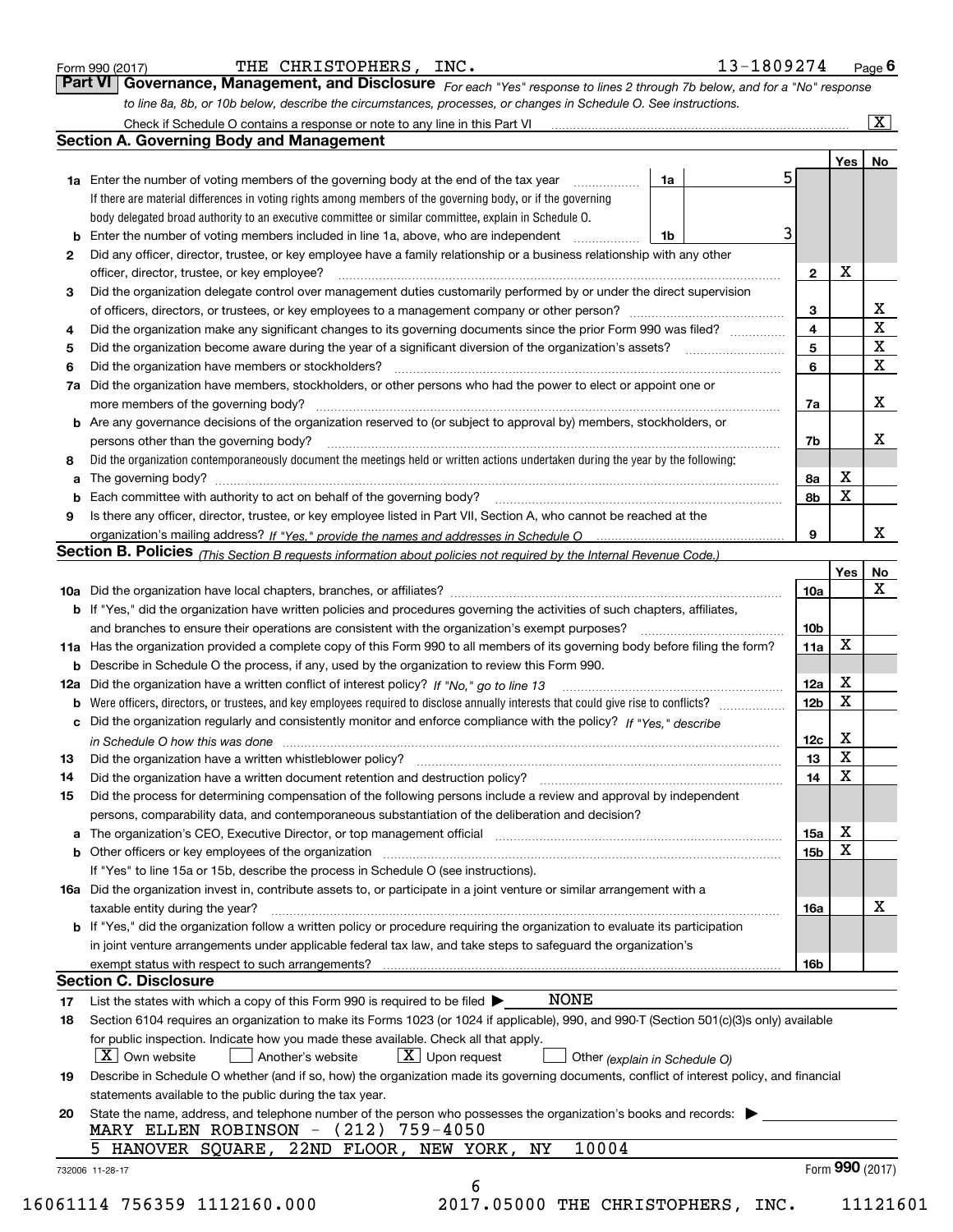$\mathcal{L}^{\text{max}}$ 

# **7Part VII Compensation of Officers, Directors, Trustees, Key Employees, Highest Compensated Employees, and Independent Contractors**

Check if Schedule O contains a response or note to any line in this Part VII

**Section A. Officers, Directors, Trustees, Key Employees, and Highest Compensated Employees**

**1a**  Complete this table for all persons required to be listed. Report compensation for the calendar year ending with or within the organization's tax year.

**•** List all of the organization's current officers, directors, trustees (whether individuals or organizations), regardless of amount of compensation. Enter -0- in columns  $(D)$ ,  $(E)$ , and  $(F)$  if no compensation was paid.

● List all of the organization's **current** key employees, if any. See instructions for definition of "key employee."

**•** List the organization's five current highest compensated employees (other than an officer, director, trustee, or key employee) who received reportable compensation (Box 5 of Form W-2 and/or Box 7 of Form 1099-MISC) of more than \$100,000 from the organization and any related organizations.

 $\bullet$  List all of the organization's **former** officers, key employees, and highest compensated employees who received more than \$100,000 of reportable compensation from the organization and any related organizations.

**•** List all of the organization's former directors or trustees that received, in the capacity as a former director or trustee of the organization, more than \$10,000 of reportable compensation from the organization and any related organizations.

List persons in the following order: individual trustees or directors; institutional trustees; officers; key employees; highest compensated employees; and former such persons.

Check this box if neither the organization nor any related organization compensated any current officer, director, or trustee.  $\mathcal{L}^{\text{max}}$ 

| (A)                                 | (B)                    |                                | (C)                                                              |             |              |                                  |        | (D)                             | (E)                              | (F)                      |
|-------------------------------------|------------------------|--------------------------------|------------------------------------------------------------------|-------------|--------------|----------------------------------|--------|---------------------------------|----------------------------------|--------------------------|
| Name and Title                      | Average                |                                | Position<br>(do not check more than one                          |             |              |                                  |        | Reportable                      | Reportable                       | Estimated                |
|                                     | hours per              |                                | box, unless person is both an<br>officer and a director/trustee) |             |              |                                  |        | compensation                    | compensation                     | amount of                |
|                                     | week                   |                                |                                                                  |             |              |                                  |        | from                            | from related                     | other                    |
|                                     | (list any<br>hours for |                                |                                                                  |             |              |                                  |        | the                             | organizations<br>(W-2/1099-MISC) | compensation<br>from the |
|                                     | related                |                                |                                                                  |             |              |                                  |        | organization<br>(W-2/1099-MISC) |                                  | organization             |
|                                     | organizations          |                                |                                                                  |             |              |                                  |        |                                 |                                  | and related              |
|                                     | below                  | Individual trustee or director | Institutional trustee                                            |             |              |                                  |        |                                 |                                  | organizations            |
|                                     | line)                  |                                |                                                                  | Officer     | Key employee | Highest compensated<br> employee | Former |                                 |                                  |                          |
| (1) JOHN F. FLAHERTY, ESQ           | 0.50                   |                                |                                                                  |             |              |                                  |        |                                 |                                  |                          |
| CHAIRMAN OF THE BOARD               |                        | $\mathbf X$                    |                                                                  | $\mathbf X$ |              |                                  |        | 0.                              | 0.                               | $0_{.}$                  |
| (2) ROBERT V. OKULSKI               | 4.00                   |                                |                                                                  |             |              |                                  |        |                                 |                                  |                          |
| PRESIDENT/TREASURER                 |                        | $\overline{\text{X}}$          |                                                                  | $\rm X$     |              |                                  |        | 0.                              | $\mathbf{0}$ .                   | $0_{\cdot}$              |
| (3) MARY ELLEN ROBINSON             | 35.00                  |                                |                                                                  |             |              |                                  |        |                                 |                                  |                          |
| VICE PRESIDENT/SECRETARY            |                        | $\rm X$                        |                                                                  | $\mathbf X$ |              |                                  |        | <u>120,327.</u>                 | $\mathbf 0$ .                    | 22,080.                  |
| (4) GERALD M. COSTELLO              | 0.50                   |                                |                                                                  |             |              |                                  |        |                                 |                                  |                          |
| DIRECTOR (THRU 3/2017)              |                        | $\mathbf X$                    |                                                                  |             |              |                                  |        | 8,250.                          | $\mathbf 0$ .                    | 0.                       |
| (5) MSGR PETER G. FINN              | 0.50                   |                                |                                                                  |             |              |                                  |        |                                 |                                  |                          |
| <b>DIRECTOR</b>                     |                        | $\overline{\textbf{X}}$        |                                                                  |             |              |                                  |        | 0.                              | $\mathbf 0$ .                    | $\mathbf 0$ .            |
| (6) REV. EDWARD M. DOUGHERTY, M.M.  | 0.50                   |                                |                                                                  |             |              |                                  |        |                                 |                                  |                          |
| <b>DIRECTOR</b>                     |                        | $\mathbf X$                    |                                                                  |             |              |                                  |        | 0.                              | $\mathbf 0$ .                    | 0.                       |
| (7) YANEZA SANTOS                   | 35.00                  |                                |                                                                  |             |              |                                  |        |                                 |                                  |                          |
| ASSISTANT SECRETARY/FINANCE MANAGER |                        |                                |                                                                  | $\mathbf X$ |              |                                  |        | 95,602.                         | $0$ .                            | 10,398.                  |
|                                     |                        |                                |                                                                  |             |              |                                  |        |                                 |                                  |                          |
|                                     |                        |                                |                                                                  |             |              |                                  |        |                                 |                                  |                          |
|                                     |                        |                                |                                                                  |             |              |                                  |        |                                 |                                  |                          |
|                                     |                        |                                |                                                                  |             |              |                                  |        |                                 |                                  |                          |
|                                     |                        |                                |                                                                  |             |              |                                  |        |                                 |                                  |                          |
|                                     |                        |                                |                                                                  |             |              |                                  |        |                                 |                                  |                          |
|                                     |                        |                                |                                                                  |             |              |                                  |        |                                 |                                  |                          |
|                                     |                        |                                |                                                                  |             |              |                                  |        |                                 |                                  |                          |
|                                     |                        |                                |                                                                  |             |              |                                  |        |                                 |                                  |                          |
|                                     |                        |                                |                                                                  |             |              |                                  |        |                                 |                                  |                          |
|                                     |                        |                                |                                                                  |             |              |                                  |        |                                 |                                  |                          |
|                                     |                        |                                |                                                                  |             |              |                                  |        |                                 |                                  |                          |
|                                     |                        |                                |                                                                  |             |              |                                  |        |                                 |                                  |                          |
|                                     |                        |                                |                                                                  |             |              |                                  |        |                                 |                                  |                          |
|                                     |                        |                                |                                                                  |             |              |                                  |        |                                 |                                  |                          |
|                                     |                        |                                |                                                                  |             |              |                                  |        |                                 |                                  |                          |
|                                     |                        |                                |                                                                  |             |              |                                  |        |                                 |                                  |                          |
|                                     |                        |                                |                                                                  |             |              |                                  |        |                                 |                                  |                          |
|                                     |                        |                                |                                                                  |             |              |                                  |        |                                 |                                  |                          |
|                                     |                        |                                |                                                                  |             |              |                                  |        |                                 |                                  | $\overline{2}$           |

7

732007 11-28-17

Form (2017) **990**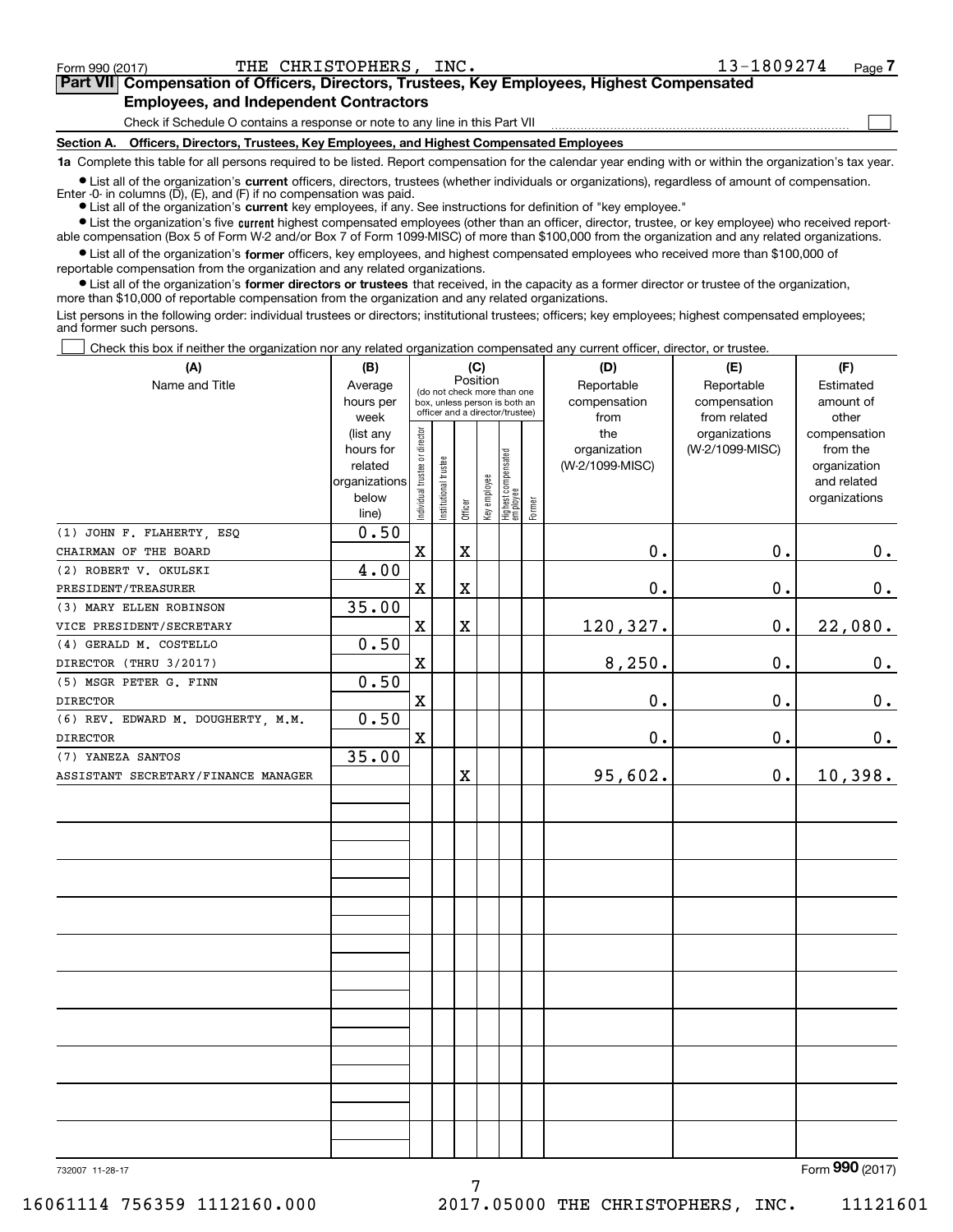|              | THE CHRISTOPHERS, INC.<br>Form 990 (2017)                                                                                                                                                |                                                         |                                |                       |                 |              |                                                                                                 |        |                                           | 13-1809274                                        |                                                                             |        |                                                                          | Page 8  |
|--------------|------------------------------------------------------------------------------------------------------------------------------------------------------------------------------------------|---------------------------------------------------------|--------------------------------|-----------------------|-----------------|--------------|-------------------------------------------------------------------------------------------------|--------|-------------------------------------------|---------------------------------------------------|-----------------------------------------------------------------------------|--------|--------------------------------------------------------------------------|---------|
|              | <b>Part VII</b><br>Section A. Officers, Directors, Trustees, Key Employees, and Highest Compensated Employees (continued)                                                                |                                                         |                                |                       |                 |              |                                                                                                 |        |                                           |                                                   |                                                                             |        |                                                                          |         |
|              | (A)<br>Name and title                                                                                                                                                                    | (B)<br>Average<br>hours per<br>week<br>(list any        |                                |                       | (C)<br>Position |              | (do not check more than one<br>box, unless person is both an<br>officer and a director/trustee) |        | (D)<br>Reportable<br>compensation<br>from | (E)<br>Reportable<br>compensation<br>from related |                                                                             |        | (F)<br>Estimated<br>amount of<br>other                                   |         |
|              |                                                                                                                                                                                          | hours for<br>related<br>organizations<br>below<br>line) | Individual trustee or director | Institutional trustee | Officer         | key employee | Highest compensated<br>employee                                                                 | Former | the<br>organization<br>(W-2/1099-MISC)    | organizations<br>(W-2/1099-MISC)                  |                                                                             |        | compensation<br>from the<br>organization<br>and related<br>organizations |         |
|              |                                                                                                                                                                                          |                                                         |                                |                       |                 |              |                                                                                                 |        |                                           |                                                   |                                                                             |        |                                                                          |         |
|              |                                                                                                                                                                                          |                                                         |                                |                       |                 |              |                                                                                                 |        |                                           |                                                   |                                                                             |        |                                                                          |         |
|              |                                                                                                                                                                                          |                                                         |                                |                       |                 |              |                                                                                                 |        |                                           |                                                   |                                                                             |        |                                                                          |         |
|              |                                                                                                                                                                                          |                                                         |                                |                       |                 |              |                                                                                                 |        |                                           |                                                   |                                                                             |        |                                                                          |         |
|              |                                                                                                                                                                                          |                                                         |                                |                       |                 |              |                                                                                                 |        |                                           |                                                   |                                                                             |        |                                                                          |         |
|              |                                                                                                                                                                                          |                                                         |                                |                       |                 |              |                                                                                                 |        |                                           |                                                   |                                                                             |        |                                                                          |         |
|              |                                                                                                                                                                                          |                                                         |                                |                       |                 |              |                                                                                                 |        |                                           |                                                   | 0.                                                                          |        |                                                                          |         |
|              | c Total from continuation sheets to Part VII, Section A <b>Constanting the Continuum</b>                                                                                                 |                                                         |                                |                       |                 |              |                                                                                                 |        | 224, 179.<br>0.<br>$\overline{224,179}$ . |                                                   | 32,478.<br>$\overline{0}$ .<br>0.<br>$\overline{\mathfrak{o}}$ .<br>32,478. |        |                                                                          |         |
| $\mathbf{2}$ | Total number of individuals (including but not limited to those listed above) who received more than \$100,000 of reportable<br>compensation from the organization $\blacktriangleright$ |                                                         |                                |                       |                 |              |                                                                                                 |        |                                           |                                                   |                                                                             |        |                                                                          |         |
| з            | Did the organization list any former officer, director, or trustee, key employee, or highest compensated employee on                                                                     |                                                         |                                |                       |                 |              |                                                                                                 |        |                                           |                                                   |                                                                             |        | Yes                                                                      | No<br>х |
| 4            | For any individual listed on line 1a, is the sum of reportable compensation and other compensation from the organization                                                                 |                                                         |                                |                       |                 |              |                                                                                                 |        |                                           |                                                   |                                                                             | 3<br>4 |                                                                          | х       |
| 5            | Did any person listed on line 1a receive or accrue compensation from any unrelated organization or individual for services                                                               |                                                         |                                |                       |                 |              |                                                                                                 |        |                                           |                                                   |                                                                             | 5      |                                                                          | X       |
| 1            | <b>Section B. Independent Contractors</b><br>Complete this table for your five highest compensated independent contractors that received more than \$100,000 of compensation from        |                                                         |                                |                       |                 |              |                                                                                                 |        |                                           |                                                   |                                                                             |        |                                                                          |         |
|              | the organization. Report compensation for the calendar year ending with or within the organization's tax year.                                                                           |                                                         |                                |                       |                 |              |                                                                                                 |        |                                           |                                                   |                                                                             |        |                                                                          |         |
|              | (A)<br>Name and business address                                                                                                                                                         |                                                         |                                | <b>NONE</b>           |                 |              |                                                                                                 |        | (B)<br>Description of services            |                                                   |                                                                             | (C)    | Compensation                                                             |         |
|              |                                                                                                                                                                                          |                                                         |                                |                       |                 |              |                                                                                                 |        |                                           |                                                   |                                                                             |        |                                                                          |         |
|              |                                                                                                                                                                                          |                                                         |                                |                       |                 |              |                                                                                                 |        |                                           |                                                   |                                                                             |        |                                                                          |         |
|              |                                                                                                                                                                                          |                                                         |                                |                       |                 |              |                                                                                                 |        |                                           |                                                   |                                                                             |        |                                                                          |         |
| 2            | Total number of independent contractors (including but not limited to those listed above) who received more than                                                                         |                                                         |                                |                       |                 |              |                                                                                                 |        |                                           |                                                   |                                                                             |        |                                                                          |         |
|              | \$100,000 of compensation from the organization                                                                                                                                          |                                                         |                                |                       |                 | U            |                                                                                                 |        |                                           |                                                   |                                                                             |        | $F_{\text{orm}}$ 990 (2017)                                              |         |

8

732008 11-28-17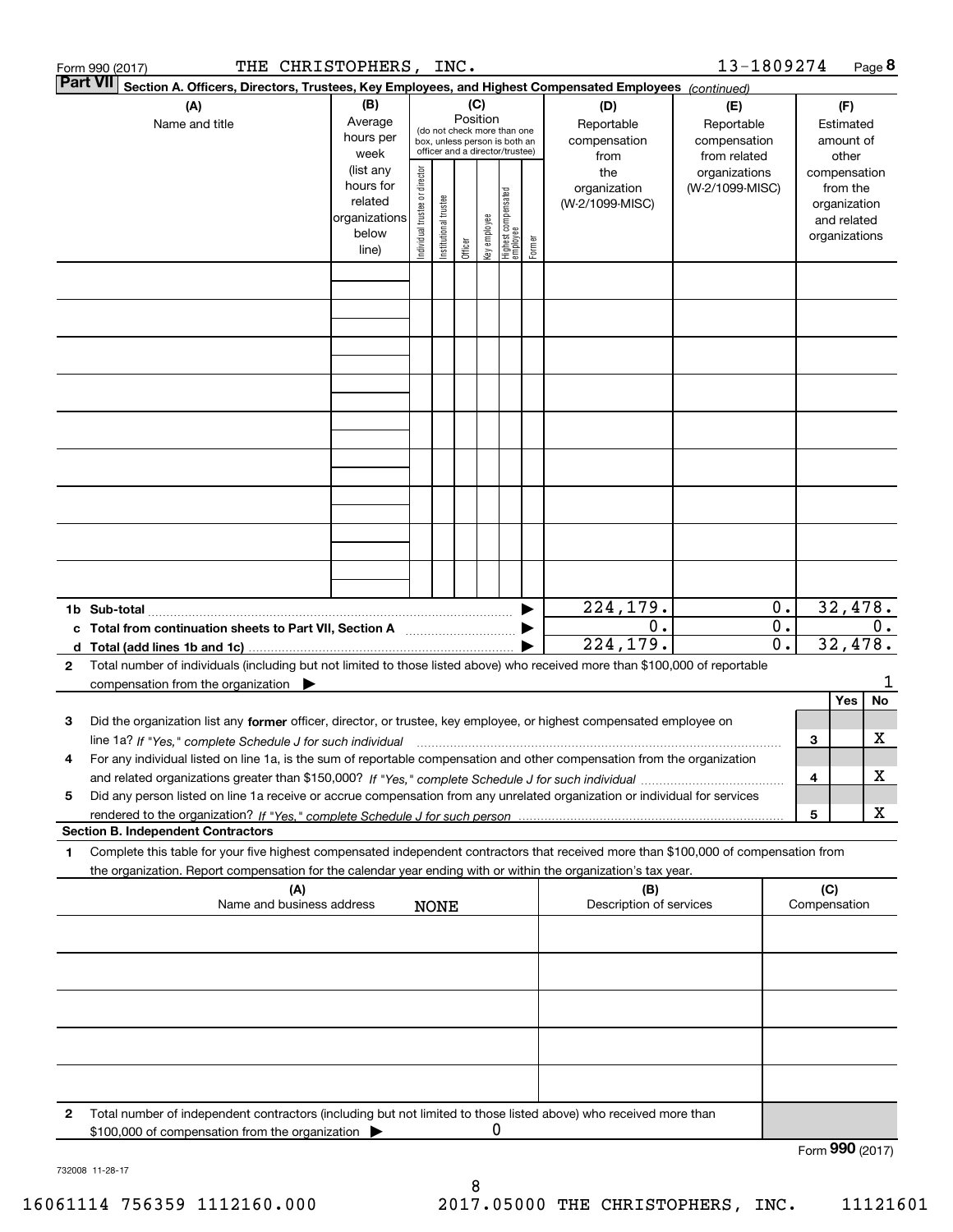| <b>Part VIII</b>                                          |    | <b>Statement of Revenue</b>                                                                                          |                |                |                       |                      |                                                   |                                         |                                           |
|-----------------------------------------------------------|----|----------------------------------------------------------------------------------------------------------------------|----------------|----------------|-----------------------|----------------------|---------------------------------------------------|-----------------------------------------|-------------------------------------------|
|                                                           |    | Check if Schedule O contains a response or note to any line in this Part VIII                                        |                |                |                       | (A)<br>Total revenue | $\overline{(B)}$<br>Related or<br>exempt function | $\overline{C}$<br>Unrelated<br>business | (D)<br>Revenue excluded<br>from tax under |
|                                                           |    |                                                                                                                      |                |                |                       |                      | revenue                                           | revenue                                 | sections<br>512 - 514                     |
| Contributions, Gifts, Grants<br>and Other Similar Amounts |    | <b>1 a</b> Federated campaigns                                                                                       |                | 1a             |                       |                      |                                                   |                                         |                                           |
|                                                           | b  | Membership dues                                                                                                      |                | 1b             |                       |                      |                                                   |                                         |                                           |
|                                                           | c  | Fundraising events                                                                                                   |                | 1 <sub>c</sub> |                       |                      |                                                   |                                         |                                           |
|                                                           | d  | Related organizations                                                                                                |                | 1 <sub>d</sub> |                       |                      |                                                   |                                         |                                           |
|                                                           |    | Government grants (contributions)                                                                                    |                | 1e             |                       |                      |                                                   |                                         |                                           |
|                                                           |    | f All other contributions, gifts, grants, and                                                                        |                |                |                       |                      |                                                   |                                         |                                           |
|                                                           |    | similar amounts not included above                                                                                   |                | 1f             | 847,979.              |                      |                                                   |                                         |                                           |
|                                                           | g  | Noncash contributions included in lines 1a-1f: \$                                                                    |                |                |                       |                      |                                                   |                                         |                                           |
|                                                           | h  |                                                                                                                      |                |                |                       | 847,979.             |                                                   |                                         |                                           |
|                                                           |    |                                                                                                                      |                |                | <b>Business Code</b>  |                      |                                                   |                                         |                                           |
|                                                           | 2a | INSPIRATIONAL LITERATURE REVENUE                                                                                     |                |                | 511130                | 56,746.              | 56,746.                                           |                                         |                                           |
|                                                           | b  | OTHER PROGRAM REVENUE                                                                                                |                |                | 813110                | 9,813.               | 9,813.                                            |                                         |                                           |
|                                                           |    | LEADERSHIP PROGRAM REVENUE                                                                                           |                |                | 611710                | 3,295.               | 3,295.                                            |                                         |                                           |
| Program Service<br>Revenue                                | d  |                                                                                                                      |                |                |                       |                      |                                                   |                                         |                                           |
|                                                           | е  |                                                                                                                      |                |                |                       |                      |                                                   |                                         |                                           |
|                                                           | f  | All other program service revenue                                                                                    |                |                |                       |                      |                                                   |                                         |                                           |
|                                                           | a  |                                                                                                                      |                |                | ▶                     | 69,854.              |                                                   |                                         |                                           |
| 3                                                         |    | Investment income (including dividends, interest, and                                                                |                |                |                       |                      |                                                   |                                         |                                           |
|                                                           |    |                                                                                                                      |                |                |                       | 109,643.             |                                                   |                                         | 109,643.                                  |
| 4                                                         |    | Income from investment of tax-exempt bond proceeds                                                                   |                |                |                       |                      |                                                   |                                         |                                           |
| 5                                                         |    |                                                                                                                      |                |                |                       |                      |                                                   |                                         |                                           |
|                                                           |    |                                                                                                                      | (i) Real       |                | (ii) Personal         |                      |                                                   |                                         |                                           |
|                                                           |    | 6 a Gross rents                                                                                                      |                |                |                       |                      |                                                   |                                         |                                           |
|                                                           | b  | Less: rental expenses                                                                                                |                |                |                       |                      |                                                   |                                         |                                           |
|                                                           | с  | Rental income or (loss)                                                                                              |                |                |                       |                      |                                                   |                                         |                                           |
|                                                           | d  |                                                                                                                      |                |                |                       |                      |                                                   |                                         |                                           |
|                                                           |    | 7 a Gross amount from sales of                                                                                       | (i) Securities |                | (ii) Other            |                      |                                                   |                                         |                                           |
|                                                           |    | assets other than inventory                                                                                          | 2,116,606.     |                |                       |                      |                                                   |                                         |                                           |
|                                                           |    | <b>b</b> Less: cost or other basis                                                                                   |                |                |                       |                      |                                                   |                                         |                                           |
|                                                           |    | and sales expenses $\frac{2,037,038}{1}$                                                                             |                |                |                       |                      |                                                   |                                         |                                           |
|                                                           |    |                                                                                                                      | 79,568.        |                |                       |                      |                                                   |                                         |                                           |
|                                                           |    |                                                                                                                      |                |                | $\blacktriangleright$ | 79,568.              |                                                   |                                         | 79,568.                                   |
|                                                           |    | 8 a Gross income from fundraising events (not                                                                        |                |                |                       |                      |                                                   |                                         |                                           |
| <b>Other Revenue</b>                                      |    | including \$                                                                                                         |                |                |                       |                      |                                                   |                                         |                                           |
|                                                           |    | contributions reported on line 1c). See                                                                              |                |                |                       |                      |                                                   |                                         |                                           |
|                                                           |    |                                                                                                                      |                |                |                       |                      |                                                   |                                         |                                           |
|                                                           |    |                                                                                                                      |                | $\mathbf b$    |                       |                      |                                                   |                                         |                                           |
|                                                           |    | c Net income or (loss) from fundraising events                                                                       |                |                | .                     |                      |                                                   |                                         |                                           |
|                                                           |    | 9 a Gross income from gaming activities. See                                                                         |                |                |                       |                      |                                                   |                                         |                                           |
|                                                           |    |                                                                                                                      |                |                |                       |                      |                                                   |                                         |                                           |
|                                                           |    |                                                                                                                      |                | $\mathbf b$    |                       |                      |                                                   |                                         |                                           |
|                                                           |    |                                                                                                                      |                |                | ▶                     |                      |                                                   |                                         |                                           |
|                                                           |    | 10 a Gross sales of inventory, less returns                                                                          |                |                |                       |                      |                                                   |                                         |                                           |
|                                                           |    |                                                                                                                      |                |                |                       |                      |                                                   |                                         |                                           |
|                                                           |    |                                                                                                                      |                | $\mathbf b$    |                       |                      |                                                   |                                         |                                           |
|                                                           |    | c Net income or (loss) from sales of inventory                                                                       |                |                |                       |                      |                                                   |                                         |                                           |
|                                                           |    | Miscellaneous Revenue                                                                                                |                |                | <b>Business Code</b>  |                      |                                                   |                                         |                                           |
|                                                           |    | 11 a MISCELLANEOUS                                                                                                   |                |                | 900099                | 14,349.              |                                                   |                                         | 14,349.                                   |
|                                                           | b  | <u> 1989 - Jan Stein Stein Stein Stein Stein Stein Stein Stein Stein Stein Stein Stein Stein Stein Stein Stein S</u> |                |                |                       |                      |                                                   |                                         |                                           |
|                                                           | c  |                                                                                                                      |                |                |                       |                      |                                                   |                                         |                                           |
|                                                           | d  |                                                                                                                      |                |                |                       |                      |                                                   |                                         |                                           |
|                                                           | е  |                                                                                                                      |                |                | ▶                     | 14,349.              |                                                   |                                         |                                           |
| 12                                                        |    |                                                                                                                      |                |                |                       | 1, 121, 393.         | 69,854.                                           | 0.                                      | 203,560.                                  |
|                                                           |    |                                                                                                                      |                |                |                       |                      |                                                   |                                         | Form 990 (2017)                           |

9

Form 990 (2017) THE CHRISTOPHERS, INC. 1 $3$ - $1809274$  Page

732009 11-28-17

16061114 756359 1112160.000 2017.05000 THE CHRISTOPHERS, INC. 11121601

**9** 13-1809274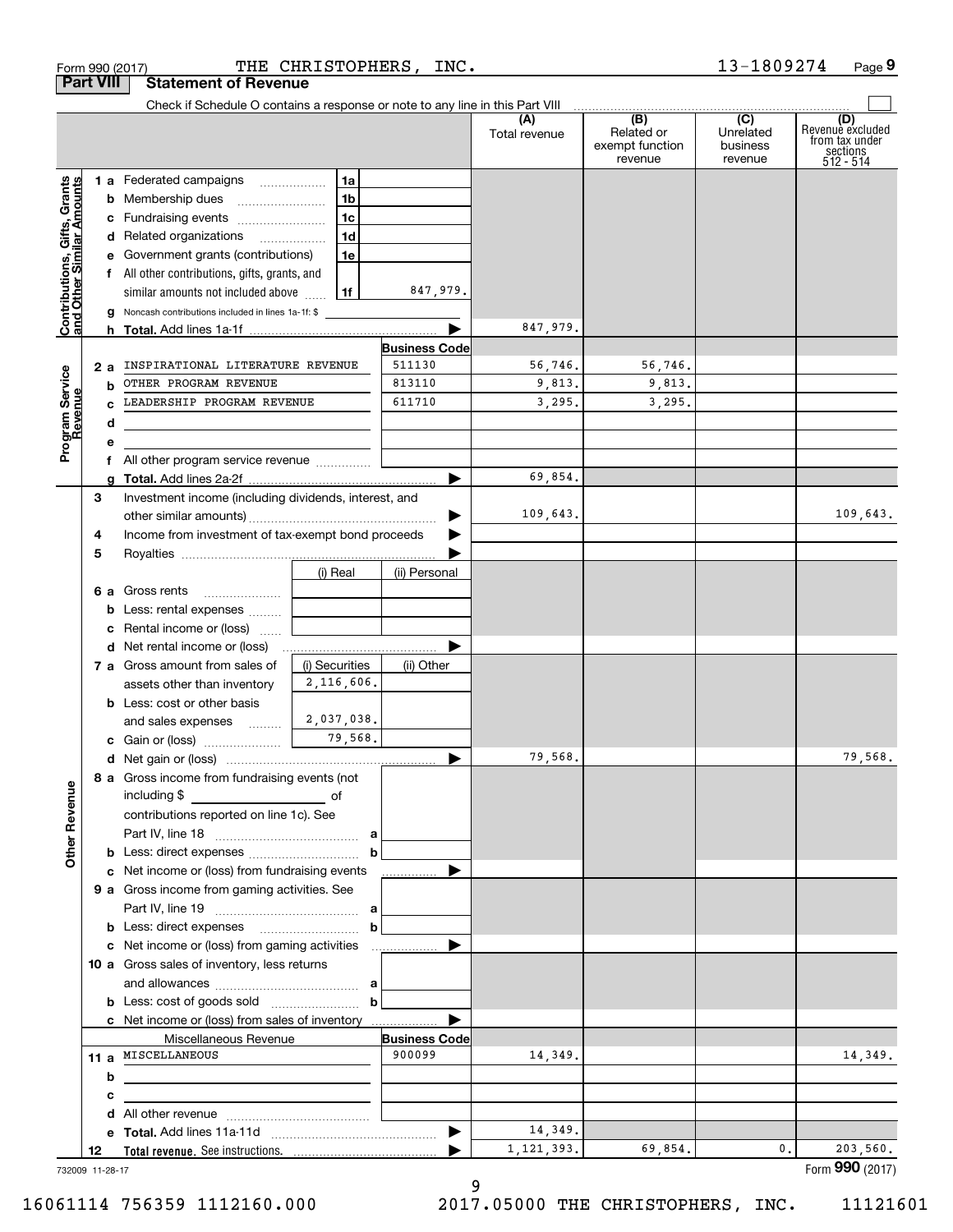Form 990 (2017) Page THE CHRISTOPHERS, INC. 13-1809274 **Part IX | Statement of Functional Expenses** 

|                  | Section 501(c)(3) and 501(c)(4) organizations must complete all columns. All other organizations must complete column (A).<br>Check if Schedule O contains a response or note to any line in this Part IX |                |                             |                                    |                         |
|------------------|-----------------------------------------------------------------------------------------------------------------------------------------------------------------------------------------------------------|----------------|-----------------------------|------------------------------------|-------------------------|
|                  | Do not include amounts reported on lines 6b,                                                                                                                                                              | (A)            | (B)                         | (C)                                | (D)                     |
|                  | 7b, 8b, 9b, and 10b of Part VIII.                                                                                                                                                                         | Total expenses | Program service<br>expenses | Management and<br>general expenses | Fundraising<br>expenses |
| 1.               | Grants and other assistance to domestic organizations                                                                                                                                                     |                |                             |                                    |                         |
|                  | and domestic governments. See Part IV, line 21                                                                                                                                                            |                |                             |                                    |                         |
| $\mathbf{2}$     | Grants and other assistance to domestic                                                                                                                                                                   |                |                             |                                    |                         |
|                  | individuals. See Part IV, line 22                                                                                                                                                                         | 7,758.         | 7,758.                      |                                    |                         |
| 3                | Grants and other assistance to foreign                                                                                                                                                                    |                |                             |                                    |                         |
|                  | organizations, foreign governments, and foreign                                                                                                                                                           |                |                             |                                    |                         |
|                  | individuals. See Part IV, lines 15 and 16                                                                                                                                                                 |                |                             |                                    |                         |
| 4                | Benefits paid to or for members                                                                                                                                                                           |                |                             |                                    |                         |
| 5                | Compensation of current officers, directors,                                                                                                                                                              |                |                             |                                    |                         |
|                  | trustees, and key employees                                                                                                                                                                               | 260,451.       | 229,206.                    | 26,815.                            | 4,430.                  |
| 6                | Compensation not included above, to disqualified                                                                                                                                                          |                |                             |                                    |                         |
|                  | persons (as defined under section 4958(f)(1)) and                                                                                                                                                         |                |                             |                                    |                         |
|                  | persons described in section 4958(c)(3)(B)<br>1.1.1.1.1.1.1                                                                                                                                               |                |                             |                                    |                         |
| 7                |                                                                                                                                                                                                           | 283,554.       | 265,747.                    | 16, 157.                           | 1,650.                  |
| 8                | Pension plan accruals and contributions (include                                                                                                                                                          |                |                             |                                    |                         |
|                  | section 401(k) and 403(b) employer contributions)                                                                                                                                                         | 56,740.        | 26,678.                     | 30,062.                            |                         |
| 9                |                                                                                                                                                                                                           | 68, 291.       | 68, 253.                    | 38.                                |                         |
| 10               |                                                                                                                                                                                                           | 36, 273.       | 33,944.                     | 1,923.                             | 406.                    |
| 11               | Fees for services (non-employees):                                                                                                                                                                        |                |                             |                                    |                         |
| a                |                                                                                                                                                                                                           |                |                             |                                    |                         |
| b                |                                                                                                                                                                                                           | 88,397.        | 83,977.                     | 4,420.                             |                         |
| c                |                                                                                                                                                                                                           | 29,128.        |                             | 29,128.                            |                         |
| d                |                                                                                                                                                                                                           |                |                             |                                    |                         |
| е                | Professional fundraising services. See Part IV, line 17                                                                                                                                                   |                |                             |                                    |                         |
| f                | Investment management fees                                                                                                                                                                                | 43,518.        |                             | 43,518.                            |                         |
| g                | Other. (If line 11g amount exceeds 10% of line 25,                                                                                                                                                        | 135,796.       | 121,006.                    | 9,177.                             |                         |
|                  | column (A) amount, list line 11g expenses on Sch O.)                                                                                                                                                      | 17,240.        | 16,328.                     | 96.                                | 5,613.<br>816.          |
| 12 <sup>12</sup> |                                                                                                                                                                                                           | 234,106.       | 191,469.                    | 13,192.                            | 29,445.                 |
| 13               |                                                                                                                                                                                                           | 41,434.        | 32,711.                     | 4,317.                             | 4,406.                  |
| 14               |                                                                                                                                                                                                           |                |                             |                                    |                         |
| 15<br>16         |                                                                                                                                                                                                           | 115,328.       | 98,029.                     | 11,533.                            | 5,766.                  |
| 17               |                                                                                                                                                                                                           | 13,774.        | 10,944.                     | 1,660.                             | 1,170.                  |
| 18               | Payments of travel or entertainment expenses                                                                                                                                                              |                |                             |                                    |                         |
|                  | for any federal, state, or local public officials                                                                                                                                                         |                |                             |                                    |                         |
| 19               | Conferences, conventions, and meetings                                                                                                                                                                    |                |                             |                                    |                         |
| 20               | Interest                                                                                                                                                                                                  |                |                             |                                    |                         |
| 21               |                                                                                                                                                                                                           |                |                             |                                    |                         |
| 22               | Depreciation, depletion, and amortization                                                                                                                                                                 | 91,612.        | 78,151.                     | 8,974.                             | 4,487.                  |
| 23               | Insurance                                                                                                                                                                                                 |                |                             |                                    |                         |
| 24               | Other expenses. Itemize expenses not covered                                                                                                                                                              |                |                             |                                    |                         |
|                  | above. (List miscellaneous expenses in line 24e. If line<br>24e amount exceeds 10% of line 25, column (A)                                                                                                 |                |                             |                                    |                         |
|                  | amount, list line 24e expenses on Schedule O.)                                                                                                                                                            |                |                             |                                    |                         |
| a                | MEDIA RECORDING & PRODU                                                                                                                                                                                   | 28,687.        | 28,637.                     | 33.                                | 17.                     |
| b                | EQUIPMENT RENTAL AND MA                                                                                                                                                                                   | 7,231.         | 6,420.                      | 540.                               | $\overline{271.}$       |
| с                | MEMBERSHIP DUES                                                                                                                                                                                           | 4,140.         | 4,112.                      | 14.                                | 14.                     |
| d                |                                                                                                                                                                                                           |                |                             |                                    |                         |
|                  | e All other expenses                                                                                                                                                                                      | 3,984.         | 2,996.                      | 536.                               | 452.                    |
| 25               | Total functional expenses. Add lines 1 through 24e                                                                                                                                                        | 1,567,442.     | 1,306,366.                  | 202, 133.                          | 58,943.                 |
| 26               | Joint costs. Complete this line only if the organization                                                                                                                                                  |                |                             |                                    |                         |
|                  | reported in column (B) joint costs from a combined                                                                                                                                                        |                |                             |                                    |                         |
|                  | educational campaign and fundraising solicitation.                                                                                                                                                        |                |                             |                                    |                         |
|                  | Check here<br>if following SOP 98-2 (ASC 958-720)                                                                                                                                                         |                |                             |                                    |                         |

732010 11-28-17

Form (2017) **990**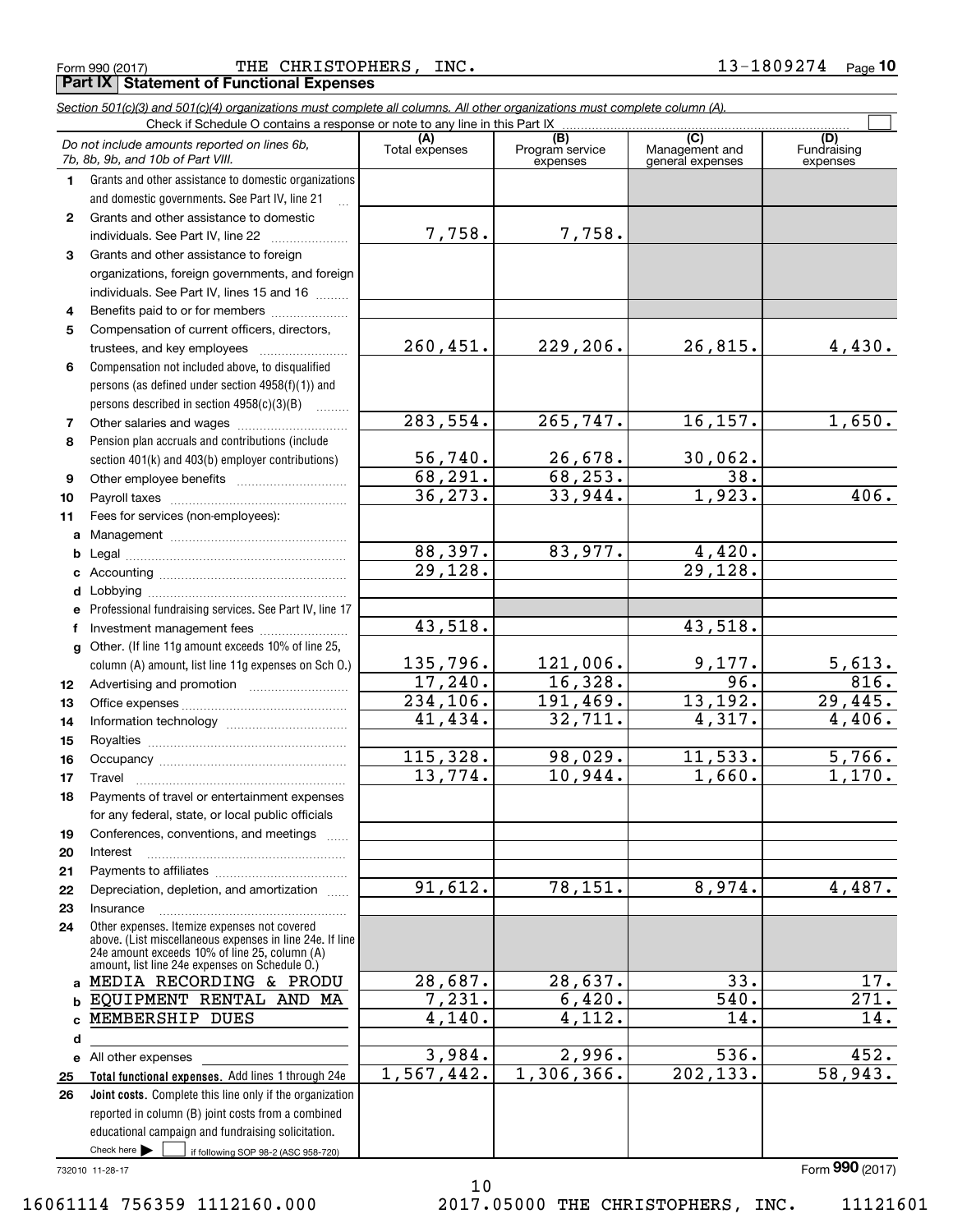732011 11-28-17

11 16061114 756359 1112160.000 2017.05000 THE CHRISTOPHERS, INC. 11121601

| Form 990 (2017) | <b>Deal V. I Delegas Chast</b> |     |               |      |               | Page |
|-----------------|--------------------------------|-----|---------------|------|---------------|------|
|                 |                                | THE | CHRISTOPHERS, | INC. | $3 - 1809274$ |      |

|                             | Part X | <b>Balance Sheet</b>                                                                                                                                                                                                           |  |                             |                            |                         |                              |
|-----------------------------|--------|--------------------------------------------------------------------------------------------------------------------------------------------------------------------------------------------------------------------------------|--|-----------------------------|----------------------------|-------------------------|------------------------------|
|                             |        |                                                                                                                                                                                                                                |  |                             |                            |                         |                              |
|                             |        |                                                                                                                                                                                                                                |  |                             | (A)<br>Beginning of year   |                         | (B)<br>End of year           |
|                             | 1      |                                                                                                                                                                                                                                |  |                             | 78,252.                    | 1                       | 70,033.                      |
|                             | 2      |                                                                                                                                                                                                                                |  |                             | 519.                       | $\overline{\mathbf{c}}$ | 4,991.                       |
|                             | З      |                                                                                                                                                                                                                                |  |                             | 607,428.                   | $\mathbf{3}$            | 523, 123.                    |
|                             | 4      |                                                                                                                                                                                                                                |  |                             |                            | 4                       |                              |
|                             | 5      | Loans and other receivables from current and former officers, directors,                                                                                                                                                       |  |                             |                            |                         |                              |
|                             |        | trustees, key employees, and highest compensated employees. Complete                                                                                                                                                           |  |                             |                            |                         |                              |
|                             |        |                                                                                                                                                                                                                                |  |                             |                            | 5                       |                              |
|                             | 6      | Loans and other receivables from other disqualified persons (as defined under                                                                                                                                                  |  |                             |                            |                         |                              |
|                             |        | section $4958(f)(1)$ , persons described in section $4958(c)(3)(B)$ , and contributing                                                                                                                                         |  |                             |                            |                         |                              |
|                             |        | employers and sponsoring organizations of section 501(c)(9) voluntary                                                                                                                                                          |  |                             |                            |                         |                              |
|                             |        | employees' beneficiary organizations (see instr). Complete Part II of Sch L                                                                                                                                                    |  |                             |                            | 6                       |                              |
| Assets                      | 7      |                                                                                                                                                                                                                                |  |                             | $\overline{7}$             |                         |                              |
|                             | 8      |                                                                                                                                                                                                                                |  |                             |                            | 8                       |                              |
|                             | 9      | Prepaid expenses and deferred charges                                                                                                                                                                                          |  | 11,643.                     | $\boldsymbol{9}$           | 7,011.                  |                              |
|                             |        | <b>10a</b> Land, buildings, and equipment: cost or other                                                                                                                                                                       |  |                             |                            |                         |                              |
|                             |        | basis. Complete Part VI of Schedule D  10a                                                                                                                                                                                     |  | $\frac{152,838.}{135,301.}$ |                            |                         |                              |
|                             |        | $\frac{10b}{10b}$<br><b>b</b> Less: accumulated depreciation                                                                                                                                                                   |  |                             | $\frac{21,295}{6,367,525}$ | 10 <sub>c</sub>         | $\frac{17,537.}{6,310,890.}$ |
|                             | 11     |                                                                                                                                                                                                                                |  |                             |                            | 11                      |                              |
|                             | 12     |                                                                                                                                                                                                                                |  |                             |                            | 12                      |                              |
|                             | 13     |                                                                                                                                                                                                                                |  |                             | 13                         |                         |                              |
|                             | 14     |                                                                                                                                                                                                                                |  |                             | 14                         |                         |                              |
|                             | 15     |                                                                                                                                                                                                                                |  |                             | 463,388.                   | 15                      | 405,947.                     |
|                             | 16     |                                                                                                                                                                                                                                |  |                             | 7,550,050.                 | 16                      | 7,339,532.                   |
|                             | 17     |                                                                                                                                                                                                                                |  | 138, 296.                   | 17                         | 139,669.                |                              |
|                             | 18     |                                                                                                                                                                                                                                |  | 18                          |                            |                         |                              |
|                             | 19     | Deferred revenue manual contracts and contracts are all the manual contracts and contracts are contracted and contracts are contracted and contract are contracted and contract are contracted and contract are contracted and |  |                             |                            | 19                      |                              |
|                             | 20     |                                                                                                                                                                                                                                |  |                             |                            | 20                      |                              |
|                             | 21     | Escrow or custodial account liability. Complete Part IV of Schedule D                                                                                                                                                          |  | $\cdots$                    |                            | 21                      |                              |
|                             | 22     | Loans and other payables to current and former officers, directors, trustees,                                                                                                                                                  |  |                             |                            |                         |                              |
| Liabilities                 |        | key employees, highest compensated employees, and disqualified persons.                                                                                                                                                        |  |                             |                            |                         |                              |
|                             |        |                                                                                                                                                                                                                                |  |                             |                            | 22                      |                              |
|                             | 23     | Secured mortgages and notes payable to unrelated third parties                                                                                                                                                                 |  | $\overline{\phantom{a}}$    |                            | 23                      |                              |
|                             | 24     |                                                                                                                                                                                                                                |  |                             |                            | 24                      |                              |
|                             | 25     | Other liabilities (including federal income tax, payables to related third                                                                                                                                                     |  |                             |                            |                         |                              |
|                             |        | parties, and other liabilities not included on lines 17-24). Complete Part X of                                                                                                                                                |  |                             | 207,453.                   |                         |                              |
|                             |        | Schedule D                                                                                                                                                                                                                     |  |                             | 345,749.                   | 25<br>26                | $\frac{170,481.}{310,150.}$  |
|                             | 26     | Total liabilities. Add lines 17 through 25                                                                                                                                                                                     |  |                             |                            |                         |                              |
|                             |        | Organizations that follow SFAS 117 (ASC 958), check here $\blacktriangleright \begin{array}{ c } \hline X & \text{and} \end{array}$<br>complete lines 27 through 29, and lines 33 and 34.                                      |  |                             |                            |                         |                              |
|                             | 27     |                                                                                                                                                                                                                                |  |                             | 7,151,794.                 | 27                      | 6,973,816.                   |
|                             | 28     | Temporarily restricted net assets                                                                                                                                                                                              |  |                             |                            | 28                      |                              |
|                             | 29     | Permanently restricted net assets                                                                                                                                                                                              |  |                             | 52,507.                    | 29                      | 55,566.                      |
|                             |        | Organizations that do not follow SFAS 117 (ASC 958), check here ▶ │                                                                                                                                                            |  |                             |                            |                         |                              |
|                             |        | and complete lines 30 through 34.                                                                                                                                                                                              |  |                             |                            |                         |                              |
| Net Assets or Fund Balances | 30     |                                                                                                                                                                                                                                |  |                             |                            | 30                      |                              |
|                             | 31     | Paid-in or capital surplus, or land, building, or equipment fund                                                                                                                                                               |  |                             |                            | 31                      |                              |
|                             | 32     | Retained earnings, endowment, accumulated income, or other funds                                                                                                                                                               |  |                             |                            | 32                      |                              |
|                             | 33     |                                                                                                                                                                                                                                |  |                             | 7, 204, 301.               | 33                      | 7,029,382.                   |
|                             | 34     |                                                                                                                                                                                                                                |  |                             | 7,550,050.                 | 34                      | 7,339,532.                   |
|                             |        |                                                                                                                                                                                                                                |  |                             |                            |                         | Form 990 (2017)              |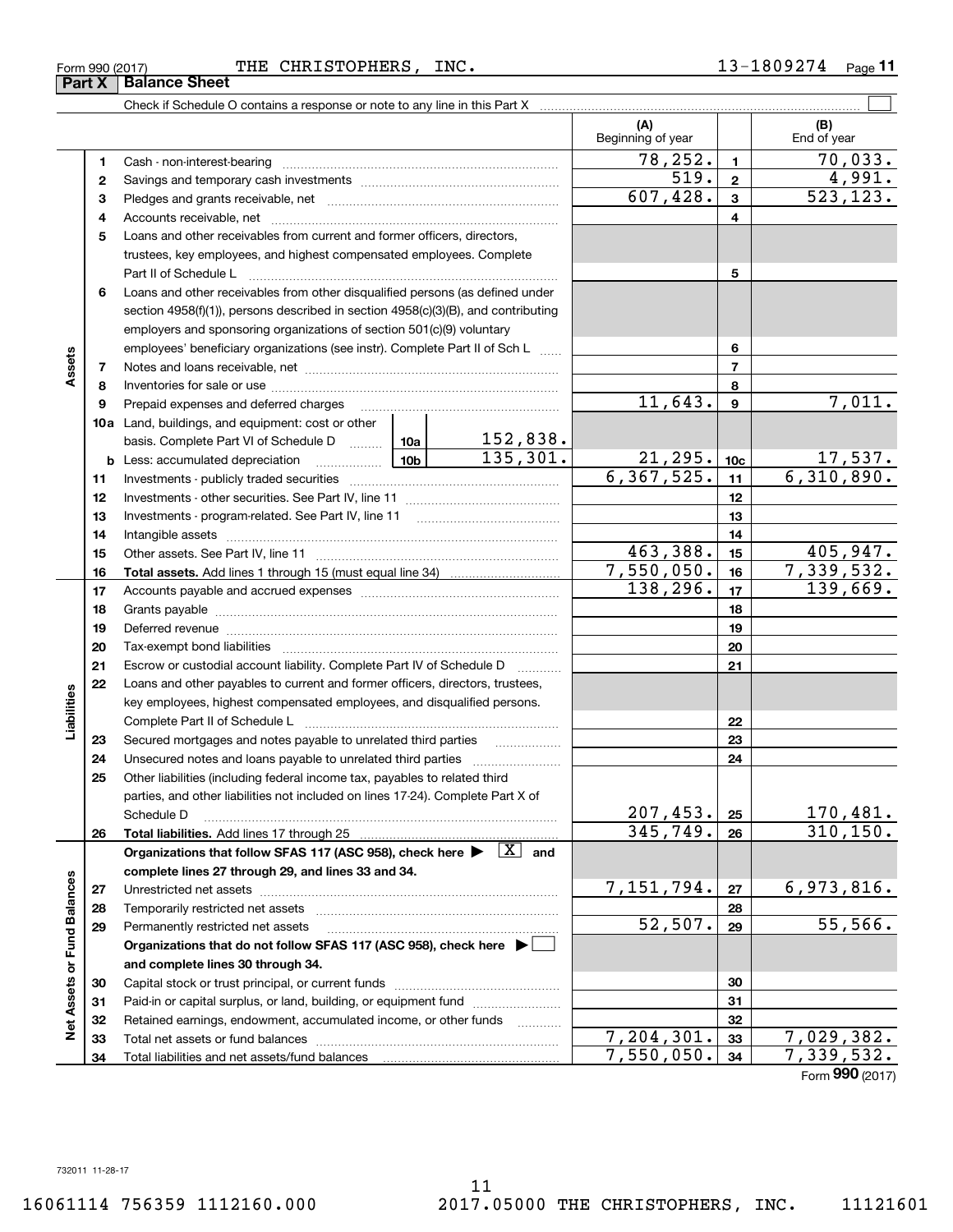|    | THE CHRISTOPHERS, INC.<br>Form 990 (2017)                                                                                       |                         | 13-1809274     | $_{\text{Page}}$ 12     |
|----|---------------------------------------------------------------------------------------------------------------------------------|-------------------------|----------------|-------------------------|
|    | <b>Reconciliation of Net Assets</b><br>Part XI                                                                                  |                         |                |                         |
|    | Check if Schedule O contains a response or note to any line in this Part XI                                                     |                         |                | $ \mathbf{X} $          |
|    |                                                                                                                                 |                         |                |                         |
| 1  | Total revenue (must equal Part VIII, column (A), line 12)                                                                       | 1.                      |                | 1,121,393.              |
| 2  | Total expenses (must equal Part IX, column (A), line 25)                                                                        | $\mathbf{2}$            |                | 1,567,442.              |
| 3  | Revenue less expenses. Subtract line 2 from line 1                                                                              | 3                       |                | $-446,049$ .            |
| 4  |                                                                                                                                 | $\overline{\mathbf{4}}$ |                | 7,204,301.              |
| 5  | Net unrealized gains (losses) on investments                                                                                    | 5                       |                | 274,071.                |
| 6  | Donated services and use of facilities                                                                                          | 6                       |                |                         |
| 7  | Investment expenses                                                                                                             | $\overline{7}$          |                |                         |
| 8  | Prior period adjustments                                                                                                        | 8                       |                |                         |
| 9  |                                                                                                                                 | 9                       |                | $-2,941.$               |
| 10 | Net assets or fund balances at end of year. Combine lines 3 through 9 (must equal Part X, line 33,                              |                         |                |                         |
|    | column (B))                                                                                                                     | 10                      |                | 7,029,382.              |
|    | Part XII Financial Statements and Reporting                                                                                     |                         |                |                         |
|    |                                                                                                                                 |                         |                | $\overline{\mathbf{X}}$ |
|    |                                                                                                                                 |                         |                | Yes<br>No               |
| 1. | $\boxed{\mathbf{X}}$ Accrual<br>Accounting method used to prepare the Form 990: <u>June</u> Cash<br>Other                       |                         |                |                         |
|    | If the organization changed its method of accounting from a prior year or checked "Other," explain in Schedule O.               |                         |                |                         |
|    | 2a Were the organization's financial statements compiled or reviewed by an independent accountant?                              |                         | 2a             | x                       |
|    | If "Yes," check a box below to indicate whether the financial statements for the year were compiled or reviewed on a            |                         |                |                         |
|    | separate basis, consolidated basis, or both:                                                                                    |                         |                |                         |
|    | Both consolidated and separate basis<br>Separate basis<br><b>Consolidated basis</b>                                             |                         |                |                         |
|    | <b>b</b> Were the organization's financial statements audited by an independent accountant?                                     |                         | 2 <sub>b</sub> | X                       |
|    | If "Yes," check a box below to indicate whether the financial statements for the year were audited on a separate basis,         |                         |                |                         |
|    | consolidated basis, or both:                                                                                                    |                         |                |                         |
|    | $\lfloor x \rfloor$ Separate basis<br><b>Consolidated basis</b><br>Both consolidated and separate basis                         |                         |                |                         |
|    | c If "Yes" to line 2a or 2b, does the organization have a committee that assumes responsibility for oversight of the audit,     |                         |                |                         |
|    | review, or compilation of its financial statements and selection of an independent accountant?                                  |                         | 2c             | х                       |
|    | If the organization changed either its oversight process or selection process during the tax year, explain in Schedule O.       |                         |                |                         |
|    | 3a As a result of a federal award, was the organization required to undergo an audit or audits as set forth in the Single Audit |                         |                |                         |
|    |                                                                                                                                 |                         | За             | х                       |
|    | b If "Yes," did the organization undergo the required audit or audits? If the organization did not undergo the required audit   |                         |                |                         |
|    | or audits, explain why in Schedule O and describe any steps taken to undergo such audits                                        |                         | 3b             | nnn                     |

Form (2017) **990**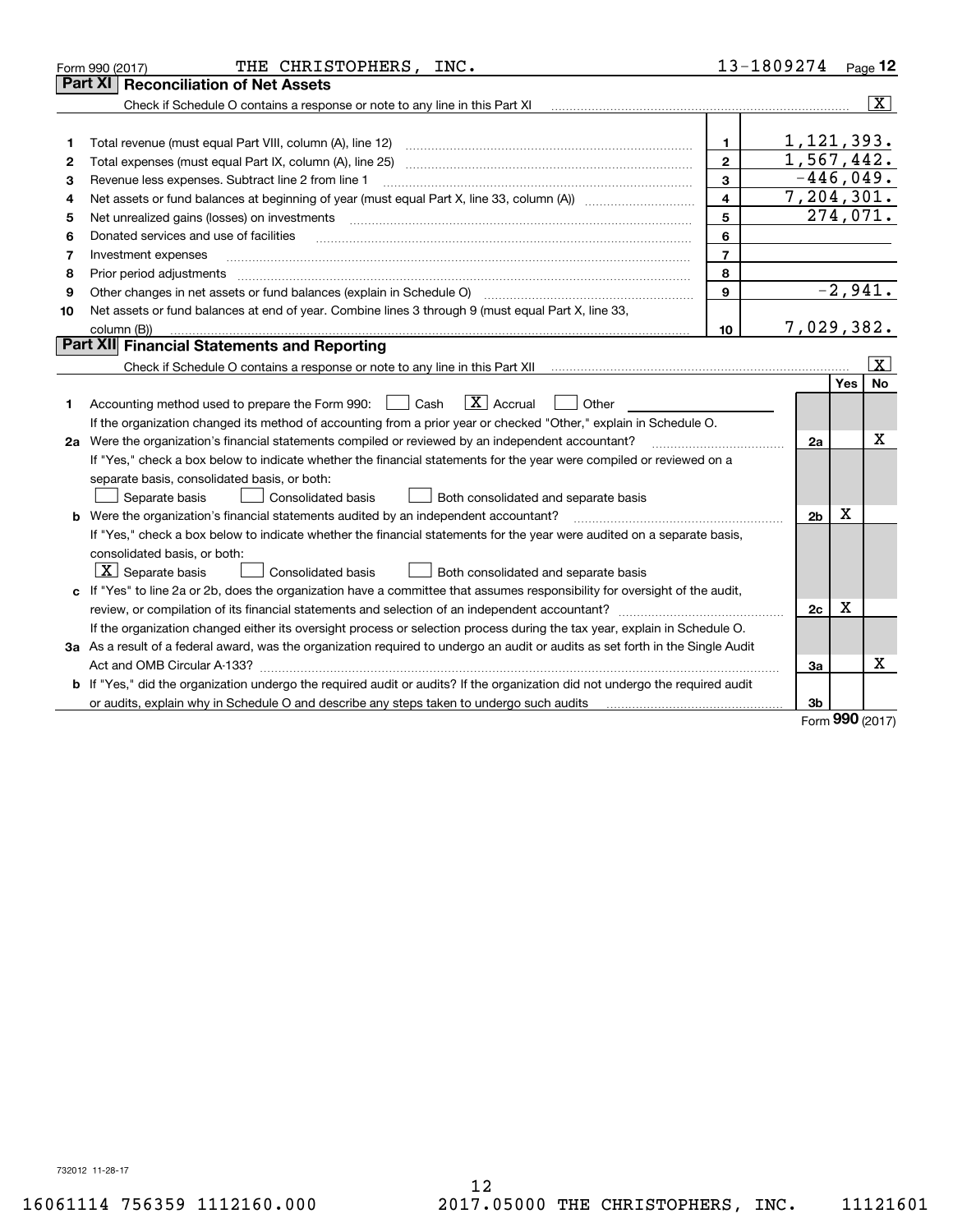| <b>SCHEDULE A</b> |
|-------------------|
|-------------------|

Department of the Treasury Internal Revenue Service

**(Form 990 or 990-EZ)**

# **Public Charity Status and Public Support**

**Complete if the organization is a section 501(c)(3) organization or a section 4947(a)(1) nonexempt charitable trust. | Attach to Form 990 or Form 990-EZ.** 

|  | ▶ Go to www.irs.gov/Form990 for instructions and the latest information. |  |  |
|--|--------------------------------------------------------------------------|--|--|

| OMB No. 1545-0047                   |
|-------------------------------------|
|                                     |
| <b>Open to Public</b><br>Inspection |

|        |                    | Name of the organization                                                                                                                                                                                                                                                               |                   |                                                        |     |                                                                |                            |  | <b>Employer identification number</b> |  |  |  |  |  |
|--------|--------------------|----------------------------------------------------------------------------------------------------------------------------------------------------------------------------------------------------------------------------------------------------------------------------------------|-------------------|--------------------------------------------------------|-----|----------------------------------------------------------------|----------------------------|--|---------------------------------------|--|--|--|--|--|
|        |                    |                                                                                                                                                                                                                                                                                        | THE CHRISTOPHERS, | INC.                                                   |     |                                                                |                            |  | 13-1809274                            |  |  |  |  |  |
| Part I |                    | Reason for Public Charity Status (All organizations must complete this part.) See instructions.                                                                                                                                                                                        |                   |                                                        |     |                                                                |                            |  |                                       |  |  |  |  |  |
|        |                    | The organization is not a private foundation because it is: (For lines 1 through 12, check only one box.)                                                                                                                                                                              |                   |                                                        |     |                                                                |                            |  |                                       |  |  |  |  |  |
| 1.     |                    | A church, convention of churches, or association of churches described in section 170(b)(1)(A)(i).                                                                                                                                                                                     |                   |                                                        |     |                                                                |                            |  |                                       |  |  |  |  |  |
| 2      |                    | A school described in section 170(b)(1)(A)(ii). (Attach Schedule E (Form 990 or 990-EZ).)                                                                                                                                                                                              |                   |                                                        |     |                                                                |                            |  |                                       |  |  |  |  |  |
| 3      |                    | A hospital or a cooperative hospital service organization described in section 170(b)(1)(A)(iii).                                                                                                                                                                                      |                   |                                                        |     |                                                                |                            |  |                                       |  |  |  |  |  |
|        |                    | A medical research organization operated in conjunction with a hospital described in section 170(b)(1)(A)(iii). Enter the hospital's name,                                                                                                                                             |                   |                                                        |     |                                                                |                            |  |                                       |  |  |  |  |  |
|        |                    | city, and state:                                                                                                                                                                                                                                                                       |                   |                                                        |     |                                                                |                            |  |                                       |  |  |  |  |  |
| 5      |                    | An organization operated for the benefit of a college or university owned or operated by a governmental unit described in                                                                                                                                                              |                   |                                                        |     |                                                                |                            |  |                                       |  |  |  |  |  |
|        |                    | section 170(b)(1)(A)(iv). (Complete Part II.)                                                                                                                                                                                                                                          |                   |                                                        |     |                                                                |                            |  |                                       |  |  |  |  |  |
| 6      |                    | A federal, state, or local government or governmental unit described in section 170(b)(1)(A)(v).                                                                                                                                                                                       |                   |                                                        |     |                                                                |                            |  |                                       |  |  |  |  |  |
| 7      |                    | An organization that normally receives a substantial part of its support from a governmental unit or from the general public described in                                                                                                                                              |                   |                                                        |     |                                                                |                            |  |                                       |  |  |  |  |  |
|        |                    | section 170(b)(1)(A)(vi). (Complete Part II.)                                                                                                                                                                                                                                          |                   |                                                        |     |                                                                |                            |  |                                       |  |  |  |  |  |
| 8      |                    | A community trust described in section 170(b)(1)(A)(vi). (Complete Part II.)                                                                                                                                                                                                           |                   |                                                        |     |                                                                |                            |  |                                       |  |  |  |  |  |
| 9      |                    | An agricultural research organization described in section 170(b)(1)(A)(ix) operated in conjunction with a land-grant college                                                                                                                                                          |                   |                                                        |     |                                                                |                            |  |                                       |  |  |  |  |  |
|        |                    | or university or a non-land-grant college of agriculture (see instructions). Enter the name, city, and state of the college or                                                                                                                                                         |                   |                                                        |     |                                                                |                            |  |                                       |  |  |  |  |  |
|        |                    | university:                                                                                                                                                                                                                                                                            |                   |                                                        |     |                                                                |                            |  |                                       |  |  |  |  |  |
| 10     | $\boxed{\text{X}}$ | An organization that normally receives: (1) more than 33 1/3% of its support from contributions, membership fees, and gross receipts from                                                                                                                                              |                   |                                                        |     |                                                                |                            |  |                                       |  |  |  |  |  |
|        |                    |                                                                                                                                                                                                                                                                                        |                   |                                                        |     |                                                                |                            |  |                                       |  |  |  |  |  |
|        |                    | activities related to its exempt functions - subject to certain exceptions, and (2) no more than 33 1/3% of its support from gross investment<br>income and unrelated business taxable income (less section 511 tax) from businesses acquired by the organization after June 30, 1975. |                   |                                                        |     |                                                                |                            |  |                                       |  |  |  |  |  |
|        |                    | See section 509(a)(2). (Complete Part III.)                                                                                                                                                                                                                                            |                   |                                                        |     |                                                                |                            |  |                                       |  |  |  |  |  |
| 11     |                    | An organization organized and operated exclusively to test for public safety. See section 509(a)(4).                                                                                                                                                                                   |                   |                                                        |     |                                                                |                            |  |                                       |  |  |  |  |  |
| 12     |                    | An organization organized and operated exclusively for the benefit of, to perform the functions of, or to carry out the purposes of one or                                                                                                                                             |                   |                                                        |     |                                                                |                            |  |                                       |  |  |  |  |  |
|        |                    | more publicly supported organizations described in section 509(a)(1) or section 509(a)(2). See section 509(a)(3). Check the box in                                                                                                                                                     |                   |                                                        |     |                                                                |                            |  |                                       |  |  |  |  |  |
|        |                    | lines 12a through 12d that describes the type of supporting organization and complete lines 12e, 12f, and 12g.                                                                                                                                                                         |                   |                                                        |     |                                                                |                            |  |                                       |  |  |  |  |  |
| a      |                    | Type I. A supporting organization operated, supervised, or controlled by its supported organization(s), typically by giving                                                                                                                                                            |                   |                                                        |     |                                                                |                            |  |                                       |  |  |  |  |  |
|        |                    | the supported organization(s) the power to regularly appoint or elect a majority of the directors or trustees of the supporting                                                                                                                                                        |                   |                                                        |     |                                                                |                            |  |                                       |  |  |  |  |  |
|        |                    | organization. You must complete Part IV, Sections A and B.                                                                                                                                                                                                                             |                   |                                                        |     |                                                                |                            |  |                                       |  |  |  |  |  |
| b      |                    | Type II. A supporting organization supervised or controlled in connection with its supported organization(s), by having                                                                                                                                                                |                   |                                                        |     |                                                                |                            |  |                                       |  |  |  |  |  |
|        |                    | control or management of the supporting organization vested in the same persons that control or manage the supported                                                                                                                                                                   |                   |                                                        |     |                                                                |                            |  |                                       |  |  |  |  |  |
|        |                    | organization(s). You must complete Part IV, Sections A and C.                                                                                                                                                                                                                          |                   |                                                        |     |                                                                |                            |  |                                       |  |  |  |  |  |
| c      |                    | Type III functionally integrated. A supporting organization operated in connection with, and functionally integrated with,                                                                                                                                                             |                   |                                                        |     |                                                                |                            |  |                                       |  |  |  |  |  |
|        |                    | its supported organization(s) (see instructions). You must complete Part IV, Sections A, D, and E.                                                                                                                                                                                     |                   |                                                        |     |                                                                |                            |  |                                       |  |  |  |  |  |
| d      |                    | Type III non-functionally integrated. A supporting organization operated in connection with its supported organization(s)                                                                                                                                                              |                   |                                                        |     |                                                                |                            |  |                                       |  |  |  |  |  |
|        |                    | that is not functionally integrated. The organization generally must satisfy a distribution requirement and an attentiveness                                                                                                                                                           |                   |                                                        |     |                                                                |                            |  |                                       |  |  |  |  |  |
|        |                    | requirement (see instructions). You must complete Part IV, Sections A and D, and Part V.                                                                                                                                                                                               |                   |                                                        |     |                                                                |                            |  |                                       |  |  |  |  |  |
|        |                    | Check this box if the organization received a written determination from the IRS that it is a Type I, Type II, Type III                                                                                                                                                                |                   |                                                        |     |                                                                |                            |  |                                       |  |  |  |  |  |
|        |                    | functionally integrated, or Type III non-functionally integrated supporting organization.                                                                                                                                                                                              |                   |                                                        |     |                                                                |                            |  |                                       |  |  |  |  |  |
|        |                    | f Enter the number of supported organizations                                                                                                                                                                                                                                          |                   |                                                        |     |                                                                |                            |  |                                       |  |  |  |  |  |
|        |                    | g Provide the following information about the supported organization(s).                                                                                                                                                                                                               |                   |                                                        |     |                                                                |                            |  |                                       |  |  |  |  |  |
|        |                    | (i) Name of supported                                                                                                                                                                                                                                                                  | (ii) EIN          | (iii) Type of organization<br>(described on lines 1-10 |     | (iv) Is the organization listed<br>in your governing document? | (v) Amount of monetary     |  | (vi) Amount of other                  |  |  |  |  |  |
|        |                    | organization                                                                                                                                                                                                                                                                           |                   | above (see instructions))                              | Yes | No                                                             | support (see instructions) |  | support (see instructions)            |  |  |  |  |  |
|        |                    |                                                                                                                                                                                                                                                                                        |                   |                                                        |     |                                                                |                            |  |                                       |  |  |  |  |  |
|        |                    |                                                                                                                                                                                                                                                                                        |                   |                                                        |     |                                                                |                            |  |                                       |  |  |  |  |  |
|        |                    |                                                                                                                                                                                                                                                                                        |                   |                                                        |     |                                                                |                            |  |                                       |  |  |  |  |  |
|        |                    |                                                                                                                                                                                                                                                                                        |                   |                                                        |     |                                                                |                            |  |                                       |  |  |  |  |  |
|        |                    |                                                                                                                                                                                                                                                                                        |                   |                                                        |     |                                                                |                            |  |                                       |  |  |  |  |  |
|        |                    |                                                                                                                                                                                                                                                                                        |                   |                                                        |     |                                                                |                            |  |                                       |  |  |  |  |  |
|        |                    |                                                                                                                                                                                                                                                                                        |                   |                                                        |     |                                                                |                            |  |                                       |  |  |  |  |  |
|        |                    |                                                                                                                                                                                                                                                                                        |                   |                                                        |     |                                                                |                            |  |                                       |  |  |  |  |  |
|        |                    |                                                                                                                                                                                                                                                                                        |                   |                                                        |     |                                                                |                            |  |                                       |  |  |  |  |  |
| Total  |                    |                                                                                                                                                                                                                                                                                        |                   |                                                        |     |                                                                |                            |  |                                       |  |  |  |  |  |

LHA For Paperwork Reduction Act Notice, see the Instructions for Form 990 or 990-EZ. 732021 10-06-17 Schedule A (Form 990 or 990-EZ) 2017 13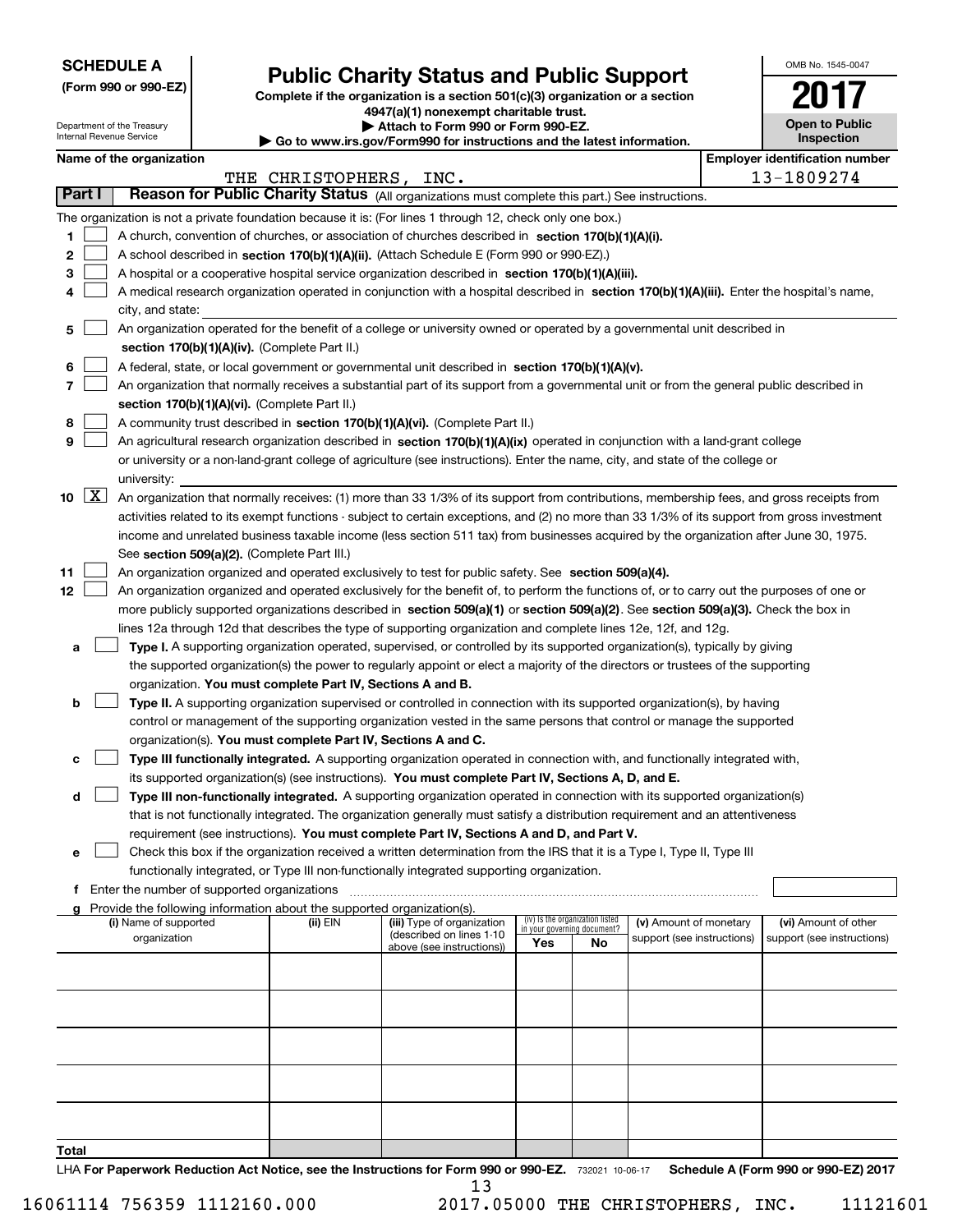#### Schedule A (Form 990 or 990-EZ) 2017 Page THE CHRISTOPHERS, INC. 13-1809274

**2**

(Complete only if you checked the box on line 5, 7, or 8 of Part I or if the organization failed to qualify under Part III. If the organization fails to qualify under the tests listed below, please complete Part III.) **Part II Support Schedule for Organizations Described in Sections 170(b)(1)(A)(iv) and 170(b)(1)(A)(vi)**

|    | <b>Section A. Public Support</b>                                                                                                               |          |            |            |            |                                      |           |
|----|------------------------------------------------------------------------------------------------------------------------------------------------|----------|------------|------------|------------|--------------------------------------|-----------|
|    | Calendar year (or fiscal year beginning in) $\blacktriangleright$                                                                              | (a) 2013 | $(b)$ 2014 | $(c)$ 2015 | $(d)$ 2016 | (e) 2017                             | (f) Total |
|    | 1 Gifts, grants, contributions, and                                                                                                            |          |            |            |            |                                      |           |
|    | membership fees received. (Do not                                                                                                              |          |            |            |            |                                      |           |
|    | include any "unusual grants.")                                                                                                                 |          |            |            |            |                                      |           |
|    | 2 Tax revenues levied for the organ-                                                                                                           |          |            |            |            |                                      |           |
|    | ization's benefit and either paid to                                                                                                           |          |            |            |            |                                      |           |
|    | or expended on its behalf                                                                                                                      |          |            |            |            |                                      |           |
|    | 3 The value of services or facilities                                                                                                          |          |            |            |            |                                      |           |
|    | furnished by a governmental unit to                                                                                                            |          |            |            |            |                                      |           |
|    | the organization without charge                                                                                                                |          |            |            |            |                                      |           |
|    | 4 Total. Add lines 1 through 3                                                                                                                 |          |            |            |            |                                      |           |
| 5. | The portion of total contributions                                                                                                             |          |            |            |            |                                      |           |
|    | by each person (other than a                                                                                                                   |          |            |            |            |                                      |           |
|    | governmental unit or publicly                                                                                                                  |          |            |            |            |                                      |           |
|    | supported organization) included                                                                                                               |          |            |            |            |                                      |           |
|    | on line 1 that exceeds 2% of the                                                                                                               |          |            |            |            |                                      |           |
|    | amount shown on line 11,                                                                                                                       |          |            |            |            |                                      |           |
|    | column (f)                                                                                                                                     |          |            |            |            |                                      |           |
|    | 6 Public support. Subtract line 5 from line 4.                                                                                                 |          |            |            |            |                                      |           |
|    | <b>Section B. Total Support</b>                                                                                                                |          |            |            |            |                                      |           |
|    | Calendar year (or fiscal year beginning in)                                                                                                    | (a) 2013 | $(b)$ 2014 | $(c)$ 2015 | $(d)$ 2016 | (e) 2017                             | (f) Total |
|    | 7 Amounts from line 4                                                                                                                          |          |            |            |            |                                      |           |
| 8  | Gross income from interest,                                                                                                                    |          |            |            |            |                                      |           |
|    | dividends, payments received on                                                                                                                |          |            |            |            |                                      |           |
|    | securities loans, rents, royalties,                                                                                                            |          |            |            |            |                                      |           |
|    | and income from similar sources                                                                                                                |          |            |            |            |                                      |           |
|    | <b>9</b> Net income from unrelated business                                                                                                    |          |            |            |            |                                      |           |
|    | activities, whether or not the                                                                                                                 |          |            |            |            |                                      |           |
|    | business is regularly carried on                                                                                                               |          |            |            |            |                                      |           |
|    | <b>10</b> Other income. Do not include gain                                                                                                    |          |            |            |            |                                      |           |
|    | or loss from the sale of capital                                                                                                               |          |            |            |            |                                      |           |
|    | assets (Explain in Part VI.)                                                                                                                   |          |            |            |            |                                      |           |
|    | <b>11 Total support.</b> Add lines 7 through 10                                                                                                |          |            |            |            |                                      |           |
|    | <b>12</b> Gross receipts from related activities, etc. (see instructions)                                                                      |          |            |            |            | 12                                   |           |
|    | 13 First five years. If the Form 990 is for the organization's first, second, third, fourth, or fifth tax year as a section 501(c)(3)          |          |            |            |            |                                      |           |
|    | organization, check this box and stop here                                                                                                     |          |            |            |            |                                      |           |
|    | <b>Section C. Computation of Public Support Percentage</b>                                                                                     |          |            |            |            |                                      |           |
|    | 14 Public support percentage for 2017 (line 6, column (f) divided by line 11, column (f) <i>marrouum</i> mass                                  |          |            |            |            | 14                                   | %         |
|    |                                                                                                                                                |          |            |            |            | 15                                   | $\%$      |
|    | 16a 33 1/3% support test - 2017. If the organization did not check the box on line 13, and line 14 is 33 1/3% or more, check this box and      |          |            |            |            |                                      |           |
|    | stop here. The organization qualifies as a publicly supported organization                                                                     |          |            |            |            |                                      |           |
|    | b 33 1/3% support test - 2016. If the organization did not check a box on line 13 or 16a, and line 15 is 33 1/3% or more, check this box       |          |            |            |            |                                      |           |
|    | and stop here. The organization qualifies as a publicly supported organization                                                                 |          |            |            |            |                                      |           |
|    | 17a 10% -facts-and-circumstances test - 2017. If the organization did not check a box on line 13, 16a, or 16b, and line 14 is 10% or more,     |          |            |            |            |                                      |           |
|    | and if the organization meets the "facts-and-circumstances" test, check this box and stop here. Explain in Part VI how the organization        |          |            |            |            |                                      |           |
|    | meets the "facts-and-circumstances" test. The organization qualifies as a publicly supported organization                                      |          |            |            |            |                                      |           |
|    | <b>b 10% -facts-and-circumstances test - 2016.</b> If the organization did not check a box on line 13, 16a, 16b, or 17a, and line 15 is 10% or |          |            |            |            |                                      |           |
|    | more, and if the organization meets the "facts-and-circumstances" test, check this box and stop here. Explain in Part VI how the               |          |            |            |            |                                      |           |
|    | organization meets the "facts-and-circumstances" test. The organization qualifies as a publicly supported organization                         |          |            |            |            |                                      |           |
| 18 | Private foundation. If the organization did not check a box on line 13, 16a, 16b, 17a, or 17b, check this box and see instructions             |          |            |            |            |                                      |           |
|    |                                                                                                                                                |          |            |            |            | Schedule A (Form 990 or 990-F7) 2017 |           |

**Schedule A (Form 990 or 990-EZ) 2017**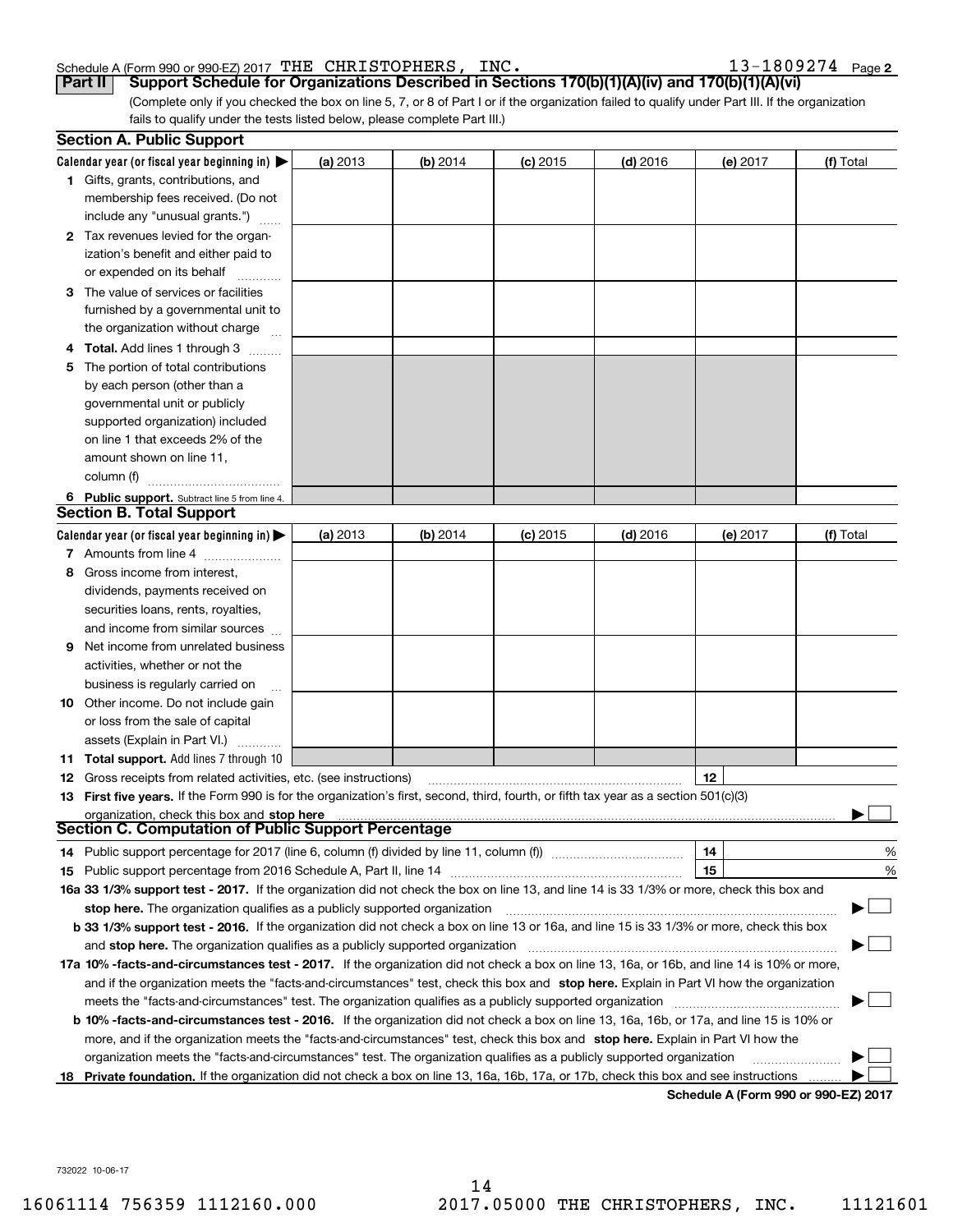#### Schedule A (Form 990 or 990-EZ) 2017 Page THE CHRISTOPHERS, INC. 13-1809274

#### **Part III Support Schedule for Organizations Described in Section 509(a)(2)**

(Complete only if you checked the box on line 10 of Part I or if the organization failed to qualify under Part II. If the organization fails to qualify under the tests listed below, please complete Part II.)

|    | <b>Section A. Public Support</b>                                                                                                                                                                                                                            |          |          |            |            |                                      |                                          |
|----|-------------------------------------------------------------------------------------------------------------------------------------------------------------------------------------------------------------------------------------------------------------|----------|----------|------------|------------|--------------------------------------|------------------------------------------|
|    | Calendar year (or fiscal year beginning in)                                                                                                                                                                                                                 | (a) 2013 | (b) 2014 | $(c)$ 2015 | $(d)$ 2016 | (e) 2017                             | (f) Total                                |
|    | 1 Gifts, grants, contributions, and                                                                                                                                                                                                                         |          |          |            |            |                                      |                                          |
|    | membership fees received. (Do not                                                                                                                                                                                                                           |          |          |            |            |                                      |                                          |
|    | include any "unusual grants.")                                                                                                                                                                                                                              | 1459833. | 1290698. | 1309577.   | 973,032.   | 847,979.                             | 5881119.                                 |
|    | 2 Gross receipts from admissions,<br>merchandise sold or services per-<br>formed, or facilities furnished in<br>any activity that is related to the<br>organization's tax-exempt purpose                                                                    | 76,696.  | 78,507.  | 86,488.    | 72,800.    | 69,854.                              | 384,345.                                 |
|    | 3 Gross receipts from activities that<br>are not an unrelated trade or bus-                                                                                                                                                                                 |          |          |            |            |                                      |                                          |
|    | iness under section 513                                                                                                                                                                                                                                     |          |          |            |            |                                      |                                          |
|    | 4 Tax revenues levied for the organ-<br>ization's benefit and either paid to<br>or expended on its behalf                                                                                                                                                   |          |          |            |            |                                      |                                          |
|    | 5 The value of services or facilities<br>furnished by a governmental unit to<br>the organization without charge                                                                                                                                             |          |          |            |            |                                      |                                          |
|    | 6 Total. Add lines 1 through 5                                                                                                                                                                                                                              | 1536529. | 1369205. | 1396065.   | 1045832.   | 917,833.                             | 6265464.                                 |
|    | 7a Amounts included on lines 1, 2, and<br>3 received from disqualified persons                                                                                                                                                                              |          |          |            |            |                                      | 0.                                       |
|    | <b>b</b> Amounts included on lines 2 and 3 received<br>from other than disqualified persons that<br>exceed the greater of \$5,000 or 1% of the<br>amount on line 13 for the year                                                                            |          |          |            |            |                                      | 0.                                       |
|    | c Add lines 7a and 7b                                                                                                                                                                                                                                       |          |          |            |            |                                      | $\overline{0}$ .                         |
|    | 8 Public support. (Subtract line 7c from line 6.)                                                                                                                                                                                                           |          |          |            |            |                                      | 6265464.                                 |
|    | <b>Section B. Total Support</b>                                                                                                                                                                                                                             |          |          |            |            |                                      |                                          |
|    | Calendar year (or fiscal year beginning in)                                                                                                                                                                                                                 | (a) 2013 | (b) 2014 | $(c)$ 2015 | $(d)$ 2016 | (e) 2017                             | (f) Total                                |
|    | <b>9</b> Amounts from line 6                                                                                                                                                                                                                                | 1536529. | 1369205. | 1396065.   | 1045832.   | 917,833.                             | 6265464.                                 |
|    | 10a Gross income from interest,<br>dividends, payments received on<br>securities loans, rents, royalties,<br>and income from similar sources                                                                                                                | 4,077.   | 3,573.   | 69,865.    | 100,073.   | 109,643.                             | 287,231.                                 |
|    | <b>b</b> Unrelated business taxable income                                                                                                                                                                                                                  |          |          |            |            |                                      |                                          |
|    | (less section 511 taxes) from businesses<br>acquired after June 30, 1975<br>a a bhailtean                                                                                                                                                                   |          |          |            |            |                                      |                                          |
|    | c Add lines 10a and 10b<br>11 Net income from unrelated business<br>activities not included in line 10b,<br>whether or not the business is<br>regularly carried on                                                                                          | 4,077.   | 3,573.   | 69,865.    | 100,073.   | 109,643.                             | 287,231.                                 |
|    | 12 Other income. Do not include gain<br>or loss from the sale of capital<br>assets (Explain in Part VI.)                                                                                                                                                    |          |          |            |            | 14,349.                              | 14,349.                                  |
|    | 13 Total support. (Add lines 9, 10c, 11, and 12.)                                                                                                                                                                                                           | 1540606. | 1372778. | 1465930.   | 1145905.   | 1041825.                             | 6567044.                                 |
|    | 14 First five years. If the Form 990 is for the organization's first, second, third, fourth, or fifth tax year as a section 501(c)(3) organization,                                                                                                         |          |          |            |            |                                      |                                          |
|    | check this box and stop here manufactured and the control of the control of the control of the control of the control of the control of the control of the control of the control of the control of the control of the control                              |          |          |            |            |                                      |                                          |
|    | <b>Section C. Computation of Public Support Percentage</b>                                                                                                                                                                                                  |          |          |            |            |                                      |                                          |
|    | 15 Public support percentage for 2017 (line 8, column (f) divided by line 13, column (f))                                                                                                                                                                   |          |          |            |            | 15                                   | 95.41<br>%                               |
|    | 16 Public support percentage from 2016 Schedule A, Part III, line 15                                                                                                                                                                                        |          |          |            |            | 16                                   | 97.34<br>$\%$                            |
|    | <b>Section D. Computation of Investment Income Percentage</b>                                                                                                                                                                                               |          |          |            |            |                                      |                                          |
|    | 17 Investment income percentage for 2017 (line 10c, column (f) divided by line 13, column (f))                                                                                                                                                              |          |          |            |            | 17                                   | 4.37<br>%                                |
|    | <b>18</b> Investment income percentage from <b>2016</b> Schedule A, Part III, line 17                                                                                                                                                                       |          |          |            |            | 18                                   | 2.66<br>$\%$                             |
|    | 19a 33 1/3% support tests - 2017. If the organization did not check the box on line 14, and line 15 is more than 33 1/3%, and line 17 is not                                                                                                                |          |          |            |            |                                      |                                          |
|    | more than 33 1/3%, check this box and stop here. The organization qualifies as a publicly supported organization                                                                                                                                            |          |          |            |            |                                      | $\blacktriangleright$ $\boxed{\text{X}}$ |
|    | b 33 1/3% support tests - 2016. If the organization did not check a box on line 14 or line 19a, and line 16 is more than 33 1/3%, and                                                                                                                       |          |          |            |            |                                      |                                          |
| 20 | line 18 is not more than 33 1/3%, check this box and stop here. The organization qualifies as a publicly supported organization<br>Private foundation. If the organization did not check a box on line 14, 19a, or 19b, check this box and see instructions |          |          |            |            |                                      |                                          |
|    | 732023 10-06-17                                                                                                                                                                                                                                             |          |          |            |            | Schedule A (Form 990 or 990-EZ) 2017 |                                          |
|    |                                                                                                                                                                                                                                                             |          |          |            |            |                                      |                                          |

### 16061114 756359 1112160.000 2017.05000 THE CHRISTOPHERS, INC. 11121601

15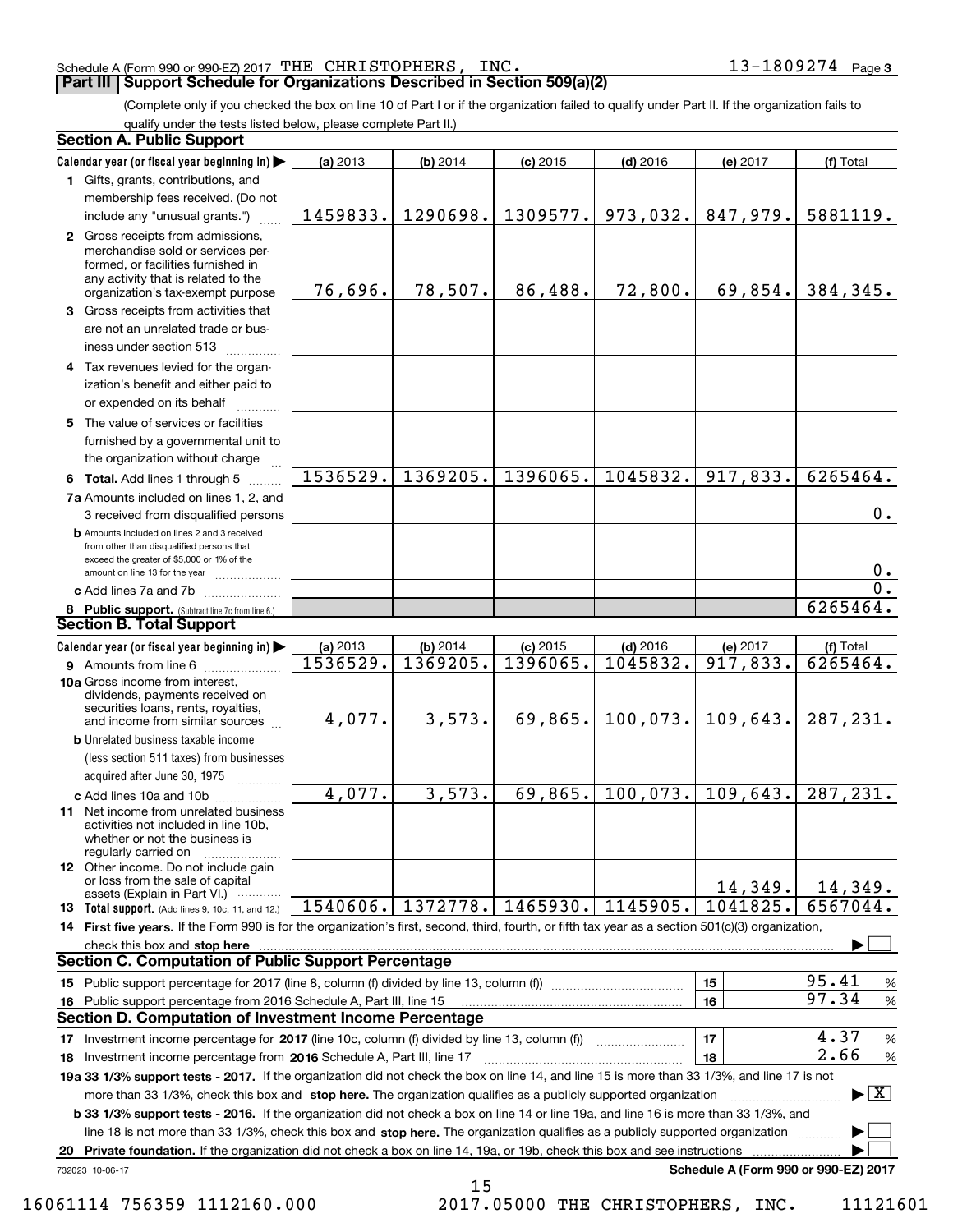**1**

**2**

**3a**

**3b**

**3c**

**4a**

**4b**

**4c**

**5a**

**5b5c**

**6**

**7**

**8**

**9a**

**9b**

**9c**

**10a**

**10b**

**YesNo**

### **Part IV Supporting Organizations**

(Complete only if you checked a box in line 12 on Part I. If you checked 12a of Part I, complete Sections A and B. If you checked 12b of Part I, complete Sections A and C. If you checked 12c of Part I, complete Sections A, D, and E. If you checked 12d of Part I, complete Sections A and D, and complete Part V.)

#### **Section A. All Supporting Organizations**

- **1** Are all of the organization's supported organizations listed by name in the organization's governing documents? If "No," describe in **Part VI** how the supported organizations are designated. If designated by *class or purpose, describe the designation. If historic and continuing relationship, explain.*
- **2** Did the organization have any supported organization that does not have an IRS determination of status under section 509(a)(1) or (2)? If "Yes," explain in Part VI how the organization determined that the supported *organization was described in section 509(a)(1) or (2).*
- **3a** Did the organization have a supported organization described in section 501(c)(4), (5), or (6)? If "Yes," answer *(b) and (c) below.*
- **b** Did the organization confirm that each supported organization qualified under section 501(c)(4), (5), or (6) and satisfied the public support tests under section 509(a)(2)? If "Yes," describe in **Part VI** when and how the *organization made the determination.*
- **c**Did the organization ensure that all support to such organizations was used exclusively for section 170(c)(2)(B) purposes? If "Yes," explain in **Part VI** what controls the organization put in place to ensure such use.
- **4a***If* Was any supported organization not organized in the United States ("foreign supported organization")? *"Yes," and if you checked 12a or 12b in Part I, answer (b) and (c) below.*
- **b** Did the organization have ultimate control and discretion in deciding whether to make grants to the foreign supported organization? If "Yes," describe in **Part VI** how the organization had such control and discretion *despite being controlled or supervised by or in connection with its supported organizations.*
- **c** Did the organization support any foreign supported organization that does not have an IRS determination under sections 501(c)(3) and 509(a)(1) or (2)? If "Yes," explain in **Part VI** what controls the organization used *to ensure that all support to the foreign supported organization was used exclusively for section 170(c)(2)(B) purposes.*
- **5a** Did the organization add, substitute, or remove any supported organizations during the tax year? If "Yes," answer (b) and (c) below (if applicable). Also, provide detail in **Part VI,** including (i) the names and EIN *numbers of the supported organizations added, substituted, or removed; (ii) the reasons for each such action; (iii) the authority under the organization's organizing document authorizing such action; and (iv) how the action was accomplished (such as by amendment to the organizing document).*
- **b** Type I or Type II only. Was any added or substituted supported organization part of a class already designated in the organization's organizing document?
- **cSubstitutions only.**  Was the substitution the result of an event beyond the organization's control?
- **6** Did the organization provide support (whether in the form of grants or the provision of services or facilities) to **Part VI.** *If "Yes," provide detail in* support or benefit one or more of the filing organization's supported organizations? anyone other than (i) its supported organizations, (ii) individuals that are part of the charitable class benefited by one or more of its supported organizations, or (iii) other supporting organizations that also
- **7**Did the organization provide a grant, loan, compensation, or other similar payment to a substantial contributor *If "Yes," complete Part I of Schedule L (Form 990 or 990-EZ).* regard to a substantial contributor? (defined in section 4958(c)(3)(C)), a family member of a substantial contributor, or a 35% controlled entity with
- **8** Did the organization make a loan to a disqualified person (as defined in section 4958) not described in line 7? *If "Yes," complete Part I of Schedule L (Form 990 or 990-EZ).*
- **9a** Was the organization controlled directly or indirectly at any time during the tax year by one or more in section 509(a)(1) or (2))? If "Yes," *provide detail in* <code>Part VI.</code> disqualified persons as defined in section 4946 (other than foundation managers and organizations described
- **b** Did one or more disqualified persons (as defined in line 9a) hold a controlling interest in any entity in which the supporting organization had an interest? If "Yes," provide detail in P**art VI**.
- **c**Did a disqualified person (as defined in line 9a) have an ownership interest in, or derive any personal benefit from, assets in which the supporting organization also had an interest? If "Yes," provide detail in P**art VI.**
- **10a** Was the organization subject to the excess business holdings rules of section 4943 because of section supporting organizations)? If "Yes," answer 10b below. 4943(f) (regarding certain Type II supporting organizations, and all Type III non-functionally integrated
- **b** Did the organization have any excess business holdings in the tax year? (Use Schedule C, Form 4720, to *determine whether the organization had excess business holdings.)*

16

732024 10-06-17

**Schedule A (Form 990 or 990-EZ) 2017**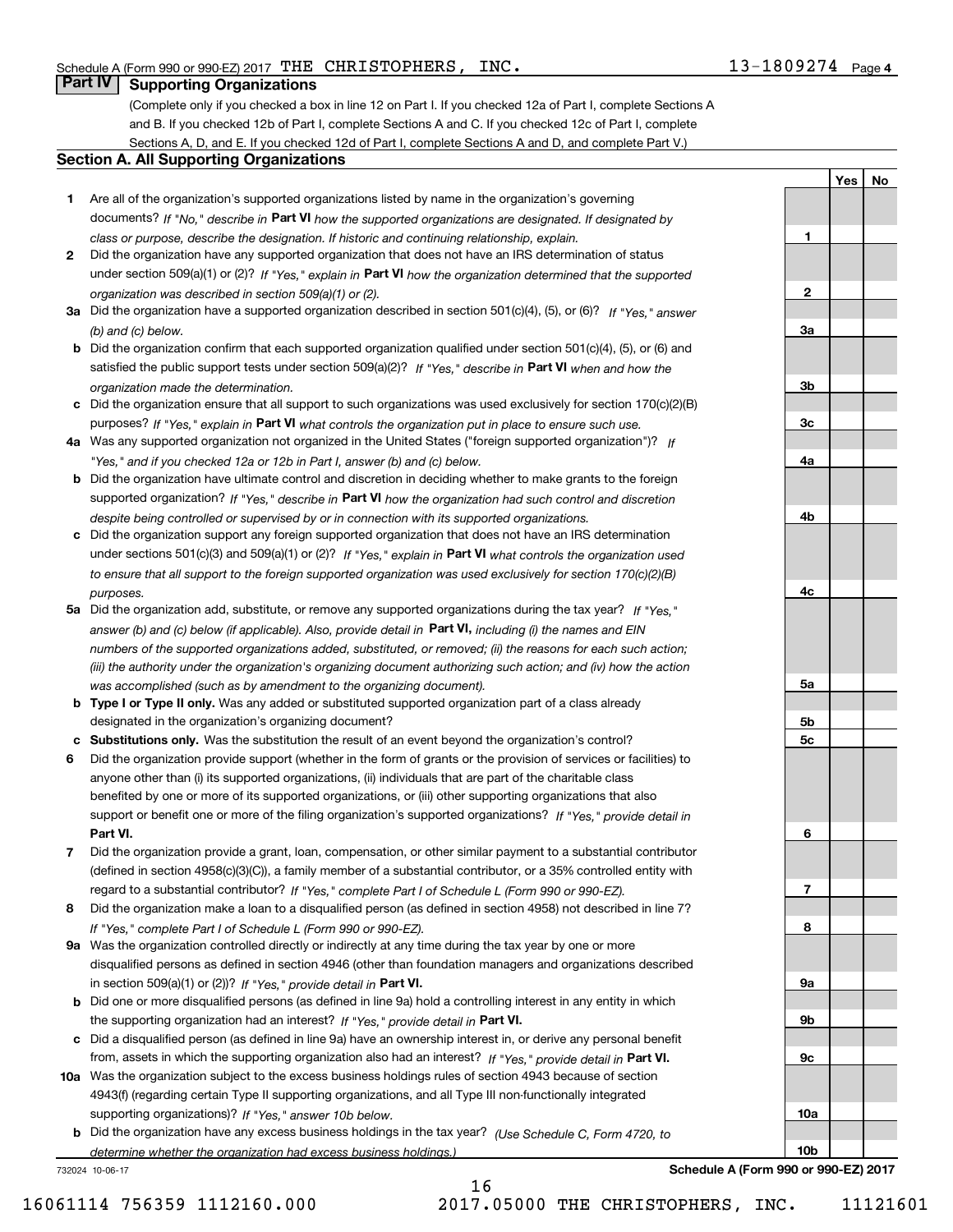|    | Part IV<br><b>Supporting Organizations (continued)</b>                                                                            |              |     |    |
|----|-----------------------------------------------------------------------------------------------------------------------------------|--------------|-----|----|
|    |                                                                                                                                   |              | Yes | No |
| 11 | Has the organization accepted a gift or contribution from any of the following persons?                                           |              |     |    |
|    | a A person who directly or indirectly controls, either alone or together with persons described in (b) and (c)                    |              |     |    |
|    | below, the governing body of a supported organization?                                                                            | 11a          |     |    |
|    | <b>b</b> A family member of a person described in (a) above?                                                                      | 11b          |     |    |
|    | c A 35% controlled entity of a person described in (a) or (b) above? If "Yes" to a, b, or c, provide detail in Part VI.           | 11c          |     |    |
|    | <b>Section B. Type I Supporting Organizations</b>                                                                                 |              |     |    |
|    |                                                                                                                                   |              | Yes | No |
| 1  | Did the directors, trustees, or membership of one or more supported organizations have the power to                               |              |     |    |
|    | regularly appoint or elect at least a majority of the organization's directors or trustees at all times during the                |              |     |    |
|    | tax year? If "No," describe in Part VI how the supported organization(s) effectively operated, supervised, or                     |              |     |    |
|    | controlled the organization's activities. If the organization had more than one supported organization,                           |              |     |    |
|    | describe how the powers to appoint and/or remove directors or trustees were allocated among the supported                         |              |     |    |
|    | organizations and what conditions or restrictions, if any, applied to such powers during the tax year.                            | 1            |     |    |
| 2  | Did the organization operate for the benefit of any supported organization other than the supported                               |              |     |    |
|    | organization(s) that operated, supervised, or controlled the supporting organization? If "Yes," explain in                        |              |     |    |
|    | Part VI how providing such benefit carried out the purposes of the supported organization(s) that operated,                       |              |     |    |
|    | supervised, or controlled the supporting organization.                                                                            | 2            |     |    |
|    | <b>Section C. Type II Supporting Organizations</b>                                                                                |              |     |    |
|    |                                                                                                                                   |              | Yes | No |
| 1  | Were a majority of the organization's directors or trustees during the tax year also a majority of the directors                  |              |     |    |
|    | or trustees of each of the organization's supported organization(s)? If "No," describe in Part VI how control                     |              |     |    |
|    | or management of the supporting organization was vested in the same persons that controlled or managed                            |              |     |    |
|    | the supported organization(s).                                                                                                    | 1            |     |    |
|    | <b>Section D. All Type III Supporting Organizations</b>                                                                           |              |     |    |
|    |                                                                                                                                   |              | Yes | No |
| 1  | Did the organization provide to each of its supported organizations, by the last day of the fifth month of the                    |              |     |    |
|    | organization's tax year, (i) a written notice describing the type and amount of support provided during the prior tax             |              |     |    |
|    | year, (ii) a copy of the Form 990 that was most recently filed as of the date of notification, and (iii) copies of the            |              |     |    |
|    | organization's governing documents in effect on the date of notification, to the extent not previously provided?                  | 1            |     |    |
| 2  | Were any of the organization's officers, directors, or trustees either (i) appointed or elected by the supported                  |              |     |    |
|    | organization(s) or (ii) serving on the governing body of a supported organization? If "No," explain in Part VI how                |              |     |    |
|    | the organization maintained a close and continuous working relationship with the supported organization(s).                       | $\mathbf{2}$ |     |    |
| 3  | By reason of the relationship described in (2), did the organization's supported organizations have a                             |              |     |    |
|    | significant voice in the organization's investment policies and in directing the use of the organization's                        |              |     |    |
|    | income or assets at all times during the tax year? If "Yes," describe in Part VI the role the organization's                      |              |     |    |
|    | supported organizations played in this regard.                                                                                    | 3            |     |    |
|    | Section E. Type III Functionally Integrated Supporting Organizations                                                              |              |     |    |
| 1  | Check the box next to the method that the organization used to satisfy the Integral Part Test during the year (see instructions). |              |     |    |
| a  | The organization satisfied the Activities Test. Complete line 2 below.                                                            |              |     |    |
| b  | The organization is the parent of each of its supported organizations. Complete line 3 below.                                     |              |     |    |
| C  | The organization supported a governmental entity. Describe in Part VI how you supported a government entity (see instructions),   |              |     |    |
| 2  | Activities Test. Answer (a) and (b) below.                                                                                        |              | Yes | No |
| a  | Did substantially all of the organization's activities during the tax year directly further the exempt purposes of                |              |     |    |
|    | the supported organization(s) to which the organization was responsive? If "Yes," then in Part VI identify                        |              |     |    |
|    | those supported organizations and explain how these activities directly furthered their exempt purposes,                          |              |     |    |
|    | how the organization was responsive to those supported organizations, and how the organization determined                         |              |     |    |
|    | that these activities constituted substantially all of its activities.                                                            | 2a           |     |    |
| b  | Did the activities described in (a) constitute activities that, but for the organization's involvement, one or more               |              |     |    |
|    | of the organization's supported organization(s) would have been engaged in? If "Yes," explain in Part VI the                      |              |     |    |
|    | reasons for the organization's position that its supported organization(s) would have engaged in these                            |              |     |    |
|    | activities but for the organization's involvement.                                                                                | 2b           |     |    |
| з  | Parent of Supported Organizations. Answer (a) and (b) below.                                                                      |              |     |    |
| а  | Did the organization have the power to regularly appoint or elect a majority of the officers, directors, or                       |              |     |    |
|    | trustees of each of the supported organizations? Provide details in Part VI.                                                      | За           |     |    |
|    | <b>b</b> Did the organization exercise a substantial degree of direction over the policies, programs, and activities of each      |              |     |    |
|    | of its supported organizations? If "Yes." describe in Part VI the role played by the organization in this regard                  | Зb           |     |    |
|    | Schedule A (Form 990 or 990-EZ) 2017<br>732025 10-06-17                                                                           |              |     |    |

16061114 756359 1112160.000 2017.05000 THE CHRISTOPHERS, INC. 11121601

17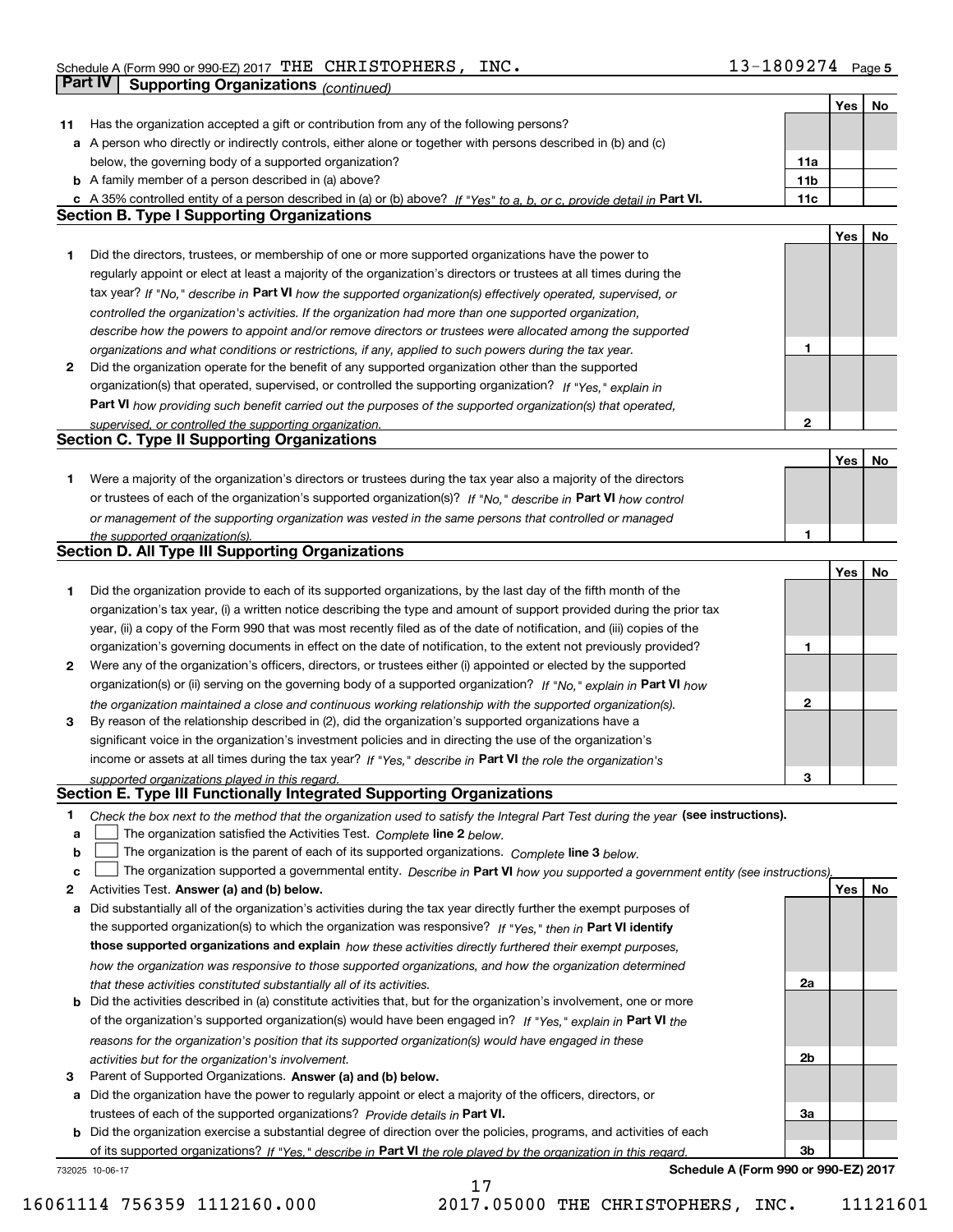#### Schedule A (Form 990 or 990-EZ) 2017 Page THE CHRISTOPHERS, INC. 13-1809274 **Part V Type III Non-Functionally Integrated 509(a)(3) Supporting Organizations**

1 Check here if the organization satisfied the Integral Part Test as a qualifying trust on Nov. 20, 1970 (explain in Part VI.) See instructions. All other Type III non-functionally integrated supporting organizations must complete Sections A through E.

|             | Section A - Adjusted Net Income                                                                                                   |                | (A) Prior Year | (B) Current Year<br>(optional) |
|-------------|-----------------------------------------------------------------------------------------------------------------------------------|----------------|----------------|--------------------------------|
| 1.          | Net short term capital gain                                                                                                       | 1              |                |                                |
| 2           | Recoveries of prior-year distributions                                                                                            | $\overline{2}$ |                |                                |
| 3           | Other gross income (see instructions)                                                                                             | 3              |                |                                |
| 4           | Add lines 1 through 3                                                                                                             | 4              |                |                                |
| 5           | Depreciation and depletion                                                                                                        | 5              |                |                                |
| 6           | Portion of operating expenses paid or incurred for production or                                                                  |                |                |                                |
|             | collection of gross income or for management, conservation, or                                                                    |                |                |                                |
|             | maintenance of property held for production of income (see instructions)                                                          | 6              |                |                                |
| 7           | Other expenses (see instructions)                                                                                                 | $\overline{7}$ |                |                                |
| 8           | Adjusted Net Income (subtract lines 5, 6, and 7 from line 4)                                                                      | 8              |                |                                |
|             | <b>Section B - Minimum Asset Amount</b>                                                                                           |                | (A) Prior Year | (B) Current Year<br>(optional) |
| 1           | Aggregate fair market value of all non-exempt-use assets (see                                                                     |                |                |                                |
|             | instructions for short tax year or assets held for part of year):                                                                 |                |                |                                |
|             | a Average monthly value of securities                                                                                             | 1a             |                |                                |
|             | <b>b</b> Average monthly cash balances                                                                                            | 1 <sub>b</sub> |                |                                |
|             | c Fair market value of other non-exempt-use assets                                                                                | 1c             |                |                                |
|             | d Total (add lines 1a, 1b, and 1c)                                                                                                | 1d             |                |                                |
|             | e Discount claimed for blockage or other                                                                                          |                |                |                                |
|             | factors (explain in detail in <b>Part VI</b> ):                                                                                   |                |                |                                |
| 2           | Acquisition indebtedness applicable to non-exempt-use assets                                                                      | 2              |                |                                |
| 3           | Subtract line 2 from line 1d                                                                                                      | 3              |                |                                |
| 4           | Cash deemed held for exempt use. Enter 1-1/2% of line 3 (for greater amount,                                                      |                |                |                                |
|             | see instructions)                                                                                                                 | 4              |                |                                |
| 5           | Net value of non-exempt-use assets (subtract line 4 from line 3)                                                                  | 5              |                |                                |
| 6           | Multiply line 5 by .035                                                                                                           | 6              |                |                                |
| 7           | Recoveries of prior-year distributions                                                                                            | $\overline{7}$ |                |                                |
| 8           | Minimum Asset Amount (add line 7 to line 6)                                                                                       | 8              |                |                                |
|             | <b>Section C - Distributable Amount</b>                                                                                           |                |                | <b>Current Year</b>            |
| $\mathbf 1$ | Adjusted net income for prior year (from Section A, line 8, Column A)                                                             | 1              |                |                                |
| 2           | Enter 85% of line 1                                                                                                               | $\overline{2}$ |                |                                |
| з           | Minimum asset amount for prior year (from Section B, line 8, Column A)                                                            | 3              |                |                                |
| 4           | Enter greater of line 2 or line 3                                                                                                 | 4              |                |                                |
| 5           | Income tax imposed in prior year                                                                                                  | 5              |                |                                |
| 6           | <b>Distributable Amount.</b> Subtract line 5 from line 4, unless subject to                                                       |                |                |                                |
|             | emergency temporary reduction (see instructions)                                                                                  | 6              |                |                                |
| 7           | Check here if the current year is the organization's first as a non-functionally integrated Type III supporting organization (see |                |                |                                |

instructions).

**1**

**Schedule A (Form 990 or 990-EZ) 2017**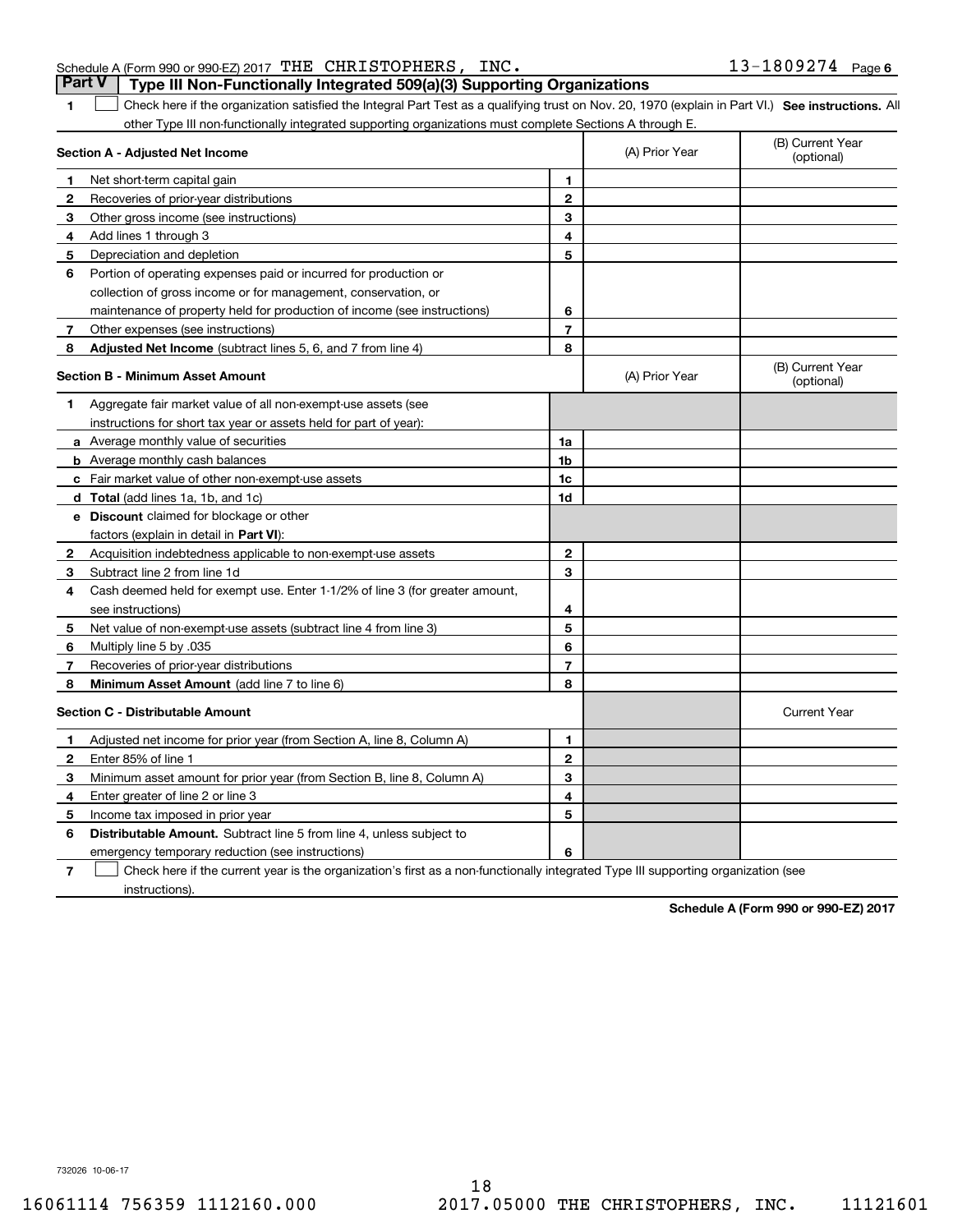Schedule A (Form 990 or 990-EZ) 2017 Page THE CHRISTOPHERS, INC. 13-1809274

| Part V | Type III Non-Functionally Integrated 509(a)(3) Supporting Organizations                    |                                    | (continued)                                   |                                                         |
|--------|--------------------------------------------------------------------------------------------|------------------------------------|-----------------------------------------------|---------------------------------------------------------|
|        | <b>Section D - Distributions</b>                                                           |                                    |                                               | <b>Current Year</b>                                     |
| 1      | Amounts paid to supported organizations to accomplish exempt purposes                      |                                    |                                               |                                                         |
| 2      | Amounts paid to perform activity that directly furthers exempt purposes of supported       |                                    |                                               |                                                         |
|        | organizations, in excess of income from activity                                           |                                    |                                               |                                                         |
| з      | Administrative expenses paid to accomplish exempt purposes of supported organizations      |                                    |                                               |                                                         |
| 4      | Amounts paid to acquire exempt-use assets                                                  |                                    |                                               |                                                         |
| 5      | Qualified set-aside amounts (prior IRS approval required)                                  |                                    |                                               |                                                         |
| 6      | Other distributions (describe in Part VI). See instructions.                               |                                    |                                               |                                                         |
| 7      | Total annual distributions. Add lines 1 through 6.                                         |                                    |                                               |                                                         |
| 8      | Distributions to attentive supported organizations to which the organization is responsive |                                    |                                               |                                                         |
|        | (provide details in Part VI). See instructions.                                            |                                    |                                               |                                                         |
| 9      | Distributable amount for 2017 from Section C, line 6                                       |                                    |                                               |                                                         |
| 10     | Line 8 amount divided by line 9 amount                                                     |                                    |                                               |                                                         |
|        | <b>Section E - Distribution Allocations (see instructions)</b>                             | (i)<br><b>Excess Distributions</b> | (ii)<br><b>Underdistributions</b><br>Pre-2017 | (iii)<br><b>Distributable</b><br><b>Amount for 2017</b> |
| 1      | Distributable amount for 2017 from Section C, line 6                                       |                                    |                                               |                                                         |
| 2      | Underdistributions, if any, for years prior to 2017 (reason-                               |                                    |                                               |                                                         |
|        | able cause required- explain in Part VI). See instructions.                                |                                    |                                               |                                                         |
| 3      | Excess distributions carryover, if any, to 2017                                            |                                    |                                               |                                                         |
| а      |                                                                                            |                                    |                                               |                                                         |
|        | <b>b</b> From 2013                                                                         |                                    |                                               |                                                         |
|        | $c$ From 2014                                                                              |                                    |                                               |                                                         |
|        | <b>d</b> From 2015                                                                         |                                    |                                               |                                                         |
|        | e From 2016                                                                                |                                    |                                               |                                                         |
| f      | Total of lines 3a through e                                                                |                                    |                                               |                                                         |
|        | <b>g</b> Applied to underdistributions of prior years                                      |                                    |                                               |                                                         |
|        | <b>h</b> Applied to 2017 distributable amount                                              |                                    |                                               |                                                         |
|        | Carryover from 2012 not applied (see instructions)                                         |                                    |                                               |                                                         |
|        | Remainder. Subtract lines 3g, 3h, and 3i from 3f.                                          |                                    |                                               |                                                         |
| 4      | Distributions for 2017 from Section D,                                                     |                                    |                                               |                                                         |
|        | line $7:$                                                                                  |                                    |                                               |                                                         |
|        | <b>a</b> Applied to underdistributions of prior years                                      |                                    |                                               |                                                         |
|        | <b>b</b> Applied to 2017 distributable amount                                              |                                    |                                               |                                                         |
| c      | Remainder. Subtract lines 4a and 4b from 4.                                                |                                    |                                               |                                                         |
| 5      | Remaining underdistributions for years prior to 2017, if                                   |                                    |                                               |                                                         |
|        | any. Subtract lines 3g and 4a from line 2. For result greater                              |                                    |                                               |                                                         |
|        | than zero, explain in Part VI. See instructions.                                           |                                    |                                               |                                                         |
| 6      | Remaining underdistributions for 2017. Subtract lines 3h                                   |                                    |                                               |                                                         |
|        | and 4b from line 1. For result greater than zero, explain in                               |                                    |                                               |                                                         |
|        | <b>Part VI.</b> See instructions.                                                          |                                    |                                               |                                                         |
| 7      | Excess distributions carryover to 2018. Add lines 3j                                       |                                    |                                               |                                                         |
|        | and 4c.                                                                                    |                                    |                                               |                                                         |
| 8      | Breakdown of line 7:                                                                       |                                    |                                               |                                                         |
|        | a Excess from 2013                                                                         |                                    |                                               |                                                         |
|        | b Excess from 2014                                                                         |                                    |                                               |                                                         |
|        | c Excess from 2015                                                                         |                                    |                                               |                                                         |
|        | d Excess from 2016                                                                         |                                    |                                               |                                                         |
|        | e Excess from 2017                                                                         |                                    |                                               |                                                         |

**Schedule A (Form 990 or 990-EZ) 2017**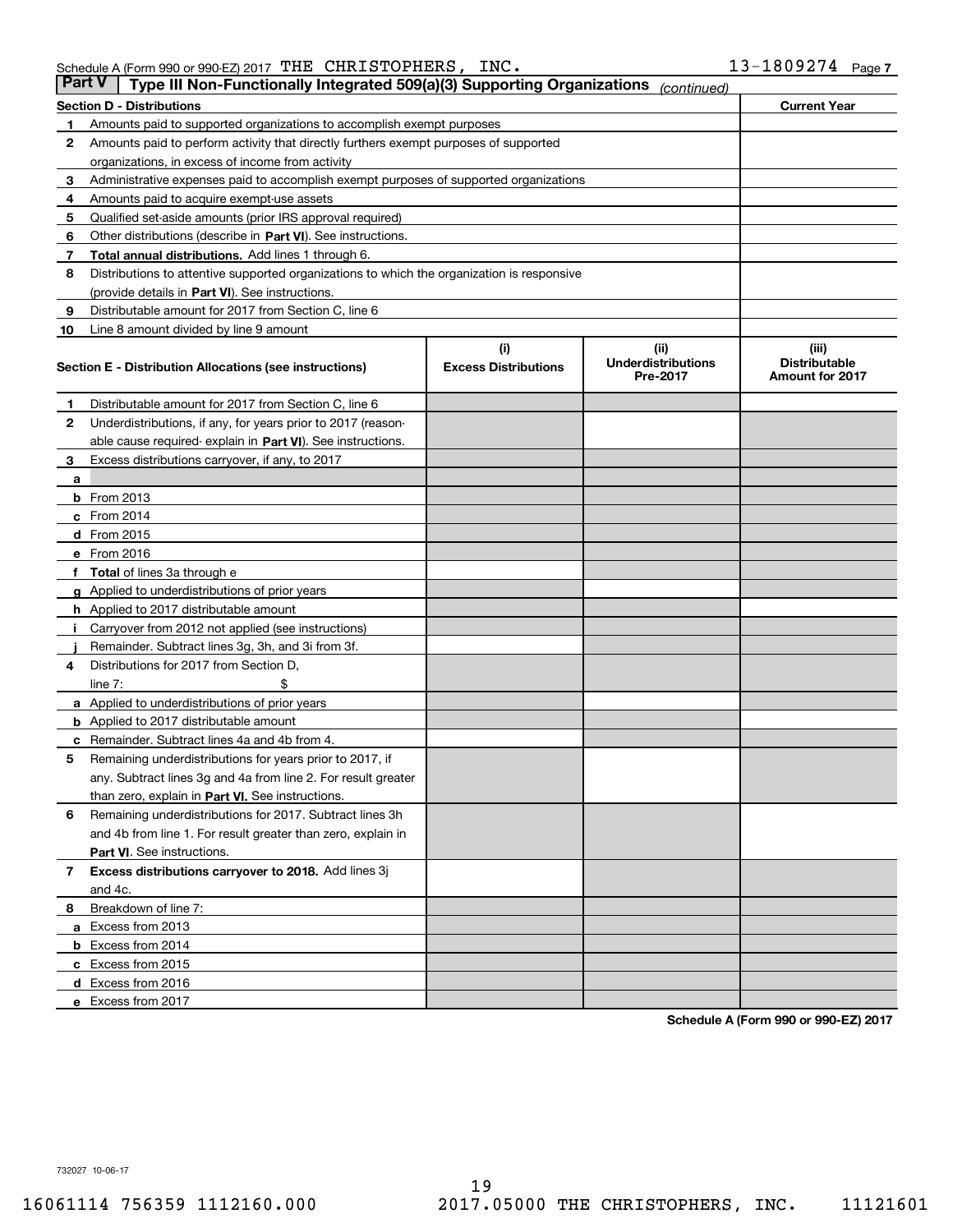Part VI | Supplemental Information. Provide the explanations required by Part II, line 10; Part II, line 17a or 17b; Part III, line 12; Part IV, Section A, lines 1, 2, 3b, 3c, 4b, 4c, 5a, 6, 9a, 9b, 9c, 11a, 11b, and 11c; Part IV, Section B, lines 1 and 2; Part IV, Section C, line 1; Part IV, Section D, lines 2 and 3; Part IV, Section E, lines 1c, 2a, 2b, 3a, and 3b; Part V, line 1; Part V, Section B, line 1e; Part V, Section D, lines 5, 6, and 8; and Part V, Section E, lines 2, 5, and 6. Also complete this part for any additional information. (See instructions.)

#### SCHEDULE A, PART III, LINE 12, EXPLANATION FOR OTHER INCOME:

#### MISCELLANEOUS

2017 AMOUNT: \$ 14,349.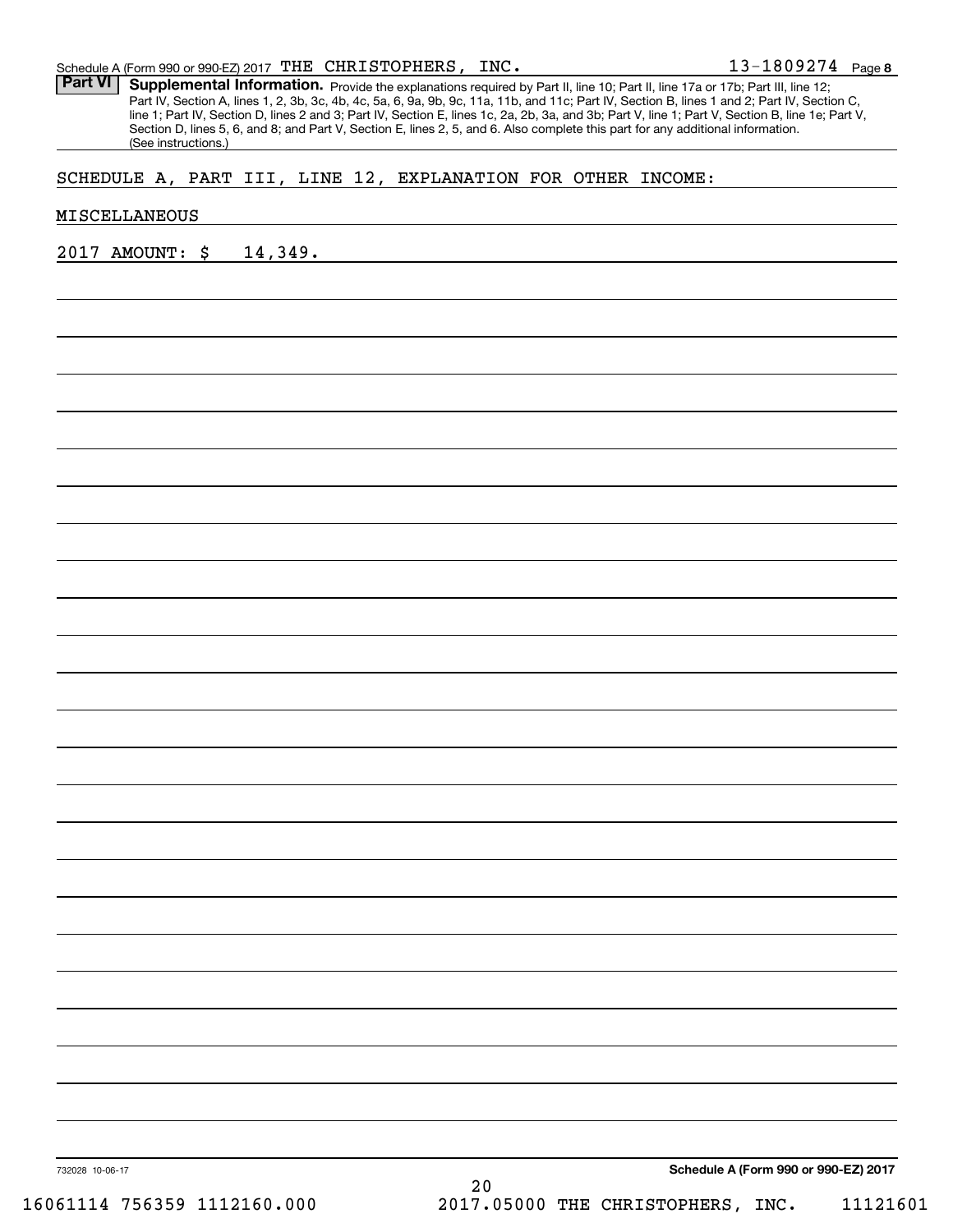Department of the Treasury **(Form 990, 990-EZ, or 990-PF)**

Internal Revenue Service

**Organization type** (check one):

#### \*\* PUBLIC DISCLOSURE COPY \*\*

# **Schedule B Schedule of Contributors**

**| Attach to Form 990, Form 990-EZ, or Form 990-PF.**

THE CHRISTOPHERS, INC.  $\vert$  1

**| Go to www.irs.gov/Form990 for the latest information.**

OMB No. 1545-0047

**2017**

**Name of the organization Employer identification number**

|  |  | 3-1809274 |  |
|--|--|-----------|--|
|--|--|-----------|--|

| Filers of:         | Section:                                                                           |
|--------------------|------------------------------------------------------------------------------------|
| Form 990 or 990-EZ | $ \mathbf{X} $ 501(c)( 3) (enter number) organization                              |
|                    | $4947(a)(1)$ nonexempt charitable trust <b>not</b> treated as a private foundation |
|                    | 527 political organization                                                         |
| Form 990-PF        | 501(c)(3) exempt private foundation                                                |
|                    | 4947(a)(1) nonexempt charitable trust treated as a private foundation              |
|                    | 501(c)(3) taxable private foundation                                               |
|                    |                                                                                    |

Check if your organization is covered by the **General Rule** or a **Special Rule. Note:**  Only a section 501(c)(7), (8), or (10) organization can check boxes for both the General Rule and a Special Rule. See instructions.

#### **General Rule**

 $\boxed{\textbf{X}}$  For an organization filing Form 990, 990-EZ, or 990-PF that received, during the year, contributions totaling \$5,000 or more (in money or property) from any one contributor. Complete Parts I and II. See instructions for determining a contributor's total contributions.

#### **Special Rules**

 $\mathcal{L}^{\text{max}}$ 

any one contributor, during the year, total contributions of the greater of  $\,$  (1) \$5,000; or **(2)** 2% of the amount on (i) Form 990, Part VIII, line 1h; For an organization described in section 501(c)(3) filing Form 990 or 990-EZ that met the 33 1/3% support test of the regulations under sections 509(a)(1) and 170(b)(1)(A)(vi), that checked Schedule A (Form 990 or 990-EZ), Part II, line 13, 16a, or 16b, and that received from or (ii) Form 990-EZ, line 1. Complete Parts I and II.  $\mathcal{L}^{\text{max}}$ 

year, total contributions of more than \$1,000 *exclusively* for religious, charitable, scientific, literary, or educational purposes, or for For an organization described in section 501(c)(7), (8), or (10) filing Form 990 or 990-EZ that received from any one contributor, during the the prevention of cruelty to children or animals. Complete Parts I, II, and III.  $\mathcal{L}^{\text{max}}$ 

purpose. Don't complete any of the parts unless the **General Rule** applies to this organization because it received *nonexclusively* year, contributions <sub>exclusively</sub> for religious, charitable, etc., purposes, but no such contributions totaled more than \$1,000. If this box is checked, enter here the total contributions that were received during the year for an  $\;$ exclusively religious, charitable, etc., For an organization described in section 501(c)(7), (8), or (10) filing Form 990 or 990-EZ that received from any one contributor, during the religious, charitable, etc., contributions totaling \$5,000 or more during the year  $\Box$ — $\Box$   $\Box$ 

**Caution:**  An organization that isn't covered by the General Rule and/or the Special Rules doesn't file Schedule B (Form 990, 990-EZ, or 990-PF),  **must** but it answer "No" on Part IV, line 2, of its Form 990; or check the box on line H of its Form 990-EZ or on its Form 990-PF, Part I, line 2, to certify that it doesn't meet the filing requirements of Schedule B (Form 990, 990-EZ, or 990-PF).

**Schedule B (Form 990, 990-EZ, or 990-PF) (2017) For Paperwork Reduction Act Notice, see the instructions for Form 990, 990-EZ, or 990-PF.** LHA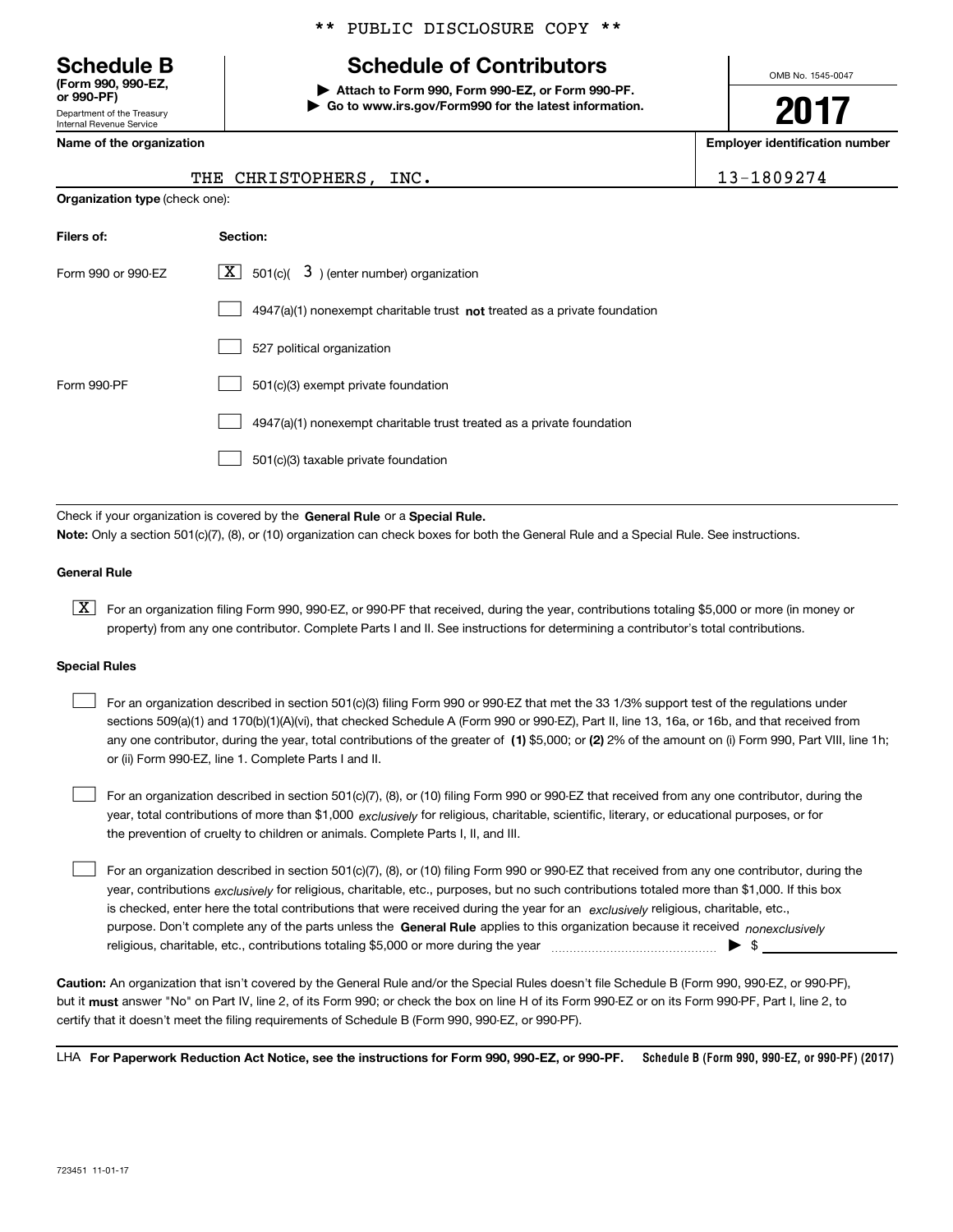|                      | Schedule B (Form 990, 990-EZ, or 990-PF) (2017)                                                |                                   |                                       | Page 2                                                                                                      |
|----------------------|------------------------------------------------------------------------------------------------|-----------------------------------|---------------------------------------|-------------------------------------------------------------------------------------------------------------|
| Name of organization |                                                                                                |                                   | <b>Employer identification number</b> |                                                                                                             |
| THE                  | CHRISTOPHERS, INC.                                                                             |                                   | 13-1809274                            |                                                                                                             |
| Part I               | Contributors (see instructions). Use duplicate copies of Part I if additional space is needed. |                                   |                                       |                                                                                                             |
| (a)<br>No.           | (b)<br>Name, address, and ZIP + 4                                                              | (c)<br><b>Total contributions</b> |                                       | (d)<br>Type of contribution                                                                                 |
| 1                    |                                                                                                | \$                                | 5,000.                                | $\overline{\mathbf{X}}$<br>Person<br>Payroll<br>Noncash<br>(Complete Part II for<br>noncash contributions.) |
| (a)<br>No.           | (b)<br>Name, address, and ZIP + 4                                                              | (c)<br><b>Total contributions</b> |                                       | (d)<br>Type of contribution                                                                                 |
| 2                    |                                                                                                | 34,733.<br>\$                     |                                       | $\overline{\mathbf{X}}$<br>Person<br>Payroll<br>Noncash<br>(Complete Part II for<br>noncash contributions.) |
| (a)<br>No.           | (b)<br>Name, address, and ZIP + 4                                                              | (c)<br><b>Total contributions</b> |                                       | (d)<br>Type of contribution                                                                                 |
| 3                    |                                                                                                | 33,840.<br>\$                     |                                       | $\overline{\mathbf{X}}$<br>Person<br>Payroll<br>Noncash<br>(Complete Part II for<br>noncash contributions.) |
| (a)<br>No.           | (b)<br>Name, address, and ZIP + 4                                                              | (c)<br><b>Total contributions</b> |                                       | (d)<br>Type of contribution                                                                                 |
| 4                    |                                                                                                | 10,000.<br>\$                     |                                       | $\mathbf{X}$<br>Person<br>Payroll<br>Noncash<br>(Complete Part II for<br>noncash contributions.)            |
| (a)<br>No.           | (b)<br>Name, address, and ZIP + 4                                                              | (c)<br><b>Total contributions</b> |                                       | (d)<br>Type of contribution                                                                                 |
| 5                    |                                                                                                | \$                                | 5,000.                                | $\boxed{\text{X}}$<br>Person<br>Payroll<br>Noncash<br>(Complete Part II for<br>noncash contributions.)      |
| (a)<br>No.           | (b)<br>Name, address, and ZIP + 4                                                              | (c)<br><b>Total contributions</b> |                                       | (d)<br>Type of contribution                                                                                 |
| 6                    |                                                                                                | 36,372.<br>\$                     |                                       | $\boxed{\text{X}}$<br>Person<br>Payroll<br>Noncash<br>(Complete Part II for<br>noncash contributions.)      |
| 723452 11-01-17      |                                                                                                |                                   |                                       | Schedule B (Form 990, 990-EZ, or 990-PF) (2017)                                                             |

22

16061114 756359 1112160.000 2017.05000 THE CHRISTOPHERS, INC. 11121601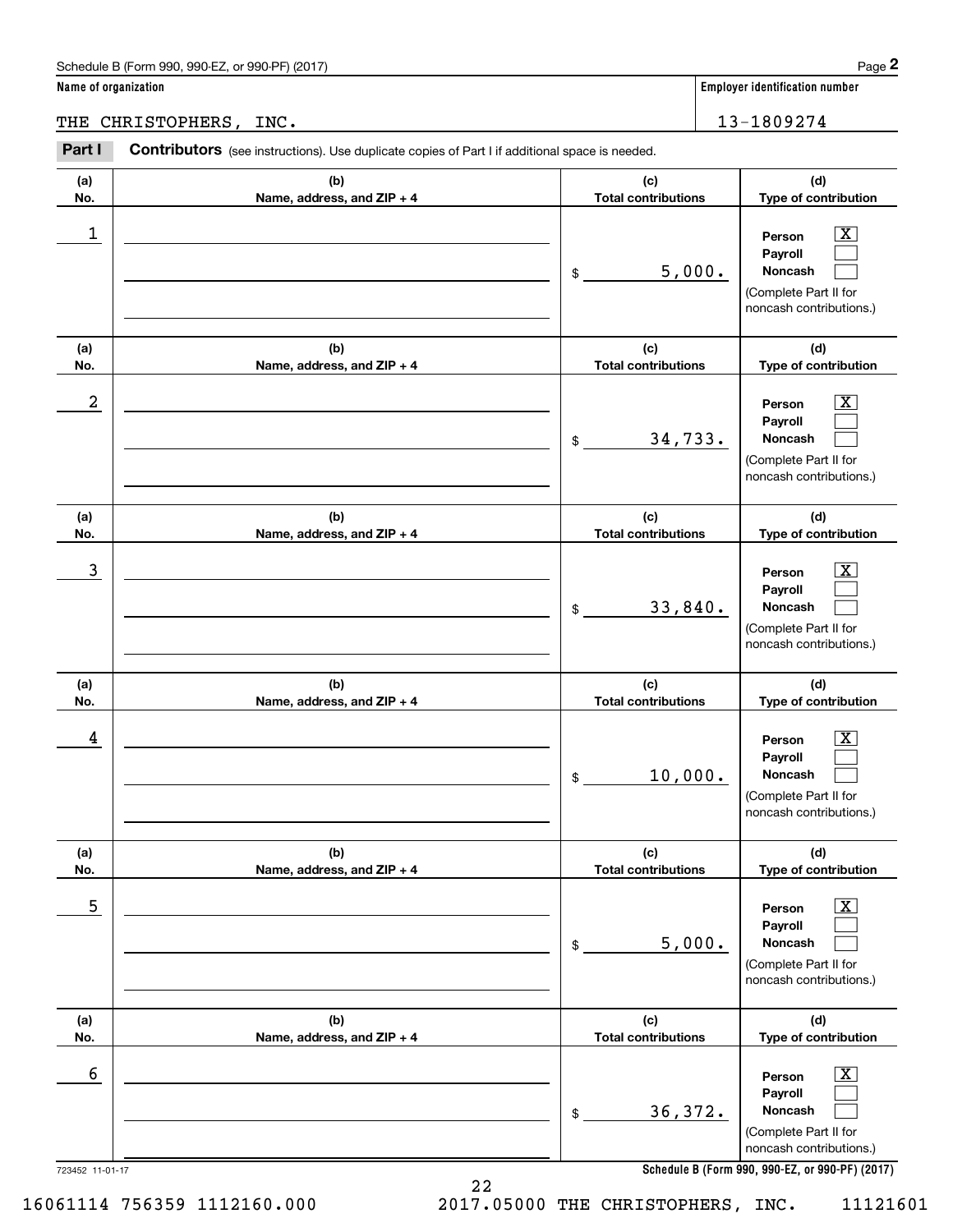|                      | Schedule B (Form 990, 990-EZ, or 990-PF) (2017)                                                |                                   |                                       | Page 2                                                                                                             |
|----------------------|------------------------------------------------------------------------------------------------|-----------------------------------|---------------------------------------|--------------------------------------------------------------------------------------------------------------------|
| Name of organization |                                                                                                |                                   | <b>Employer identification number</b> |                                                                                                                    |
| THE                  | CHRISTOPHERS, INC.                                                                             |                                   | 13-1809274                            |                                                                                                                    |
| Part I               | Contributors (see instructions). Use duplicate copies of Part I if additional space is needed. |                                   |                                       |                                                                                                                    |
| (a)<br>No.           | (b)<br>Name, address, and ZIP + 4                                                              | (c)<br><b>Total contributions</b> |                                       | (d)<br>Type of contribution                                                                                        |
| 7                    |                                                                                                | 17,833.<br>\$                     |                                       | $\overline{\mathbf{X}}$<br>Person<br>Payroll<br><b>Noncash</b><br>(Complete Part II for<br>noncash contributions.) |
| (a)<br>No.           | (b)<br>Name, address, and ZIP + 4                                                              | (c)<br><b>Total contributions</b> |                                       | (d)<br>Type of contribution                                                                                        |
| 8                    |                                                                                                | 15,000.<br>\$                     |                                       | $\overline{\mathbf{X}}$<br>Person<br>Payroll<br>Noncash<br>(Complete Part II for<br>noncash contributions.)        |
| (a)<br>No.           | (b)<br>Name, address, and ZIP + 4                                                              | (c)<br><b>Total contributions</b> |                                       | (d)<br>Type of contribution                                                                                        |
| 9                    |                                                                                                | 16,737.<br>\$                     |                                       | $\overline{\mathbf{X}}$<br>Person<br>Payroll<br>Noncash<br>(Complete Part II for<br>noncash contributions.)        |
| (a)<br>No.           | (b)<br>Name, address, and ZIP + 4                                                              | (c)<br><b>Total contributions</b> |                                       | (d)<br>Type of contribution                                                                                        |
| 10                   |                                                                                                | $10,026$ .<br>\$                  |                                       | $\mathbf{X}$<br>Person<br>Payroll<br>Noncash<br>(Complete Part II for<br>noncash contributions.)                   |
| (a)<br>No.           | (b)<br>Name, address, and ZIP + 4                                                              | (c)<br><b>Total contributions</b> |                                       | (d)<br>Type of contribution                                                                                        |
| 11                   |                                                                                                | \$                                | 5,105.                                | $\boxed{\text{X}}$<br>Person<br>Payroll<br>Noncash<br>(Complete Part II for<br>noncash contributions.)             |
| (a)<br>No.           | (b)<br>Name, address, and ZIP + 4                                                              | (c)<br><b>Total contributions</b> |                                       | (d)<br>Type of contribution                                                                                        |
| 12                   |                                                                                                | 43,987.<br>\$                     |                                       | $\boxed{\text{X}}$<br>Person<br>Payroll<br>Noncash<br>(Complete Part II for<br>noncash contributions.)             |
| 723452 11-01-17      |                                                                                                |                                   |                                       | Schedule B (Form 990, 990-EZ, or 990-PF) (2017)                                                                    |

16061114 756359 1112160.000 2017.05000 THE CHRISTOPHERS, INC. 11121601

23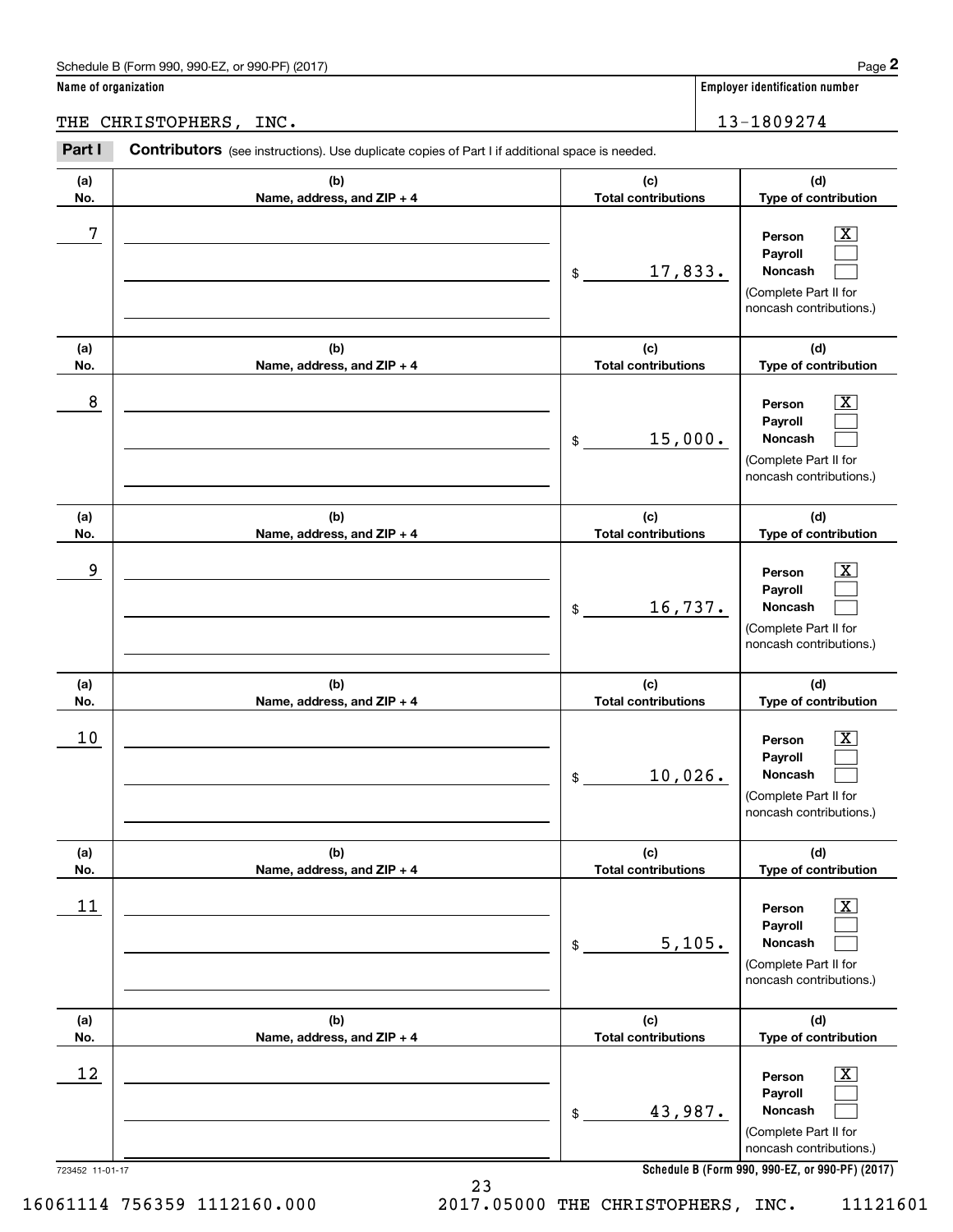| , G <i>A</i> LLOIUTADAD AI | . TIME. |
|----------------------------|---------|
|                            |         |
|                            |         |
|                            |         |

|                     | chedule B (Form 990, 990-EZ, or 990-PF) (2017)                                                 |                                   | Page 2                                                                                                      |
|---------------------|------------------------------------------------------------------------------------------------|-----------------------------------|-------------------------------------------------------------------------------------------------------------|
| ame of organization |                                                                                                |                                   | Employer identification number                                                                              |
|                     | HE CHRISTOPHERS,<br>INC.                                                                       |                                   | 13-1809274                                                                                                  |
| Part I              | Contributors (see instructions). Use duplicate copies of Part I if additional space is needed. |                                   |                                                                                                             |
| (a)<br>No.          | (b)<br>Name, address, and ZIP + 4                                                              | (c)<br><b>Total contributions</b> | (d)<br>Type of contribution                                                                                 |
| 13                  |                                                                                                | 40,000.<br>\$                     | $\overline{\text{X}}$<br>Person<br>Payroll<br>Noncash<br>(Complete Part II for<br>noncash contributions.)   |
| (a)<br>No.          | (b)<br>Name, address, and ZIP + 4                                                              | (c)<br><b>Total contributions</b> | (d)<br>Type of contribution                                                                                 |
| 14                  |                                                                                                | 5,000.<br>\$                      | $\overline{\text{X}}$<br>Person<br>Payroll<br>Noncash<br>(Complete Part II for<br>noncash contributions.)   |
| (a)<br>No.          | (b)<br>Name, address, and ZIP + 4                                                              | (c)<br><b>Total contributions</b> | (d)<br>Type of contribution                                                                                 |
| 15                  |                                                                                                | 5,000.<br>\$                      | $\overline{\text{X}}$<br>Person<br>Payroll<br>Noncash<br>(Complete Part II for<br>noncash contributions.)   |
| (a)<br>No.          | (b)<br>Name, address, and ZIP + 4                                                              | (c)<br><b>Total contributions</b> | (d)<br>Type of contribution                                                                                 |
| 16                  |                                                                                                | 5,000.<br>\$                      | $\mathbf{X}$<br>Person<br><b>Payroll</b><br>Noncash<br>(Complete Part II for<br>noncash contributions.)     |
| (a)<br>No.          | (b)<br>Name, address, and ZIP + 4                                                              | (c)<br><b>Total contributions</b> | (d)<br>Type of contribution                                                                                 |
| 17                  |                                                                                                | 5,000.<br>\$                      | $\overline{\mathbf{X}}$<br>Person<br>Payroll<br>Noncash<br>(Complete Part II for<br>noncash contributions.) |
| (a)<br>No.          | (b)<br>Name, address, and ZIP + 4                                                              | (c)<br><b>Total contributions</b> | (d)<br>Type of contribution                                                                                 |
|                     |                                                                                                | \$                                | Person<br>Payroll<br>Noncash<br>(Complete Part II for                                                       |

**Schedule B (Form 990, 990-EZ, or 990-PF) (2017)**

noncash contributions.)

24

723452 11-01-17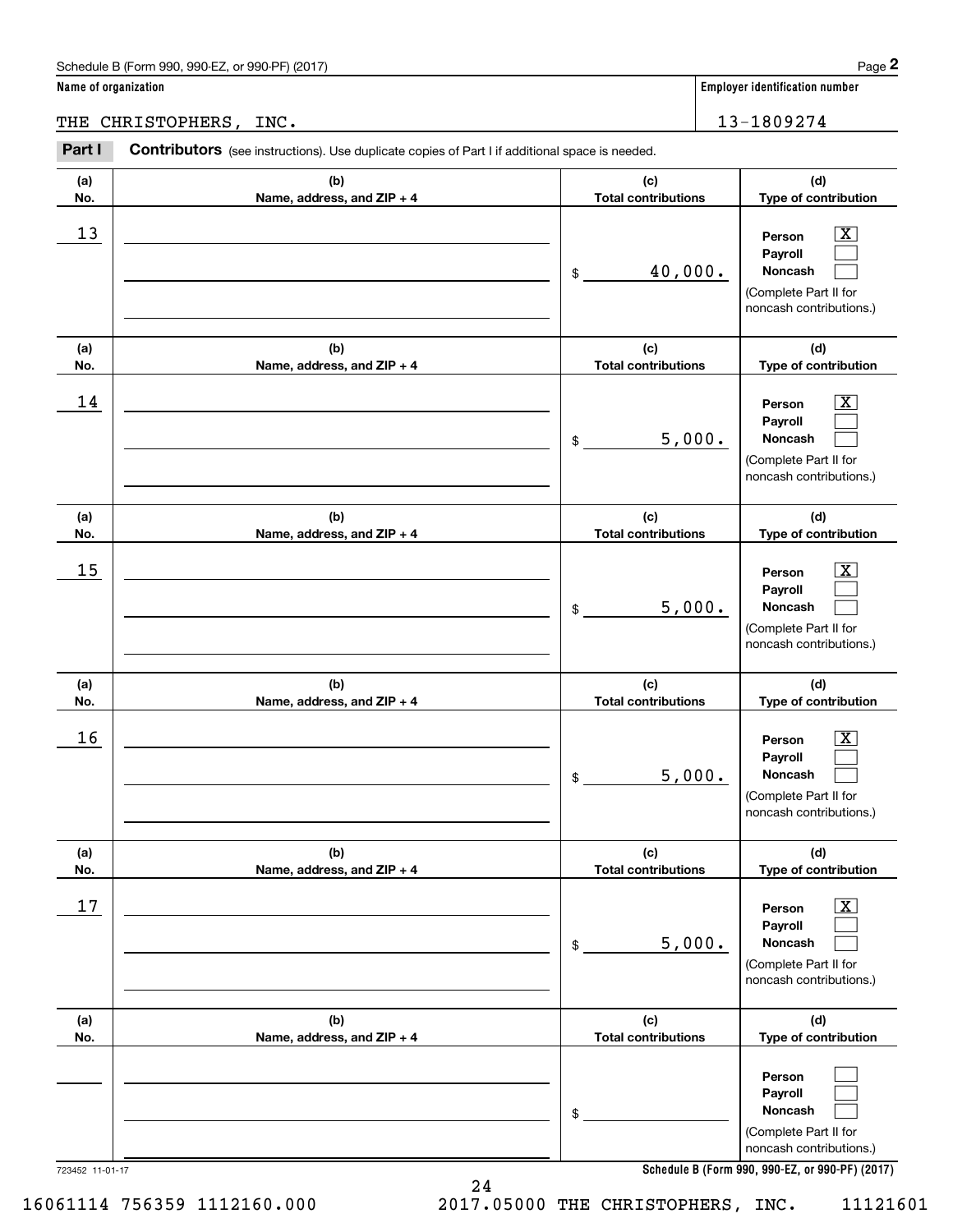#### THE CHRISTOPHERS, INC. 13-1809274

Employer identification number<br>
The CHRISTOPHERS, INC.<br> **Part II Noncash Property** (see instructions). Use duplicate copies of Part II if additional space is needed.<br> **Part II Noncash Property** (see instructions). Use

| (a)                                                                          |                                                 |                                                 |
|------------------------------------------------------------------------------|-------------------------------------------------|-------------------------------------------------|
| No.<br>(b)<br>from<br>Description of noncash property given<br>Part I        | (c)<br>FMV (or estimate)<br>(See instructions.) | (d)<br>Date received                            |
|                                                                              | $\mathfrak s$                                   |                                                 |
| (a)<br>No.<br>(b)<br>from<br>Description of noncash property given<br>Part I | (c)<br>FMV (or estimate)<br>(See instructions.) | (d)<br>Date received                            |
|                                                                              | $\mathfrak{S}$                                  |                                                 |
| (a)<br>No.<br>(b)<br>from<br>Description of noncash property given<br>Part I | (c)<br>FMV (or estimate)<br>(See instructions.) | (d)<br>Date received                            |
|                                                                              | $\mathfrak{S}$                                  |                                                 |
| (a)<br>No.<br>(b)<br>from<br>Description of noncash property given<br>Part I | (c)<br>FMV (or estimate)<br>(See instructions.) | (d)<br>Date received                            |
| \$                                                                           |                                                 |                                                 |
| (a)<br>No.<br>(b)<br>from<br>Description of noncash property given<br>Part I | (c)<br>FMV (or estimate)<br>(See instructions.) | (d)<br>Date received                            |
| \$                                                                           |                                                 |                                                 |
| (a)<br>No.<br>(b)<br>from<br>Description of noncash property given<br>Part I | (c)<br>FMV (or estimate)<br>(See instructions.) | (d)<br>Date received                            |
| \$<br>723453 11-01-17                                                        |                                                 | Schedule B (Form 990, 990-EZ, or 990-PF) (2017) |

16061114 756359 1112160.000 2017.05000 THE CHRISTOPHERS, INC. 11121601

**Schedule B (Form 990, 990-EZ, or 990-PF) (2017)**

25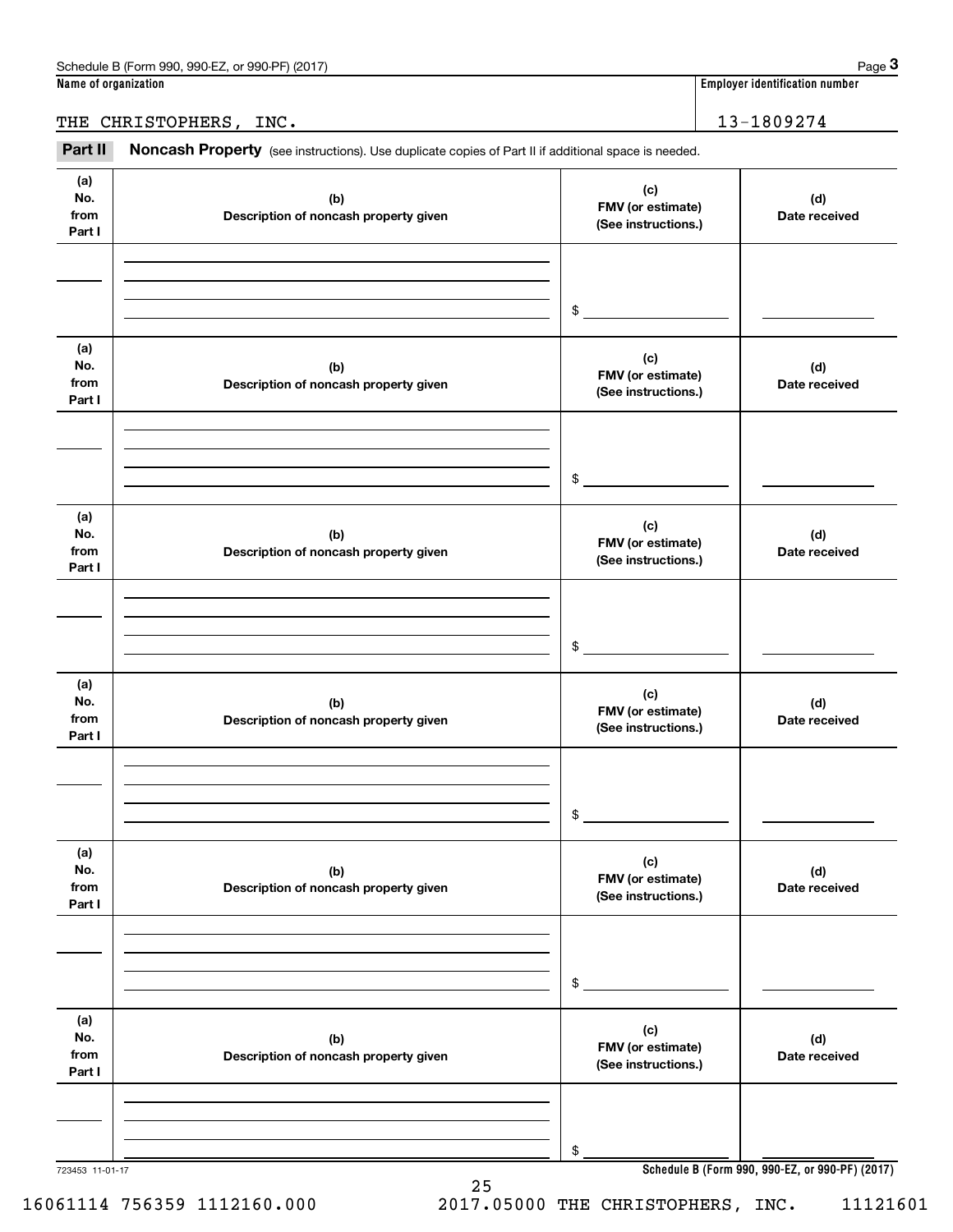|                      | Page 4<br><b>Employer identification number</b>                                                                                                                                                                                                                                                                                                                                                                                                                                                                                                                                                               |  |  |  |  |  |
|----------------------|---------------------------------------------------------------------------------------------------------------------------------------------------------------------------------------------------------------------------------------------------------------------------------------------------------------------------------------------------------------------------------------------------------------------------------------------------------------------------------------------------------------------------------------------------------------------------------------------------------------|--|--|--|--|--|
| Name of organization |                                                                                                                                                                                                                                                                                                                                                                                                                                                                                                                                                                                                               |  |  |  |  |  |
|                      | 13-1809274                                                                                                                                                                                                                                                                                                                                                                                                                                                                                                                                                                                                    |  |  |  |  |  |
|                      | $Exclusively$ religious, charitable, etc., contributions to organizations described in section 501(c)(7), (8), or (10) that total more than \$1,000 for                                                                                                                                                                                                                                                                                                                                                                                                                                                       |  |  |  |  |  |
|                      |                                                                                                                                                                                                                                                                                                                                                                                                                                                                                                                                                                                                               |  |  |  |  |  |
|                      |                                                                                                                                                                                                                                                                                                                                                                                                                                                                                                                                                                                                               |  |  |  |  |  |
|                      | (d) Description of how gift is held                                                                                                                                                                                                                                                                                                                                                                                                                                                                                                                                                                           |  |  |  |  |  |
|                      |                                                                                                                                                                                                                                                                                                                                                                                                                                                                                                                                                                                                               |  |  |  |  |  |
|                      |                                                                                                                                                                                                                                                                                                                                                                                                                                                                                                                                                                                                               |  |  |  |  |  |
|                      |                                                                                                                                                                                                                                                                                                                                                                                                                                                                                                                                                                                                               |  |  |  |  |  |
|                      |                                                                                                                                                                                                                                                                                                                                                                                                                                                                                                                                                                                                               |  |  |  |  |  |
|                      | Relationship of transferor to transferee                                                                                                                                                                                                                                                                                                                                                                                                                                                                                                                                                                      |  |  |  |  |  |
|                      |                                                                                                                                                                                                                                                                                                                                                                                                                                                                                                                                                                                                               |  |  |  |  |  |
|                      |                                                                                                                                                                                                                                                                                                                                                                                                                                                                                                                                                                                                               |  |  |  |  |  |
|                      |                                                                                                                                                                                                                                                                                                                                                                                                                                                                                                                                                                                                               |  |  |  |  |  |
| (c) Use of gift      | (d) Description of how gift is held                                                                                                                                                                                                                                                                                                                                                                                                                                                                                                                                                                           |  |  |  |  |  |
|                      |                                                                                                                                                                                                                                                                                                                                                                                                                                                                                                                                                                                                               |  |  |  |  |  |
|                      |                                                                                                                                                                                                                                                                                                                                                                                                                                                                                                                                                                                                               |  |  |  |  |  |
|                      |                                                                                                                                                                                                                                                                                                                                                                                                                                                                                                                                                                                                               |  |  |  |  |  |
| (e) Transfer of gift |                                                                                                                                                                                                                                                                                                                                                                                                                                                                                                                                                                                                               |  |  |  |  |  |
|                      | Relationship of transferor to transferee                                                                                                                                                                                                                                                                                                                                                                                                                                                                                                                                                                      |  |  |  |  |  |
|                      |                                                                                                                                                                                                                                                                                                                                                                                                                                                                                                                                                                                                               |  |  |  |  |  |
|                      |                                                                                                                                                                                                                                                                                                                                                                                                                                                                                                                                                                                                               |  |  |  |  |  |
|                      |                                                                                                                                                                                                                                                                                                                                                                                                                                                                                                                                                                                                               |  |  |  |  |  |
| (c) Use of gift      | (d) Description of how gift is held                                                                                                                                                                                                                                                                                                                                                                                                                                                                                                                                                                           |  |  |  |  |  |
|                      |                                                                                                                                                                                                                                                                                                                                                                                                                                                                                                                                                                                                               |  |  |  |  |  |
|                      |                                                                                                                                                                                                                                                                                                                                                                                                                                                                                                                                                                                                               |  |  |  |  |  |
|                      |                                                                                                                                                                                                                                                                                                                                                                                                                                                                                                                                                                                                               |  |  |  |  |  |
|                      |                                                                                                                                                                                                                                                                                                                                                                                                                                                                                                                                                                                                               |  |  |  |  |  |
|                      | Relationship of transferor to transferee                                                                                                                                                                                                                                                                                                                                                                                                                                                                                                                                                                      |  |  |  |  |  |
|                      |                                                                                                                                                                                                                                                                                                                                                                                                                                                                                                                                                                                                               |  |  |  |  |  |
|                      |                                                                                                                                                                                                                                                                                                                                                                                                                                                                                                                                                                                                               |  |  |  |  |  |
|                      |                                                                                                                                                                                                                                                                                                                                                                                                                                                                                                                                                                                                               |  |  |  |  |  |
| (c) Use of gift      | (d) Description of how gift is held                                                                                                                                                                                                                                                                                                                                                                                                                                                                                                                                                                           |  |  |  |  |  |
|                      |                                                                                                                                                                                                                                                                                                                                                                                                                                                                                                                                                                                                               |  |  |  |  |  |
|                      |                                                                                                                                                                                                                                                                                                                                                                                                                                                                                                                                                                                                               |  |  |  |  |  |
|                      |                                                                                                                                                                                                                                                                                                                                                                                                                                                                                                                                                                                                               |  |  |  |  |  |
| (e) Transfer of gift |                                                                                                                                                                                                                                                                                                                                                                                                                                                                                                                                                                                                               |  |  |  |  |  |
|                      | Relationship of transferor to transferee                                                                                                                                                                                                                                                                                                                                                                                                                                                                                                                                                                      |  |  |  |  |  |
|                      |                                                                                                                                                                                                                                                                                                                                                                                                                                                                                                                                                                                                               |  |  |  |  |  |
|                      |                                                                                                                                                                                                                                                                                                                                                                                                                                                                                                                                                                                                               |  |  |  |  |  |
|                      |                                                                                                                                                                                                                                                                                                                                                                                                                                                                                                                                                                                                               |  |  |  |  |  |
|                      | Schedule B (Form 990, 990-EZ, or 990-PF) (2017)                                                                                                                                                                                                                                                                                                                                                                                                                                                                                                                                                               |  |  |  |  |  |
|                      | the year from any one contributor. Complete columns (a) through (e) and the following line entry. For organizations<br>completing Part III, enter the total of exclusively religious, charitable, etc., contributions of \$1,000 or less for the year. (Enter this info. once.)<br>Use duplicate copies of Part III if additional space is needed.<br>(c) Use of gift<br>(e) Transfer of gift<br>Transferee's name, address, and $ZIP + 4$<br>Transferee's name, address, and $ZIP + 4$<br>(e) Transfer of gift<br>Transferee's name, address, and ZIP + 4<br>Transferee's name, address, and $ZIP + 4$<br>26 |  |  |  |  |  |

16061114 756359 1112160.000 2017.05000 THE CHRISTOPHERS, INC. 11121601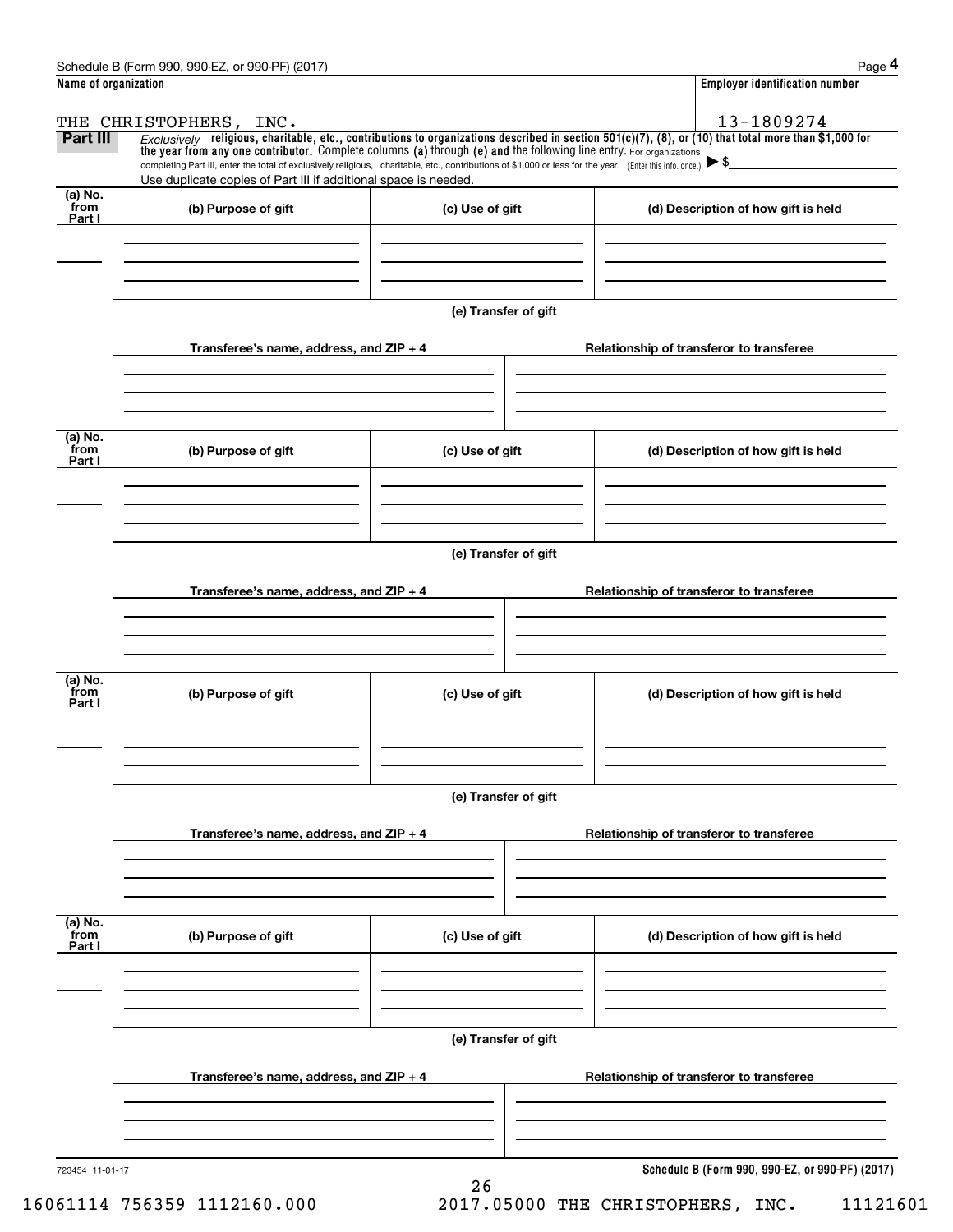|         | <b>SCHEDULE D</b>                                      |                                                                                                                                                                                                                                                                                                                                                                   |                     | <b>Supplemental Financial Statements</b>           |                         | OMB No. 1545-0047                     |
|---------|--------------------------------------------------------|-------------------------------------------------------------------------------------------------------------------------------------------------------------------------------------------------------------------------------------------------------------------------------------------------------------------------------------------------------------------|---------------------|----------------------------------------------------|-------------------------|---------------------------------------|
|         | (Form 990)                                             |                                                                                                                                                                                                                                                                                                                                                                   |                     |                                                    |                         |                                       |
|         |                                                        | Complete if the organization answered "Yes" on Form 990,<br>Part IV, line 6, 7, 8, 9, 10, 11a, 11b, 11c, 11d, 11e, 11f, 12a, or 12b.                                                                                                                                                                                                                              | Attach to Form 990. |                                                    |                         | <b>Open to Public</b>                 |
|         | Department of the Treasury<br>Internal Revenue Service | <b>Inspection</b>                                                                                                                                                                                                                                                                                                                                                 |                     |                                                    |                         |                                       |
|         | Name of the organization                               |                                                                                                                                                                                                                                                                                                                                                                   |                     |                                                    |                         | <b>Employer identification number</b> |
| Part I  |                                                        | THE CHRISTOPHERS, INC.<br>Organizations Maintaining Donor Advised Funds or Other Similar Funds or Accounts. Complete if the                                                                                                                                                                                                                                       |                     |                                                    |                         | 13-1809274                            |
|         |                                                        | organization answered "Yes" on Form 990, Part IV, line 6.                                                                                                                                                                                                                                                                                                         |                     |                                                    |                         |                                       |
|         |                                                        |                                                                                                                                                                                                                                                                                                                                                                   |                     | (a) Donor advised funds                            |                         | (b) Funds and other accounts          |
| 1       |                                                        |                                                                                                                                                                                                                                                                                                                                                                   |                     |                                                    |                         |                                       |
| 2       |                                                        | Aggregate value of contributions to (during year)                                                                                                                                                                                                                                                                                                                 |                     |                                                    |                         |                                       |
| з       |                                                        |                                                                                                                                                                                                                                                                                                                                                                   |                     |                                                    |                         |                                       |
| 4       |                                                        |                                                                                                                                                                                                                                                                                                                                                                   |                     |                                                    |                         |                                       |
| 5       |                                                        | Did the organization inform all donors and donor advisors in writing that the assets held in donor advised funds                                                                                                                                                                                                                                                  |                     |                                                    |                         |                                       |
|         |                                                        |                                                                                                                                                                                                                                                                                                                                                                   |                     |                                                    |                         | Yes<br>No                             |
| 6       |                                                        | Did the organization inform all grantees, donors, and donor advisors in writing that grant funds can be used only                                                                                                                                                                                                                                                 |                     |                                                    |                         |                                       |
|         |                                                        | for charitable purposes and not for the benefit of the donor or donor advisor, or for any other purpose conferring                                                                                                                                                                                                                                                |                     |                                                    |                         |                                       |
| Part II | impermissible private benefit?                         | Conservation Easements. Complete if the organization answered "Yes" on Form 990, Part IV, line 7.                                                                                                                                                                                                                                                                 |                     |                                                    |                         | Yes<br>No                             |
| 1       |                                                        | Purpose(s) of conservation easements held by the organization (check all that apply).                                                                                                                                                                                                                                                                             |                     |                                                    |                         |                                       |
|         |                                                        | Preservation of land for public use (e.g., recreation or education)                                                                                                                                                                                                                                                                                               |                     | Preservation of a historically important land area |                         |                                       |
|         |                                                        | Protection of natural habitat                                                                                                                                                                                                                                                                                                                                     |                     | Preservation of a certified historic structure     |                         |                                       |
|         |                                                        | Preservation of open space                                                                                                                                                                                                                                                                                                                                        |                     |                                                    |                         |                                       |
| 2       |                                                        | Complete lines 2a through 2d if the organization held a qualified conservation contribution in the form of a conservation easement on the last                                                                                                                                                                                                                    |                     |                                                    |                         |                                       |
|         | day of the tax year.                                   |                                                                                                                                                                                                                                                                                                                                                                   |                     |                                                    |                         | Held at the End of the Tax Year       |
| а       |                                                        |                                                                                                                                                                                                                                                                                                                                                                   |                     |                                                    | 2a                      |                                       |
| b       |                                                        | Total acreage restricted by conservation easements                                                                                                                                                                                                                                                                                                                |                     |                                                    | 2b                      |                                       |
| c       |                                                        | Number of conservation easements on a certified historic structure included in (a) manufacture included in (a)                                                                                                                                                                                                                                                    |                     |                                                    | 2c                      |                                       |
| d       |                                                        | Number of conservation easements included in (c) acquired after 7/25/06, and not on a historic structure                                                                                                                                                                                                                                                          |                     |                                                    |                         |                                       |
| з       |                                                        | listed in the National Register [11, 1200] [12] The National Register [11, 1200] [12] The National Register [11, 1200] [12] The National Register [11, 1200] [12] The National Register [11, 1200] [12] The National Register<br>Number of conservation easements modified, transferred, released, extinguished, or terminated by the organization during the tax |                     |                                                    | 2d                      |                                       |
|         | $\vee$ ear                                             |                                                                                                                                                                                                                                                                                                                                                                   |                     |                                                    |                         |                                       |
| 4       |                                                        | Number of states where property subject to conservation easement is located $\blacktriangleright$                                                                                                                                                                                                                                                                 |                     |                                                    |                         |                                       |
| 5       |                                                        | Does the organization have a written policy regarding the periodic monitoring, inspection, handling of                                                                                                                                                                                                                                                            |                     |                                                    |                         |                                       |
|         |                                                        | violations, and enforcement of the conservation easements it holds?                                                                                                                                                                                                                                                                                               |                     |                                                    |                         | Yes<br>No                             |
| 6       |                                                        | Staff and volunteer hours devoted to monitoring, inspecting, handling of violations, and enforcing conservation easements during the year                                                                                                                                                                                                                         |                     |                                                    |                         |                                       |
|         |                                                        |                                                                                                                                                                                                                                                                                                                                                                   |                     |                                                    |                         |                                       |
| 7       |                                                        | Amount of expenses incurred in monitoring, inspecting, handling of violations, and enforcing conservation easements during the year                                                                                                                                                                                                                               |                     |                                                    |                         |                                       |
|         | ▶ \$                                                   |                                                                                                                                                                                                                                                                                                                                                                   |                     |                                                    |                         |                                       |
| 8       |                                                        | Does each conservation easement reported on line 2(d) above satisfy the requirements of section 170(h)(4)(B)(i)                                                                                                                                                                                                                                                   |                     |                                                    |                         |                                       |
|         |                                                        |                                                                                                                                                                                                                                                                                                                                                                   |                     |                                                    |                         | Yes<br><b>No</b>                      |
| 9       |                                                        | In Part XIII, describe how the organization reports conservation easements in its revenue and expense statement, and balance sheet, and<br>include, if applicable, the text of the footnote to the organization's financial statements that describes the organization's accounting for                                                                           |                     |                                                    |                         |                                       |
|         | conservation easements.                                |                                                                                                                                                                                                                                                                                                                                                                   |                     |                                                    |                         |                                       |
|         | Part III l                                             | Organizations Maintaining Collections of Art, Historical Treasures, or Other Similar Assets.                                                                                                                                                                                                                                                                      |                     |                                                    |                         |                                       |
|         |                                                        | Complete if the organization answered "Yes" on Form 990, Part IV, line 8.                                                                                                                                                                                                                                                                                         |                     |                                                    |                         |                                       |
|         |                                                        | 1a If the organization elected, as permitted under SFAS 116 (ASC 958), not to report in its revenue statement and balance sheet works of art,                                                                                                                                                                                                                     |                     |                                                    |                         |                                       |
|         |                                                        | historical treasures, or other similar assets held for public exhibition, education, or research in furtherance of public service, provide, in Part XIII,                                                                                                                                                                                                         |                     |                                                    |                         |                                       |
|         |                                                        | the text of the footnote to its financial statements that describes these items.                                                                                                                                                                                                                                                                                  |                     |                                                    |                         |                                       |
|         |                                                        | <b>b</b> If the organization elected, as permitted under SFAS 116 (ASC 958), to report in its revenue statement and balance sheet works of art, historical                                                                                                                                                                                                        |                     |                                                    |                         |                                       |
|         |                                                        | treasures, or other similar assets held for public exhibition, education, or research in furtherance of public service, provide the following amounts                                                                                                                                                                                                             |                     |                                                    |                         |                                       |
|         | relating to these items:                               |                                                                                                                                                                                                                                                                                                                                                                   |                     |                                                    |                         |                                       |
|         |                                                        |                                                                                                                                                                                                                                                                                                                                                                   |                     |                                                    |                         |                                       |
|         |                                                        | (ii) Assets included in Form 990, Part X                                                                                                                                                                                                                                                                                                                          |                     |                                                    |                         |                                       |
| 2       |                                                        | If the organization received or held works of art, historical treasures, or other similar assets for financial gain, provide                                                                                                                                                                                                                                      |                     |                                                    |                         |                                       |
|         |                                                        | the following amounts required to be reported under SFAS 116 (ASC 958) relating to these items:                                                                                                                                                                                                                                                                   |                     |                                                    |                         |                                       |
| а       |                                                        | Revenue included on Form 990, Part VIII, line 1 [2000] [2000] [2000] [2000] [2000] [2000] [2000] [2000] [2000                                                                                                                                                                                                                                                     |                     |                                                    | $\blacktriangleright$ s |                                       |
|         |                                                        | LHA For Paperwork Reduction Act Notice, see the Instructions for Form 990.                                                                                                                                                                                                                                                                                        |                     |                                                    |                         | Schedule D (Form 990) 2017            |
|         | 732051 10-09-17                                        |                                                                                                                                                                                                                                                                                                                                                                   |                     |                                                    |                         |                                       |
|         |                                                        |                                                                                                                                                                                                                                                                                                                                                                   | 27                  |                                                    |                         |                                       |

| 16061114 756359 1112160.00 |  |  |  |  |
|----------------------------|--|--|--|--|
|----------------------------|--|--|--|--|

| 017.05000 |  |  |  |  |
|-----------|--|--|--|--|

160611112 16061 1112 1606 1112 1600 1112 1600 1112 1601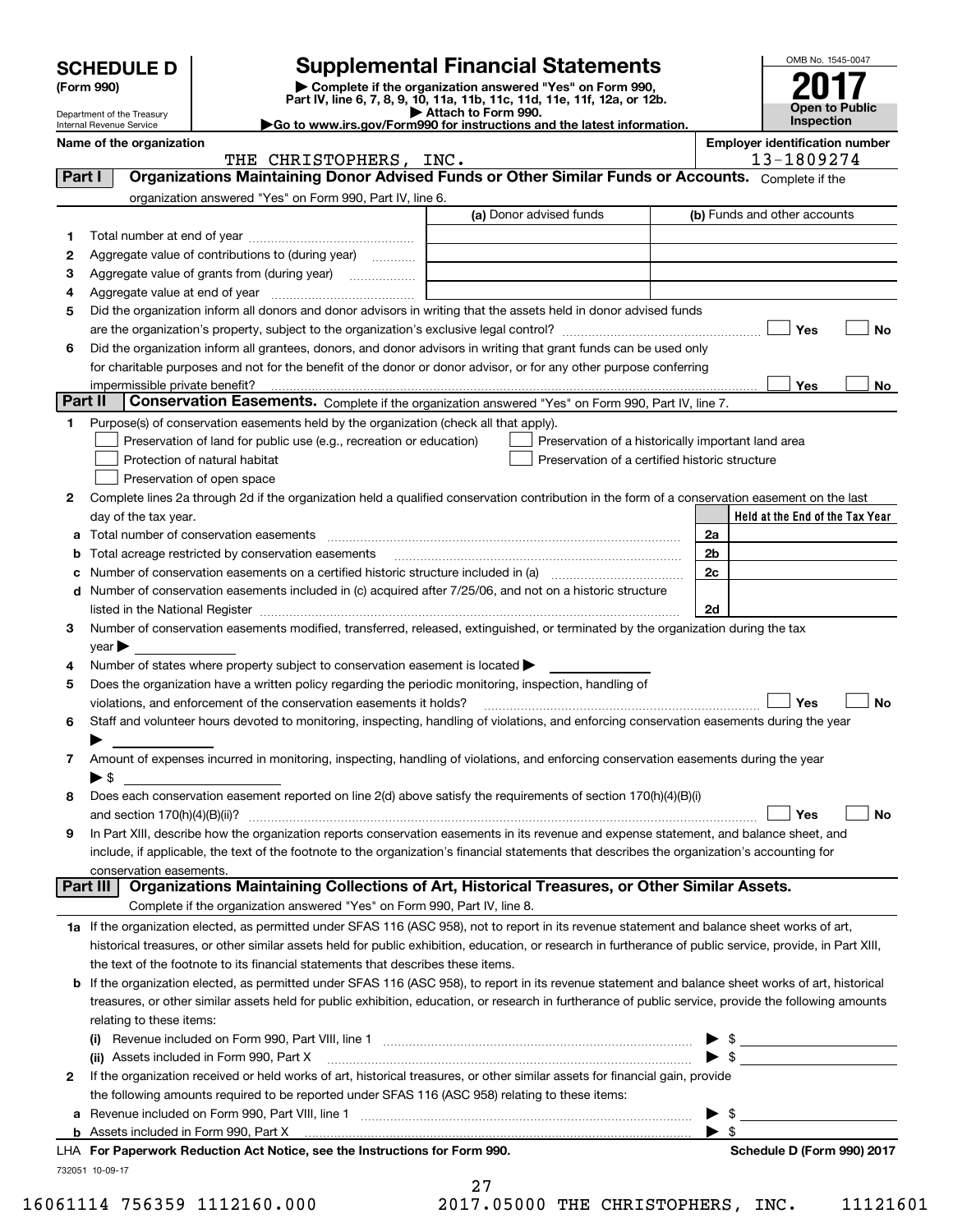| Organizations Maintaining Collections of Art, Historical Treasures, or Other Similar Assets (continued)<br>Part III<br>Using the organization's acquisition, accession, and other records, check any of the following that are a significant use of its collection items<br>3<br>(check all that apply):<br>Public exhibition<br>Loan or exchange programs<br>d<br>а<br>Other and the contract of the contract of the contract of the contract of the contract of the contract of the contract of the contract of the contract of the contract of the contract of the contract of the contract of the<br>Scholarly research<br>b<br>Preservation for future generations<br>с<br>Provide a description of the organization's collections and explain how they further the organization's exempt purpose in Part XIII.<br>4<br>During the year, did the organization solicit or receive donations of art, historical treasures, or other similar assets<br>5<br>to be sold to raise funds rather than to be maintained as part of the organization's collection?<br>Yes<br>Escrow and Custodial Arrangements. Complete if the organization answered "Yes" on Form 990, Part IV, line 9, or<br><b>Part IV</b><br>reported an amount on Form 990, Part X, line 21.<br>1a Is the organization an agent, trustee, custodian or other intermediary for contributions or other assets not included<br>Yes<br>on Form 990, Part X? [11] matter and the contract of the contract of the contract of the contract of the contract of the contract of the contract of the contract of the contract of the contract of the contract of the contr<br>b If "Yes," explain the arrangement in Part XIII and complete the following table:<br>Amount<br>c Beginning balance measurements and the contract of the contract of the contract of the contract of the contract of the contract of the contract of the contract of the contract of the contract of the contract of the contr<br>1c<br>1d<br>e Distributions during the year manufactured and continuum control of the control of the control of the state of the control of the control of the control of the control of the control of the control of the control of the<br>1e<br>1f<br>Yes<br>2a Did the organization include an amount on Form 990, Part X, line 21, for escrow or custodial account liability?<br><b>b</b> If "Yes," explain the arrangement in Part XIII. Check here if the explanation has been provided on Part XIII<br>Part V<br>Endowment Funds. Complete if the organization answered "Yes" on Form 990, Part IV, line 10.<br>(c) Two years back   (d) Three years back   (e) Four years back<br>(a) Current year<br>(b) Prior year<br>1a Beginning of year balance<br>b<br>Net investment earnings, gains, and losses<br>c<br>d Grants or scholarships<br>e Other expenditures for facilities<br>and programs<br>g<br>Provide the estimated percentage of the current year end balance (line 1g, column (a)) held as:<br>2<br>Board designated or quasi-endowment > ______<br>%<br>а<br>Permanent endowment<br>%<br>b<br><b>c</b> Temporarily restricted endowment $\blacktriangleright$<br>%<br>The percentages on lines 2a, 2b, and 2c should equal 100%.<br>3a Are there endowment funds not in the possession of the organization that are held and administered for the organization<br>Yes<br>No<br>by:<br>(i)<br>3a(i)<br>3a(ii)<br>3b<br>Describe in Part XIII the intended uses of the organization's endowment funds. |   | Schedule D (Form 990) 2017 | THE CHRISTOPHERS, INC. |  |  |  |  |  | 13-1809274 Page 2 |  |    |
|-----------------------------------------------------------------------------------------------------------------------------------------------------------------------------------------------------------------------------------------------------------------------------------------------------------------------------------------------------------------------------------------------------------------------------------------------------------------------------------------------------------------------------------------------------------------------------------------------------------------------------------------------------------------------------------------------------------------------------------------------------------------------------------------------------------------------------------------------------------------------------------------------------------------------------------------------------------------------------------------------------------------------------------------------------------------------------------------------------------------------------------------------------------------------------------------------------------------------------------------------------------------------------------------------------------------------------------------------------------------------------------------------------------------------------------------------------------------------------------------------------------------------------------------------------------------------------------------------------------------------------------------------------------------------------------------------------------------------------------------------------------------------------------------------------------------------------------------------------------------------------------------------------------------------------------------------------------------------------------------------------------------------------------------------------------------------------------------------------------------------------------------------------------------------------------------------------------------------------------------------------------------------------------------------------------------------------------------------------------------------------------------------------------------------------------------------------------------------------------------------------------------------------------------------------------------------------------------------------------------------------------------------------------------------------------------------------------------------------------------------------------------------------------------------------------------------------------------------------------------------------------------------------------------------------------------------------------------------------------------------------------------------------------------------------------------------------------------------------------------------------------------------------------------------------------------------------------------------------------------------------------------------------------------------------------------------------------------------------------------------------------------------------------------------------------------------------------------------------------------------------|---|----------------------------|------------------------|--|--|--|--|--|-------------------|--|----|
|                                                                                                                                                                                                                                                                                                                                                                                                                                                                                                                                                                                                                                                                                                                                                                                                                                                                                                                                                                                                                                                                                                                                                                                                                                                                                                                                                                                                                                                                                                                                                                                                                                                                                                                                                                                                                                                                                                                                                                                                                                                                                                                                                                                                                                                                                                                                                                                                                                                                                                                                                                                                                                                                                                                                                                                                                                                                                                                                                                                                                                                                                                                                                                                                                                                                                                                                                                                                                                                                                                     |   |                            |                        |  |  |  |  |  |                   |  |    |
|                                                                                                                                                                                                                                                                                                                                                                                                                                                                                                                                                                                                                                                                                                                                                                                                                                                                                                                                                                                                                                                                                                                                                                                                                                                                                                                                                                                                                                                                                                                                                                                                                                                                                                                                                                                                                                                                                                                                                                                                                                                                                                                                                                                                                                                                                                                                                                                                                                                                                                                                                                                                                                                                                                                                                                                                                                                                                                                                                                                                                                                                                                                                                                                                                                                                                                                                                                                                                                                                                                     |   |                            |                        |  |  |  |  |  |                   |  |    |
|                                                                                                                                                                                                                                                                                                                                                                                                                                                                                                                                                                                                                                                                                                                                                                                                                                                                                                                                                                                                                                                                                                                                                                                                                                                                                                                                                                                                                                                                                                                                                                                                                                                                                                                                                                                                                                                                                                                                                                                                                                                                                                                                                                                                                                                                                                                                                                                                                                                                                                                                                                                                                                                                                                                                                                                                                                                                                                                                                                                                                                                                                                                                                                                                                                                                                                                                                                                                                                                                                                     |   |                            |                        |  |  |  |  |  |                   |  |    |
|                                                                                                                                                                                                                                                                                                                                                                                                                                                                                                                                                                                                                                                                                                                                                                                                                                                                                                                                                                                                                                                                                                                                                                                                                                                                                                                                                                                                                                                                                                                                                                                                                                                                                                                                                                                                                                                                                                                                                                                                                                                                                                                                                                                                                                                                                                                                                                                                                                                                                                                                                                                                                                                                                                                                                                                                                                                                                                                                                                                                                                                                                                                                                                                                                                                                                                                                                                                                                                                                                                     |   |                            |                        |  |  |  |  |  |                   |  |    |
|                                                                                                                                                                                                                                                                                                                                                                                                                                                                                                                                                                                                                                                                                                                                                                                                                                                                                                                                                                                                                                                                                                                                                                                                                                                                                                                                                                                                                                                                                                                                                                                                                                                                                                                                                                                                                                                                                                                                                                                                                                                                                                                                                                                                                                                                                                                                                                                                                                                                                                                                                                                                                                                                                                                                                                                                                                                                                                                                                                                                                                                                                                                                                                                                                                                                                                                                                                                                                                                                                                     |   |                            |                        |  |  |  |  |  |                   |  |    |
|                                                                                                                                                                                                                                                                                                                                                                                                                                                                                                                                                                                                                                                                                                                                                                                                                                                                                                                                                                                                                                                                                                                                                                                                                                                                                                                                                                                                                                                                                                                                                                                                                                                                                                                                                                                                                                                                                                                                                                                                                                                                                                                                                                                                                                                                                                                                                                                                                                                                                                                                                                                                                                                                                                                                                                                                                                                                                                                                                                                                                                                                                                                                                                                                                                                                                                                                                                                                                                                                                                     |   |                            |                        |  |  |  |  |  |                   |  |    |
|                                                                                                                                                                                                                                                                                                                                                                                                                                                                                                                                                                                                                                                                                                                                                                                                                                                                                                                                                                                                                                                                                                                                                                                                                                                                                                                                                                                                                                                                                                                                                                                                                                                                                                                                                                                                                                                                                                                                                                                                                                                                                                                                                                                                                                                                                                                                                                                                                                                                                                                                                                                                                                                                                                                                                                                                                                                                                                                                                                                                                                                                                                                                                                                                                                                                                                                                                                                                                                                                                                     |   |                            |                        |  |  |  |  |  |                   |  |    |
|                                                                                                                                                                                                                                                                                                                                                                                                                                                                                                                                                                                                                                                                                                                                                                                                                                                                                                                                                                                                                                                                                                                                                                                                                                                                                                                                                                                                                                                                                                                                                                                                                                                                                                                                                                                                                                                                                                                                                                                                                                                                                                                                                                                                                                                                                                                                                                                                                                                                                                                                                                                                                                                                                                                                                                                                                                                                                                                                                                                                                                                                                                                                                                                                                                                                                                                                                                                                                                                                                                     |   |                            |                        |  |  |  |  |  |                   |  | No |
|                                                                                                                                                                                                                                                                                                                                                                                                                                                                                                                                                                                                                                                                                                                                                                                                                                                                                                                                                                                                                                                                                                                                                                                                                                                                                                                                                                                                                                                                                                                                                                                                                                                                                                                                                                                                                                                                                                                                                                                                                                                                                                                                                                                                                                                                                                                                                                                                                                                                                                                                                                                                                                                                                                                                                                                                                                                                                                                                                                                                                                                                                                                                                                                                                                                                                                                                                                                                                                                                                                     |   |                            |                        |  |  |  |  |  |                   |  |    |
|                                                                                                                                                                                                                                                                                                                                                                                                                                                                                                                                                                                                                                                                                                                                                                                                                                                                                                                                                                                                                                                                                                                                                                                                                                                                                                                                                                                                                                                                                                                                                                                                                                                                                                                                                                                                                                                                                                                                                                                                                                                                                                                                                                                                                                                                                                                                                                                                                                                                                                                                                                                                                                                                                                                                                                                                                                                                                                                                                                                                                                                                                                                                                                                                                                                                                                                                                                                                                                                                                                     |   |                            |                        |  |  |  |  |  |                   |  |    |
|                                                                                                                                                                                                                                                                                                                                                                                                                                                                                                                                                                                                                                                                                                                                                                                                                                                                                                                                                                                                                                                                                                                                                                                                                                                                                                                                                                                                                                                                                                                                                                                                                                                                                                                                                                                                                                                                                                                                                                                                                                                                                                                                                                                                                                                                                                                                                                                                                                                                                                                                                                                                                                                                                                                                                                                                                                                                                                                                                                                                                                                                                                                                                                                                                                                                                                                                                                                                                                                                                                     |   |                            |                        |  |  |  |  |  |                   |  |    |
|                                                                                                                                                                                                                                                                                                                                                                                                                                                                                                                                                                                                                                                                                                                                                                                                                                                                                                                                                                                                                                                                                                                                                                                                                                                                                                                                                                                                                                                                                                                                                                                                                                                                                                                                                                                                                                                                                                                                                                                                                                                                                                                                                                                                                                                                                                                                                                                                                                                                                                                                                                                                                                                                                                                                                                                                                                                                                                                                                                                                                                                                                                                                                                                                                                                                                                                                                                                                                                                                                                     |   |                            |                        |  |  |  |  |  |                   |  | No |
|                                                                                                                                                                                                                                                                                                                                                                                                                                                                                                                                                                                                                                                                                                                                                                                                                                                                                                                                                                                                                                                                                                                                                                                                                                                                                                                                                                                                                                                                                                                                                                                                                                                                                                                                                                                                                                                                                                                                                                                                                                                                                                                                                                                                                                                                                                                                                                                                                                                                                                                                                                                                                                                                                                                                                                                                                                                                                                                                                                                                                                                                                                                                                                                                                                                                                                                                                                                                                                                                                                     |   |                            |                        |  |  |  |  |  |                   |  |    |
|                                                                                                                                                                                                                                                                                                                                                                                                                                                                                                                                                                                                                                                                                                                                                                                                                                                                                                                                                                                                                                                                                                                                                                                                                                                                                                                                                                                                                                                                                                                                                                                                                                                                                                                                                                                                                                                                                                                                                                                                                                                                                                                                                                                                                                                                                                                                                                                                                                                                                                                                                                                                                                                                                                                                                                                                                                                                                                                                                                                                                                                                                                                                                                                                                                                                                                                                                                                                                                                                                                     |   |                            |                        |  |  |  |  |  |                   |  |    |
|                                                                                                                                                                                                                                                                                                                                                                                                                                                                                                                                                                                                                                                                                                                                                                                                                                                                                                                                                                                                                                                                                                                                                                                                                                                                                                                                                                                                                                                                                                                                                                                                                                                                                                                                                                                                                                                                                                                                                                                                                                                                                                                                                                                                                                                                                                                                                                                                                                                                                                                                                                                                                                                                                                                                                                                                                                                                                                                                                                                                                                                                                                                                                                                                                                                                                                                                                                                                                                                                                                     |   |                            |                        |  |  |  |  |  |                   |  |    |
|                                                                                                                                                                                                                                                                                                                                                                                                                                                                                                                                                                                                                                                                                                                                                                                                                                                                                                                                                                                                                                                                                                                                                                                                                                                                                                                                                                                                                                                                                                                                                                                                                                                                                                                                                                                                                                                                                                                                                                                                                                                                                                                                                                                                                                                                                                                                                                                                                                                                                                                                                                                                                                                                                                                                                                                                                                                                                                                                                                                                                                                                                                                                                                                                                                                                                                                                                                                                                                                                                                     |   |                            |                        |  |  |  |  |  |                   |  |    |
|                                                                                                                                                                                                                                                                                                                                                                                                                                                                                                                                                                                                                                                                                                                                                                                                                                                                                                                                                                                                                                                                                                                                                                                                                                                                                                                                                                                                                                                                                                                                                                                                                                                                                                                                                                                                                                                                                                                                                                                                                                                                                                                                                                                                                                                                                                                                                                                                                                                                                                                                                                                                                                                                                                                                                                                                                                                                                                                                                                                                                                                                                                                                                                                                                                                                                                                                                                                                                                                                                                     |   |                            |                        |  |  |  |  |  |                   |  |    |
|                                                                                                                                                                                                                                                                                                                                                                                                                                                                                                                                                                                                                                                                                                                                                                                                                                                                                                                                                                                                                                                                                                                                                                                                                                                                                                                                                                                                                                                                                                                                                                                                                                                                                                                                                                                                                                                                                                                                                                                                                                                                                                                                                                                                                                                                                                                                                                                                                                                                                                                                                                                                                                                                                                                                                                                                                                                                                                                                                                                                                                                                                                                                                                                                                                                                                                                                                                                                                                                                                                     |   |                            |                        |  |  |  |  |  |                   |  |    |
|                                                                                                                                                                                                                                                                                                                                                                                                                                                                                                                                                                                                                                                                                                                                                                                                                                                                                                                                                                                                                                                                                                                                                                                                                                                                                                                                                                                                                                                                                                                                                                                                                                                                                                                                                                                                                                                                                                                                                                                                                                                                                                                                                                                                                                                                                                                                                                                                                                                                                                                                                                                                                                                                                                                                                                                                                                                                                                                                                                                                                                                                                                                                                                                                                                                                                                                                                                                                                                                                                                     |   |                            |                        |  |  |  |  |  |                   |  | No |
|                                                                                                                                                                                                                                                                                                                                                                                                                                                                                                                                                                                                                                                                                                                                                                                                                                                                                                                                                                                                                                                                                                                                                                                                                                                                                                                                                                                                                                                                                                                                                                                                                                                                                                                                                                                                                                                                                                                                                                                                                                                                                                                                                                                                                                                                                                                                                                                                                                                                                                                                                                                                                                                                                                                                                                                                                                                                                                                                                                                                                                                                                                                                                                                                                                                                                                                                                                                                                                                                                                     |   |                            |                        |  |  |  |  |  |                   |  |    |
|                                                                                                                                                                                                                                                                                                                                                                                                                                                                                                                                                                                                                                                                                                                                                                                                                                                                                                                                                                                                                                                                                                                                                                                                                                                                                                                                                                                                                                                                                                                                                                                                                                                                                                                                                                                                                                                                                                                                                                                                                                                                                                                                                                                                                                                                                                                                                                                                                                                                                                                                                                                                                                                                                                                                                                                                                                                                                                                                                                                                                                                                                                                                                                                                                                                                                                                                                                                                                                                                                                     |   |                            |                        |  |  |  |  |  |                   |  |    |
|                                                                                                                                                                                                                                                                                                                                                                                                                                                                                                                                                                                                                                                                                                                                                                                                                                                                                                                                                                                                                                                                                                                                                                                                                                                                                                                                                                                                                                                                                                                                                                                                                                                                                                                                                                                                                                                                                                                                                                                                                                                                                                                                                                                                                                                                                                                                                                                                                                                                                                                                                                                                                                                                                                                                                                                                                                                                                                                                                                                                                                                                                                                                                                                                                                                                                                                                                                                                                                                                                                     |   |                            |                        |  |  |  |  |  |                   |  |    |
|                                                                                                                                                                                                                                                                                                                                                                                                                                                                                                                                                                                                                                                                                                                                                                                                                                                                                                                                                                                                                                                                                                                                                                                                                                                                                                                                                                                                                                                                                                                                                                                                                                                                                                                                                                                                                                                                                                                                                                                                                                                                                                                                                                                                                                                                                                                                                                                                                                                                                                                                                                                                                                                                                                                                                                                                                                                                                                                                                                                                                                                                                                                                                                                                                                                                                                                                                                                                                                                                                                     |   |                            |                        |  |  |  |  |  |                   |  |    |
|                                                                                                                                                                                                                                                                                                                                                                                                                                                                                                                                                                                                                                                                                                                                                                                                                                                                                                                                                                                                                                                                                                                                                                                                                                                                                                                                                                                                                                                                                                                                                                                                                                                                                                                                                                                                                                                                                                                                                                                                                                                                                                                                                                                                                                                                                                                                                                                                                                                                                                                                                                                                                                                                                                                                                                                                                                                                                                                                                                                                                                                                                                                                                                                                                                                                                                                                                                                                                                                                                                     |   |                            |                        |  |  |  |  |  |                   |  |    |
|                                                                                                                                                                                                                                                                                                                                                                                                                                                                                                                                                                                                                                                                                                                                                                                                                                                                                                                                                                                                                                                                                                                                                                                                                                                                                                                                                                                                                                                                                                                                                                                                                                                                                                                                                                                                                                                                                                                                                                                                                                                                                                                                                                                                                                                                                                                                                                                                                                                                                                                                                                                                                                                                                                                                                                                                                                                                                                                                                                                                                                                                                                                                                                                                                                                                                                                                                                                                                                                                                                     |   |                            |                        |  |  |  |  |  |                   |  |    |
|                                                                                                                                                                                                                                                                                                                                                                                                                                                                                                                                                                                                                                                                                                                                                                                                                                                                                                                                                                                                                                                                                                                                                                                                                                                                                                                                                                                                                                                                                                                                                                                                                                                                                                                                                                                                                                                                                                                                                                                                                                                                                                                                                                                                                                                                                                                                                                                                                                                                                                                                                                                                                                                                                                                                                                                                                                                                                                                                                                                                                                                                                                                                                                                                                                                                                                                                                                                                                                                                                                     |   |                            |                        |  |  |  |  |  |                   |  |    |
|                                                                                                                                                                                                                                                                                                                                                                                                                                                                                                                                                                                                                                                                                                                                                                                                                                                                                                                                                                                                                                                                                                                                                                                                                                                                                                                                                                                                                                                                                                                                                                                                                                                                                                                                                                                                                                                                                                                                                                                                                                                                                                                                                                                                                                                                                                                                                                                                                                                                                                                                                                                                                                                                                                                                                                                                                                                                                                                                                                                                                                                                                                                                                                                                                                                                                                                                                                                                                                                                                                     |   |                            |                        |  |  |  |  |  |                   |  |    |
|                                                                                                                                                                                                                                                                                                                                                                                                                                                                                                                                                                                                                                                                                                                                                                                                                                                                                                                                                                                                                                                                                                                                                                                                                                                                                                                                                                                                                                                                                                                                                                                                                                                                                                                                                                                                                                                                                                                                                                                                                                                                                                                                                                                                                                                                                                                                                                                                                                                                                                                                                                                                                                                                                                                                                                                                                                                                                                                                                                                                                                                                                                                                                                                                                                                                                                                                                                                                                                                                                                     |   |                            |                        |  |  |  |  |  |                   |  |    |
|                                                                                                                                                                                                                                                                                                                                                                                                                                                                                                                                                                                                                                                                                                                                                                                                                                                                                                                                                                                                                                                                                                                                                                                                                                                                                                                                                                                                                                                                                                                                                                                                                                                                                                                                                                                                                                                                                                                                                                                                                                                                                                                                                                                                                                                                                                                                                                                                                                                                                                                                                                                                                                                                                                                                                                                                                                                                                                                                                                                                                                                                                                                                                                                                                                                                                                                                                                                                                                                                                                     |   |                            |                        |  |  |  |  |  |                   |  |    |
|                                                                                                                                                                                                                                                                                                                                                                                                                                                                                                                                                                                                                                                                                                                                                                                                                                                                                                                                                                                                                                                                                                                                                                                                                                                                                                                                                                                                                                                                                                                                                                                                                                                                                                                                                                                                                                                                                                                                                                                                                                                                                                                                                                                                                                                                                                                                                                                                                                                                                                                                                                                                                                                                                                                                                                                                                                                                                                                                                                                                                                                                                                                                                                                                                                                                                                                                                                                                                                                                                                     |   |                            |                        |  |  |  |  |  |                   |  |    |
|                                                                                                                                                                                                                                                                                                                                                                                                                                                                                                                                                                                                                                                                                                                                                                                                                                                                                                                                                                                                                                                                                                                                                                                                                                                                                                                                                                                                                                                                                                                                                                                                                                                                                                                                                                                                                                                                                                                                                                                                                                                                                                                                                                                                                                                                                                                                                                                                                                                                                                                                                                                                                                                                                                                                                                                                                                                                                                                                                                                                                                                                                                                                                                                                                                                                                                                                                                                                                                                                                                     |   |                            |                        |  |  |  |  |  |                   |  |    |
|                                                                                                                                                                                                                                                                                                                                                                                                                                                                                                                                                                                                                                                                                                                                                                                                                                                                                                                                                                                                                                                                                                                                                                                                                                                                                                                                                                                                                                                                                                                                                                                                                                                                                                                                                                                                                                                                                                                                                                                                                                                                                                                                                                                                                                                                                                                                                                                                                                                                                                                                                                                                                                                                                                                                                                                                                                                                                                                                                                                                                                                                                                                                                                                                                                                                                                                                                                                                                                                                                                     |   |                            |                        |  |  |  |  |  |                   |  |    |
|                                                                                                                                                                                                                                                                                                                                                                                                                                                                                                                                                                                                                                                                                                                                                                                                                                                                                                                                                                                                                                                                                                                                                                                                                                                                                                                                                                                                                                                                                                                                                                                                                                                                                                                                                                                                                                                                                                                                                                                                                                                                                                                                                                                                                                                                                                                                                                                                                                                                                                                                                                                                                                                                                                                                                                                                                                                                                                                                                                                                                                                                                                                                                                                                                                                                                                                                                                                                                                                                                                     |   |                            |                        |  |  |  |  |  |                   |  |    |
|                                                                                                                                                                                                                                                                                                                                                                                                                                                                                                                                                                                                                                                                                                                                                                                                                                                                                                                                                                                                                                                                                                                                                                                                                                                                                                                                                                                                                                                                                                                                                                                                                                                                                                                                                                                                                                                                                                                                                                                                                                                                                                                                                                                                                                                                                                                                                                                                                                                                                                                                                                                                                                                                                                                                                                                                                                                                                                                                                                                                                                                                                                                                                                                                                                                                                                                                                                                                                                                                                                     |   |                            |                        |  |  |  |  |  |                   |  |    |
|                                                                                                                                                                                                                                                                                                                                                                                                                                                                                                                                                                                                                                                                                                                                                                                                                                                                                                                                                                                                                                                                                                                                                                                                                                                                                                                                                                                                                                                                                                                                                                                                                                                                                                                                                                                                                                                                                                                                                                                                                                                                                                                                                                                                                                                                                                                                                                                                                                                                                                                                                                                                                                                                                                                                                                                                                                                                                                                                                                                                                                                                                                                                                                                                                                                                                                                                                                                                                                                                                                     |   |                            |                        |  |  |  |  |  |                   |  |    |
|                                                                                                                                                                                                                                                                                                                                                                                                                                                                                                                                                                                                                                                                                                                                                                                                                                                                                                                                                                                                                                                                                                                                                                                                                                                                                                                                                                                                                                                                                                                                                                                                                                                                                                                                                                                                                                                                                                                                                                                                                                                                                                                                                                                                                                                                                                                                                                                                                                                                                                                                                                                                                                                                                                                                                                                                                                                                                                                                                                                                                                                                                                                                                                                                                                                                                                                                                                                                                                                                                                     |   |                            |                        |  |  |  |  |  |                   |  |    |
|                                                                                                                                                                                                                                                                                                                                                                                                                                                                                                                                                                                                                                                                                                                                                                                                                                                                                                                                                                                                                                                                                                                                                                                                                                                                                                                                                                                                                                                                                                                                                                                                                                                                                                                                                                                                                                                                                                                                                                                                                                                                                                                                                                                                                                                                                                                                                                                                                                                                                                                                                                                                                                                                                                                                                                                                                                                                                                                                                                                                                                                                                                                                                                                                                                                                                                                                                                                                                                                                                                     |   |                            |                        |  |  |  |  |  |                   |  |    |
|                                                                                                                                                                                                                                                                                                                                                                                                                                                                                                                                                                                                                                                                                                                                                                                                                                                                                                                                                                                                                                                                                                                                                                                                                                                                                                                                                                                                                                                                                                                                                                                                                                                                                                                                                                                                                                                                                                                                                                                                                                                                                                                                                                                                                                                                                                                                                                                                                                                                                                                                                                                                                                                                                                                                                                                                                                                                                                                                                                                                                                                                                                                                                                                                                                                                                                                                                                                                                                                                                                     |   |                            |                        |  |  |  |  |  |                   |  |    |
|                                                                                                                                                                                                                                                                                                                                                                                                                                                                                                                                                                                                                                                                                                                                                                                                                                                                                                                                                                                                                                                                                                                                                                                                                                                                                                                                                                                                                                                                                                                                                                                                                                                                                                                                                                                                                                                                                                                                                                                                                                                                                                                                                                                                                                                                                                                                                                                                                                                                                                                                                                                                                                                                                                                                                                                                                                                                                                                                                                                                                                                                                                                                                                                                                                                                                                                                                                                                                                                                                                     |   |                            |                        |  |  |  |  |  |                   |  |    |
|                                                                                                                                                                                                                                                                                                                                                                                                                                                                                                                                                                                                                                                                                                                                                                                                                                                                                                                                                                                                                                                                                                                                                                                                                                                                                                                                                                                                                                                                                                                                                                                                                                                                                                                                                                                                                                                                                                                                                                                                                                                                                                                                                                                                                                                                                                                                                                                                                                                                                                                                                                                                                                                                                                                                                                                                                                                                                                                                                                                                                                                                                                                                                                                                                                                                                                                                                                                                                                                                                                     | 4 |                            |                        |  |  |  |  |  |                   |  |    |
| Land, Buildings, and Equipment.<br><b>Part VI</b>                                                                                                                                                                                                                                                                                                                                                                                                                                                                                                                                                                                                                                                                                                                                                                                                                                                                                                                                                                                                                                                                                                                                                                                                                                                                                                                                                                                                                                                                                                                                                                                                                                                                                                                                                                                                                                                                                                                                                                                                                                                                                                                                                                                                                                                                                                                                                                                                                                                                                                                                                                                                                                                                                                                                                                                                                                                                                                                                                                                                                                                                                                                                                                                                                                                                                                                                                                                                                                                   |   |                            |                        |  |  |  |  |  |                   |  |    |
| Complete if the organization answered "Yes" on Form 990, Part IV, line 11a. See Form 990, Part X, line 10.                                                                                                                                                                                                                                                                                                                                                                                                                                                                                                                                                                                                                                                                                                                                                                                                                                                                                                                                                                                                                                                                                                                                                                                                                                                                                                                                                                                                                                                                                                                                                                                                                                                                                                                                                                                                                                                                                                                                                                                                                                                                                                                                                                                                                                                                                                                                                                                                                                                                                                                                                                                                                                                                                                                                                                                                                                                                                                                                                                                                                                                                                                                                                                                                                                                                                                                                                                                          |   |                            |                        |  |  |  |  |  |                   |  |    |
| Description of property<br>(a) Cost or other<br>(b) Cost or other<br>(c) Accumulated<br>(d) Book value<br>basis (investment)<br>basis (other)<br>depreciation                                                                                                                                                                                                                                                                                                                                                                                                                                                                                                                                                                                                                                                                                                                                                                                                                                                                                                                                                                                                                                                                                                                                                                                                                                                                                                                                                                                                                                                                                                                                                                                                                                                                                                                                                                                                                                                                                                                                                                                                                                                                                                                                                                                                                                                                                                                                                                                                                                                                                                                                                                                                                                                                                                                                                                                                                                                                                                                                                                                                                                                                                                                                                                                                                                                                                                                                       |   |                            |                        |  |  |  |  |  |                   |  |    |
|                                                                                                                                                                                                                                                                                                                                                                                                                                                                                                                                                                                                                                                                                                                                                                                                                                                                                                                                                                                                                                                                                                                                                                                                                                                                                                                                                                                                                                                                                                                                                                                                                                                                                                                                                                                                                                                                                                                                                                                                                                                                                                                                                                                                                                                                                                                                                                                                                                                                                                                                                                                                                                                                                                                                                                                                                                                                                                                                                                                                                                                                                                                                                                                                                                                                                                                                                                                                                                                                                                     |   |                            |                        |  |  |  |  |  |                   |  |    |
|                                                                                                                                                                                                                                                                                                                                                                                                                                                                                                                                                                                                                                                                                                                                                                                                                                                                                                                                                                                                                                                                                                                                                                                                                                                                                                                                                                                                                                                                                                                                                                                                                                                                                                                                                                                                                                                                                                                                                                                                                                                                                                                                                                                                                                                                                                                                                                                                                                                                                                                                                                                                                                                                                                                                                                                                                                                                                                                                                                                                                                                                                                                                                                                                                                                                                                                                                                                                                                                                                                     |   |                            |                        |  |  |  |  |  |                   |  |    |
| 37,580.<br>20,043.<br>17,537.<br>c                                                                                                                                                                                                                                                                                                                                                                                                                                                                                                                                                                                                                                                                                                                                                                                                                                                                                                                                                                                                                                                                                                                                                                                                                                                                                                                                                                                                                                                                                                                                                                                                                                                                                                                                                                                                                                                                                                                                                                                                                                                                                                                                                                                                                                                                                                                                                                                                                                                                                                                                                                                                                                                                                                                                                                                                                                                                                                                                                                                                                                                                                                                                                                                                                                                                                                                                                                                                                                                                  |   |                            |                        |  |  |  |  |  |                   |  |    |
| 115,258.<br>115,258.                                                                                                                                                                                                                                                                                                                                                                                                                                                                                                                                                                                                                                                                                                                                                                                                                                                                                                                                                                                                                                                                                                                                                                                                                                                                                                                                                                                                                                                                                                                                                                                                                                                                                                                                                                                                                                                                                                                                                                                                                                                                                                                                                                                                                                                                                                                                                                                                                                                                                                                                                                                                                                                                                                                                                                                                                                                                                                                                                                                                                                                                                                                                                                                                                                                                                                                                                                                                                                                                                |   |                            |                        |  |  |  |  |  |                   |  | 0. |
|                                                                                                                                                                                                                                                                                                                                                                                                                                                                                                                                                                                                                                                                                                                                                                                                                                                                                                                                                                                                                                                                                                                                                                                                                                                                                                                                                                                                                                                                                                                                                                                                                                                                                                                                                                                                                                                                                                                                                                                                                                                                                                                                                                                                                                                                                                                                                                                                                                                                                                                                                                                                                                                                                                                                                                                                                                                                                                                                                                                                                                                                                                                                                                                                                                                                                                                                                                                                                                                                                                     |   |                            |                        |  |  |  |  |  |                   |  |    |
| 17,537.                                                                                                                                                                                                                                                                                                                                                                                                                                                                                                                                                                                                                                                                                                                                                                                                                                                                                                                                                                                                                                                                                                                                                                                                                                                                                                                                                                                                                                                                                                                                                                                                                                                                                                                                                                                                                                                                                                                                                                                                                                                                                                                                                                                                                                                                                                                                                                                                                                                                                                                                                                                                                                                                                                                                                                                                                                                                                                                                                                                                                                                                                                                                                                                                                                                                                                                                                                                                                                                                                             |   |                            |                        |  |  |  |  |  |                   |  |    |

**Schedule D (Form 990) 2017**

732052 10-09-17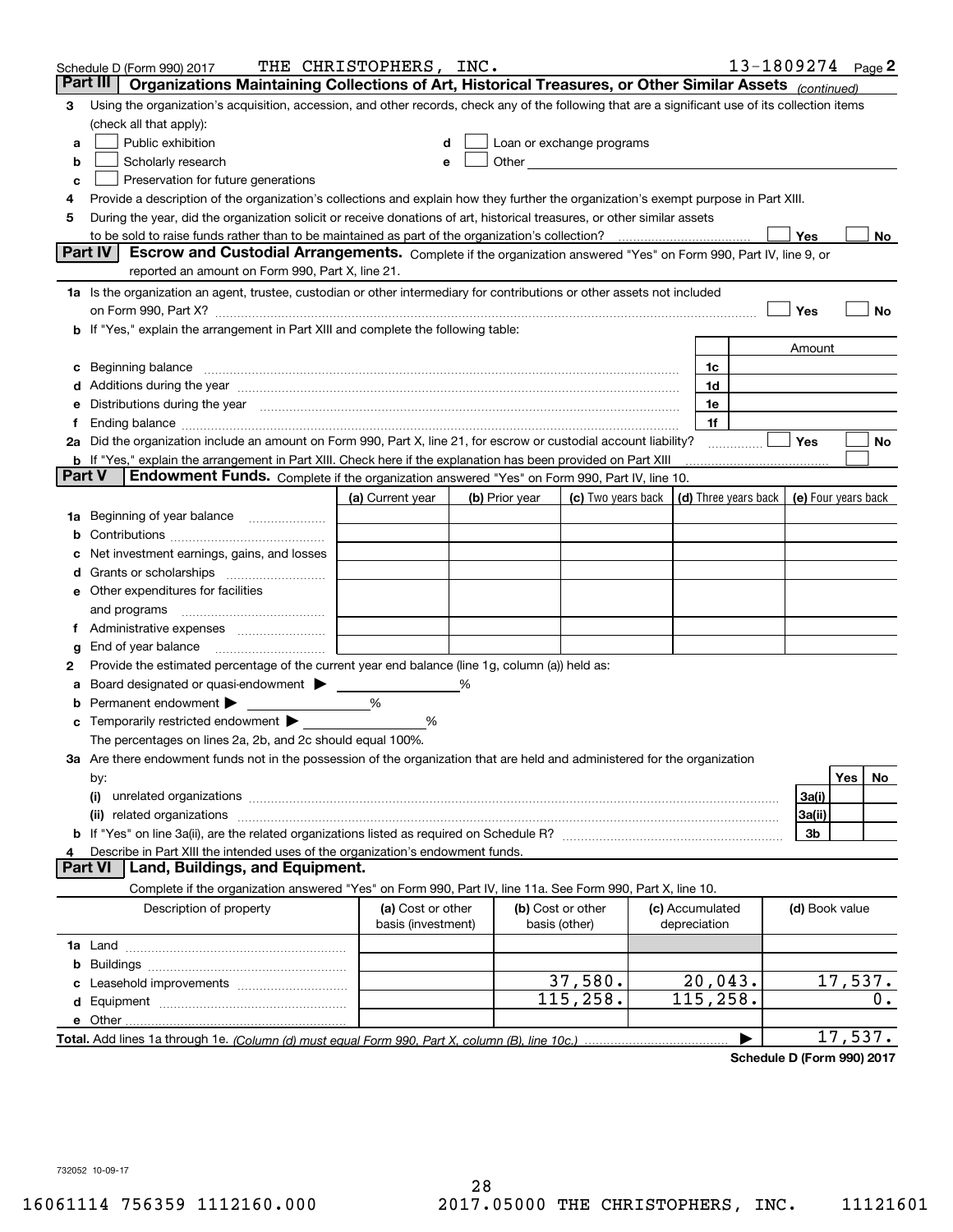|            | THE CHRISTOPHERS, INC.<br>Schedule D (Form 990) 2017<br>Part VII Investments - Other Securities.                                            |                 |                |                                                                      |
|------------|---------------------------------------------------------------------------------------------------------------------------------------------|-----------------|----------------|----------------------------------------------------------------------|
|            | Complete if the organization answered "Yes" on Form 990, Part IV, line 11b. See Form 990, Part X, line 12.                                  |                 |                |                                                                      |
|            | (a) Description of security or category (including name of security)                                                                        | (b) Book value  |                | (c) Method of valuation: Cost or end-of-year market value            |
|            | (1) Financial derivatives                                                                                                                   |                 |                |                                                                      |
|            | (2) Closely-held equity interests                                                                                                           |                 |                |                                                                      |
| (3) Other  |                                                                                                                                             |                 |                |                                                                      |
| (A)        |                                                                                                                                             |                 |                |                                                                      |
| (B)        |                                                                                                                                             |                 |                |                                                                      |
| (C)        |                                                                                                                                             |                 |                |                                                                      |
| (D)        |                                                                                                                                             |                 |                |                                                                      |
| (E)        |                                                                                                                                             |                 |                |                                                                      |
| (F)        |                                                                                                                                             |                 |                |                                                                      |
| (G)        |                                                                                                                                             |                 |                |                                                                      |
| (H)        |                                                                                                                                             |                 |                |                                                                      |
|            | Total. (Col. (b) must equal Form 990, Part X, col. (B) line 12.) $\blacktriangleright$                                                      |                 |                |                                                                      |
|            | Part VIII Investments - Program Related.                                                                                                    |                 |                |                                                                      |
|            | Complete if the organization answered "Yes" on Form 990, Part IV, line 11c. See Form 990, Part X, line 13.<br>(a) Description of investment | (b) Book value  |                | (c) Method of valuation: Cost or end-of-year market value            |
|            |                                                                                                                                             |                 |                |                                                                      |
| (1)        |                                                                                                                                             |                 |                |                                                                      |
| (2)        |                                                                                                                                             |                 |                |                                                                      |
| (3)        |                                                                                                                                             |                 |                |                                                                      |
| (4)        |                                                                                                                                             |                 |                |                                                                      |
| (5)        |                                                                                                                                             |                 |                |                                                                      |
| (6)<br>(7) |                                                                                                                                             |                 |                |                                                                      |
|            |                                                                                                                                             |                 |                |                                                                      |
|            |                                                                                                                                             |                 |                |                                                                      |
| (8)        |                                                                                                                                             |                 |                |                                                                      |
| (9)        |                                                                                                                                             |                 |                |                                                                      |
|            | Total. (Col. (b) must equal Form 990, Part X, col. (B) line 13.) $\blacktriangleright$<br><b>Other Assets.</b>                              |                 |                |                                                                      |
| Part IX    |                                                                                                                                             |                 |                |                                                                      |
|            | Complete if the organization answered "Yes" on Form 990, Part IV, line 11d. See Form 990, Part X, line 15.                                  | (a) Description |                | (b) Book value                                                       |
|            |                                                                                                                                             |                 |                |                                                                      |
| (1)        | SECURITY DEPOSIT                                                                                                                            |                 |                |                                                                      |
|            | (2) BENEFICIAL INTERESTS IN TRUSTS                                                                                                          |                 |                |                                                                      |
|            | (3) DEFERRED LEASE TERMINATION COST                                                                                                         |                 |                |                                                                      |
|            | (4) ACCRUED INTEREST RECEIVABLE<br>LIFE INSURANCE RECEIVABLE                                                                                |                 |                |                                                                      |
| (5)        |                                                                                                                                             |                 |                |                                                                      |
| (6)<br>(7) |                                                                                                                                             |                 |                |                                                                      |
| (8)        |                                                                                                                                             |                 |                | 39,900.<br>55,566.<br>285, 383.<br>$\overline{10, 747}$ .<br>14,351. |
| (9)        |                                                                                                                                             |                 |                |                                                                      |
| Part X     | <b>Other Liabilities.</b>                                                                                                                   |                 |                | 405,947.                                                             |
|            | Complete if the organization answered "Yes" on Form 990, Part IV, line 11e or 11f. See Form 990, Part X, line 25.                           |                 |                |                                                                      |
|            | (a) Description of liability                                                                                                                |                 | (b) Book value |                                                                      |
| (1)        | Federal income taxes                                                                                                                        |                 |                |                                                                      |
| (2)        | DEFERRED RENT                                                                                                                               |                 | 170,481.       |                                                                      |
| (3)        |                                                                                                                                             |                 |                |                                                                      |
| (4)        |                                                                                                                                             |                 |                |                                                                      |
| 1.<br>(5)  |                                                                                                                                             |                 |                |                                                                      |
| (6)        |                                                                                                                                             |                 |                |                                                                      |
| (7)        |                                                                                                                                             |                 |                |                                                                      |
| (8)        |                                                                                                                                             |                 |                |                                                                      |
| (9)        |                                                                                                                                             |                 | 170,481.       |                                                                      |

**Schedule D (Form 990) 2017**

732053 10-09-17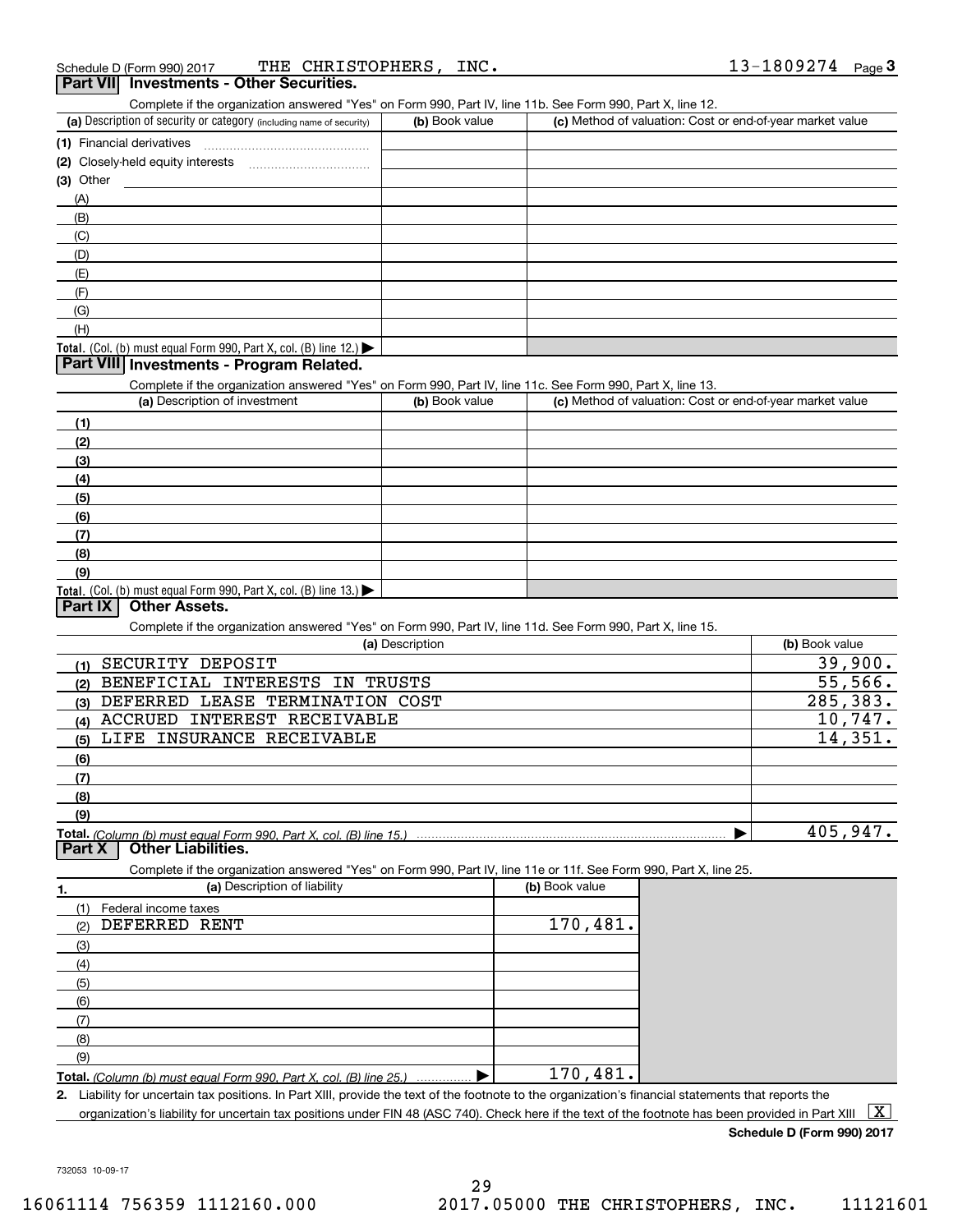|              | THE CHRISTOPHERS, INC.<br>Schedule D (Form 990) 2017                                                                                                                                                                                      |          |                | 13-1809274 Page 4          |    |
|--------------|-------------------------------------------------------------------------------------------------------------------------------------------------------------------------------------------------------------------------------------------|----------|----------------|----------------------------|----|
|              | Reconciliation of Revenue per Audited Financial Statements With Revenue per Return.<br><b>Part XI</b>                                                                                                                                     |          |                |                            |    |
|              | Complete if the organization answered "Yes" on Form 990, Part IV, line 12a.                                                                                                                                                               |          |                |                            |    |
| 1            | Total revenue, gains, and other support per audited financial statements                                                                                                                                                                  |          | $\mathbf{1}$   | 1,441,924.                 |    |
| $\mathbf{2}$ | Amounts included on line 1 but not on Form 990, Part VIII, line 12:                                                                                                                                                                       |          |                |                            |    |
| a            | 2a<br>Net unrealized gains (losses) on investments [11] matter contracts and the unrealized gains (losses) on investments                                                                                                                 | 274,071. |                |                            |    |
|              | 2 <sub>b</sub>                                                                                                                                                                                                                            | 46,460.  |                |                            |    |
|              | 2c                                                                                                                                                                                                                                        |          |                |                            |    |
| d            | 2d<br>Other (Describe in Part XIII.) <b>Construction Contract Construction</b> Chern Construction Chern Chern Chern Chern Chern Chern Chern Chern Chern Chern Chern Chern Chern Chern Chern Chern Chern Chern Chern Chern Chern Chern Che |          |                |                            |    |
| е            | Add lines 2a through 2d                                                                                                                                                                                                                   |          | 2e             | 320,531.                   |    |
| 3            |                                                                                                                                                                                                                                           |          | 3              | 1, 121, 393.               |    |
| 4            | Amounts included on Form 990, Part VIII, line 12, but not on line 1:                                                                                                                                                                      |          |                |                            |    |
| a            | Investment expenses not included on Form 990, Part VIII, line 7b [1000000000000000000000000000000000<br>4a                                                                                                                                |          |                |                            |    |
|              | 4b<br>Other (Describe in Part XIII.) <b>COLOGIST: (2014)</b> (2014) <b>COLOGIST: (2014)</b> Other (Describe in Part XIII.)                                                                                                                |          |                |                            |    |
|              | Add lines 4a and 4b                                                                                                                                                                                                                       |          | 4с             |                            |    |
| 5            | Part XII   Reconciliation of Expenses per Audited Financial Statements With Expenses per Return.                                                                                                                                          |          | 5              | 1, 121, 393.               |    |
|              | Complete if the organization answered "Yes" on Form 990, Part IV, line 12a.                                                                                                                                                               |          |                |                            |    |
| 1            | Total expenses and losses per audited financial statements                                                                                                                                                                                |          | $\blacksquare$ | 1,619,902.                 |    |
| 2            | Amounts included on line 1 but not on Form 990, Part IX, line 25:                                                                                                                                                                         |          |                |                            |    |
| a            | 2a                                                                                                                                                                                                                                        | 46,460.  |                |                            |    |
| b            | 2 <sub>b</sub>                                                                                                                                                                                                                            |          |                |                            |    |
|              | 2c                                                                                                                                                                                                                                        |          |                |                            |    |
|              | 2d                                                                                                                                                                                                                                        | 6,000.   |                |                            |    |
|              |                                                                                                                                                                                                                                           |          | 2e             | $\frac{52,460}{1,567,442}$ |    |
| 3            |                                                                                                                                                                                                                                           |          | 3              |                            |    |
| 4            | Amounts included on Form 990, Part IX, line 25, but not on line 1:                                                                                                                                                                        |          |                |                            |    |
| a            | 4a                                                                                                                                                                                                                                        |          |                |                            |    |
|              | 4 <sub>h</sub>                                                                                                                                                                                                                            |          |                |                            |    |
|              | c Add lines 4a and 4b                                                                                                                                                                                                                     |          | 4с             |                            | υ. |
|              |                                                                                                                                                                                                                                           |          | 5              | 1,567,442.                 |    |
|              | Part XIII Supplemental Information.                                                                                                                                                                                                       |          |                |                            |    |
|              | Provide the descriptions required for Part II, lines 3, 5, and 9; Part III, lines 1a and 4; Part IV, lines 1b and 2b; Part V, line 4; Part X, line 2; Part XI,                                                                            |          |                |                            |    |

lines 2d and 4b; and Part XII, lines 2d and 4b. Also complete this part to provide any additional information.

PART X, LINE 2:

| THE CHRISTOPHERS RECOGNIZES THE EFFECT OF INCOME TAX POSITIONS ONLY IF     |
|----------------------------------------------------------------------------|
| THOSE POSITIONS ARE MORE LIKELY THAN NOT TO BE SUSTAINED. MANAGEMENT HAS   |
| DETERMINED THAT THE CHRISTOPHERS HAD NO UNCERTAIN TAX POSITIONS THAT WOULD |
| REOUIRE FINANCIAL STATEMENT RECOGNITION. THE CHRISTOPHERS IS NO LONGER     |
| SUBJECT TO EXAMINATIONS BY THE APPLICABLE TAXING JURISDICTIONS FOR PERIODS |
| PRIOR TO 2014.                                                             |
|                                                                            |
| $PAPW$ VII I.TNE $2D - QWHPR$ I.THE WENTS.                                 |

## PART XII, LINE ZD - OTHER ADJUSTMENTS:

# UNCOLLECTIBLE PLEDGE 6,000.

732054 10-09-17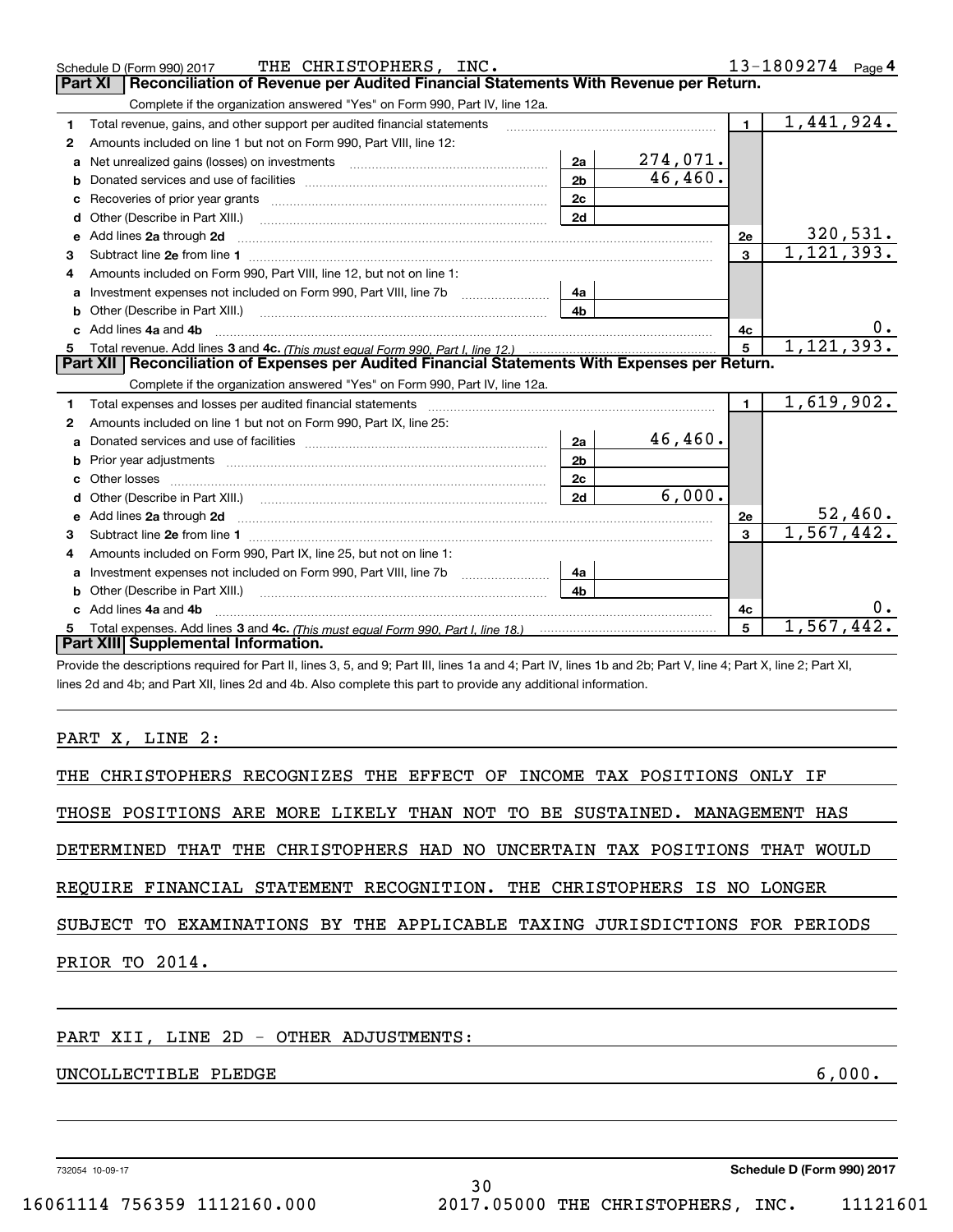|                 | <b>Part XIII Supplemental Information</b> (continued) |  |  |                            |
|-----------------|-------------------------------------------------------|--|--|----------------------------|
|                 |                                                       |  |  |                            |
|                 |                                                       |  |  |                            |
|                 |                                                       |  |  |                            |
|                 |                                                       |  |  |                            |
|                 |                                                       |  |  |                            |
|                 |                                                       |  |  |                            |
|                 |                                                       |  |  |                            |
|                 |                                                       |  |  |                            |
|                 |                                                       |  |  |                            |
|                 |                                                       |  |  |                            |
|                 |                                                       |  |  |                            |
|                 |                                                       |  |  |                            |
|                 |                                                       |  |  |                            |
|                 |                                                       |  |  |                            |
|                 |                                                       |  |  |                            |
|                 |                                                       |  |  |                            |
|                 |                                                       |  |  |                            |
|                 |                                                       |  |  |                            |
|                 |                                                       |  |  |                            |
|                 |                                                       |  |  |                            |
|                 |                                                       |  |  |                            |
|                 |                                                       |  |  |                            |
|                 |                                                       |  |  |                            |
|                 |                                                       |  |  |                            |
|                 |                                                       |  |  |                            |
|                 |                                                       |  |  |                            |
|                 |                                                       |  |  |                            |
|                 |                                                       |  |  |                            |
|                 |                                                       |  |  |                            |
|                 |                                                       |  |  |                            |
|                 |                                                       |  |  |                            |
|                 |                                                       |  |  | Schedule D (Form 990) 2017 |
| 732055 10-09-17 |                                                       |  |  |                            |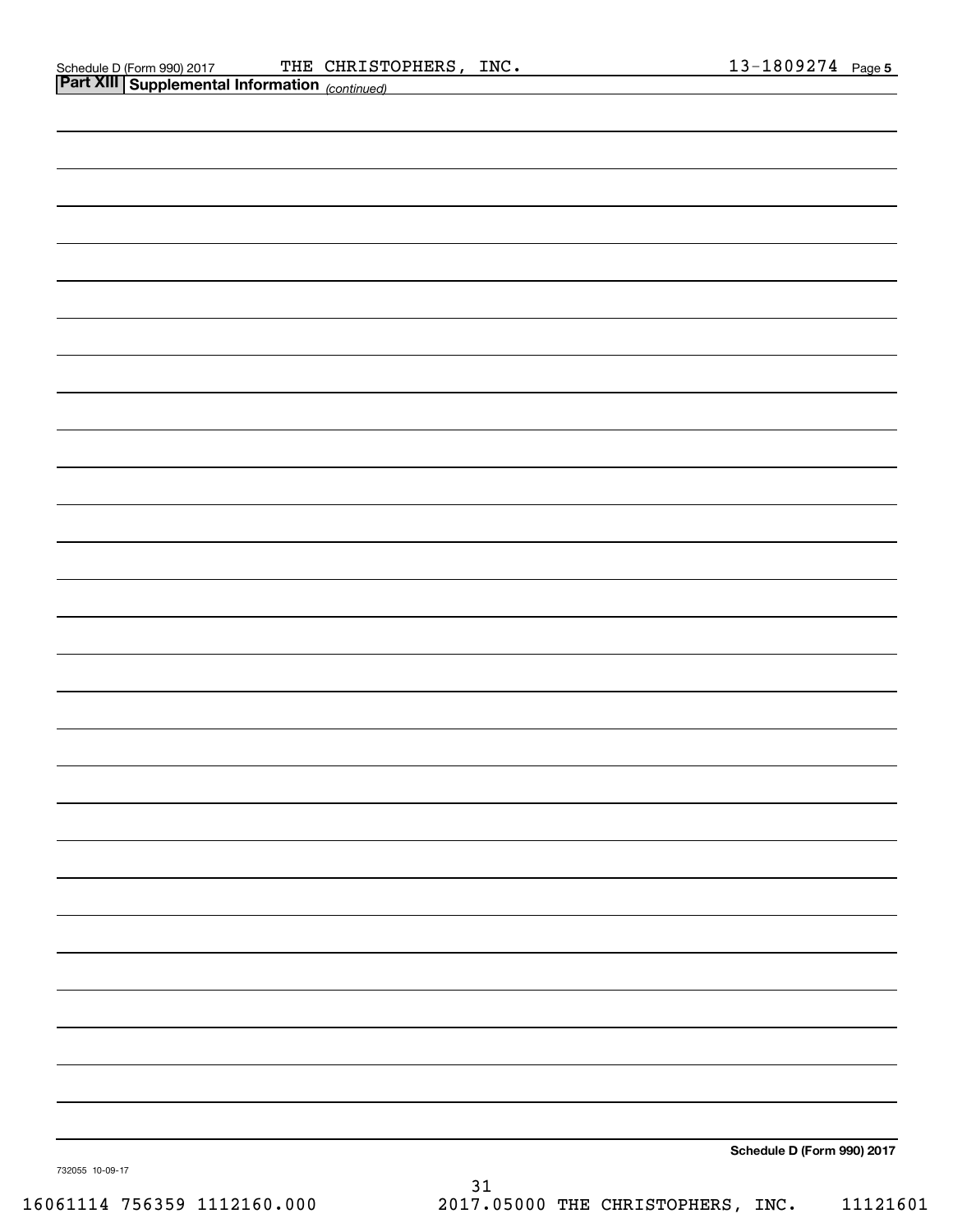| <b>SCHEDULE I</b><br>(Form 990)<br>Department of the Treasury              |                                                                                                                                                                                                                                                                                           |           | <b>Grants and Other Assistance to Organizations,</b><br>Governments, and Individuals in the United States<br>Complete if the organization answered "Yes" on Form 990, Part IV, line 21 or 22. | Attach to Form 990.                                   |                                         |                                                                |                                          | OMB No. 1545-0047<br>2017<br><b>Open to Public</b>  |
|----------------------------------------------------------------------------|-------------------------------------------------------------------------------------------------------------------------------------------------------------------------------------------------------------------------------------------------------------------------------------------|-----------|-----------------------------------------------------------------------------------------------------------------------------------------------------------------------------------------------|-------------------------------------------------------|-----------------------------------------|----------------------------------------------------------------|------------------------------------------|-----------------------------------------------------|
| Internal Revenue Service                                                   |                                                                                                                                                                                                                                                                                           |           |                                                                                                                                                                                               | Go to www.irs.gov/Form990 for the latest information. |                                         |                                                                |                                          | Inspection                                          |
| Name of the organization                                                   | THE CHRISTOPHERS, INC.                                                                                                                                                                                                                                                                    |           |                                                                                                                                                                                               |                                                       |                                         |                                                                |                                          | <b>Employer identification number</b><br>13-1809274 |
| Part I                                                                     | <b>General Information on Grants and Assistance</b>                                                                                                                                                                                                                                       |           |                                                                                                                                                                                               |                                                       |                                         |                                                                |                                          |                                                     |
| $\mathbf 1$<br>$\mathbf{2}$                                                | Does the organization maintain records to substantiate the amount of the grants or assistance, the grantees' eligibility for the grants or assistance, and the selection<br>Describe in Part IV the organization's procedures for monitoring the use of grant funds in the United States. |           |                                                                                                                                                                                               |                                                       |                                         |                                                                |                                          | $\boxed{\text{X}}$ Yes<br>  No                      |
| Part II                                                                    | Grants and Other Assistance to Domestic Organizations and Domestic Governments. Complete if the organization answered "Yes" on Form 990, Part IV, line 21, for any                                                                                                                        |           |                                                                                                                                                                                               |                                                       |                                         |                                                                |                                          |                                                     |
|                                                                            | recipient that received more than \$5,000. Part II can be duplicated if additional space is needed.                                                                                                                                                                                       |           |                                                                                                                                                                                               |                                                       |                                         |                                                                |                                          |                                                     |
|                                                                            | 1 (a) Name and address of organization<br>or government                                                                                                                                                                                                                                   | $(b)$ EIN | (c) IRC section<br>(if applicable)                                                                                                                                                            | (d) Amount of<br>cash grant                           | (e) Amount of<br>non-cash<br>assistance | (f) Method of<br>valuation (book,<br>FMV, appraisal,<br>other) | (g) Description of<br>noncash assistance | (h) Purpose of grant<br>or assistance               |
|                                                                            |                                                                                                                                                                                                                                                                                           |           |                                                                                                                                                                                               |                                                       |                                         |                                                                |                                          |                                                     |
|                                                                            |                                                                                                                                                                                                                                                                                           |           |                                                                                                                                                                                               |                                                       |                                         |                                                                |                                          |                                                     |
|                                                                            |                                                                                                                                                                                                                                                                                           |           |                                                                                                                                                                                               |                                                       |                                         |                                                                |                                          |                                                     |
|                                                                            |                                                                                                                                                                                                                                                                                           |           |                                                                                                                                                                                               |                                                       |                                         |                                                                |                                          |                                                     |
|                                                                            |                                                                                                                                                                                                                                                                                           |           |                                                                                                                                                                                               |                                                       |                                         |                                                                |                                          |                                                     |
|                                                                            |                                                                                                                                                                                                                                                                                           |           |                                                                                                                                                                                               |                                                       |                                         |                                                                |                                          |                                                     |
| $\mathbf{2}$<br>3                                                          | Enter total number of section $501(c)(3)$ and government organizations listed in the line 1 table<br>Enter total number of other organizations listed in the line 1 table                                                                                                                 |           |                                                                                                                                                                                               |                                                       |                                         |                                                                |                                          |                                                     |
| LHA For Paperwork Reduction Act Notice, see the Instructions for Form 990. |                                                                                                                                                                                                                                                                                           |           |                                                                                                                                                                                               |                                                       |                                         |                                                                |                                          | Schedule I (Form 990) (2017)                        |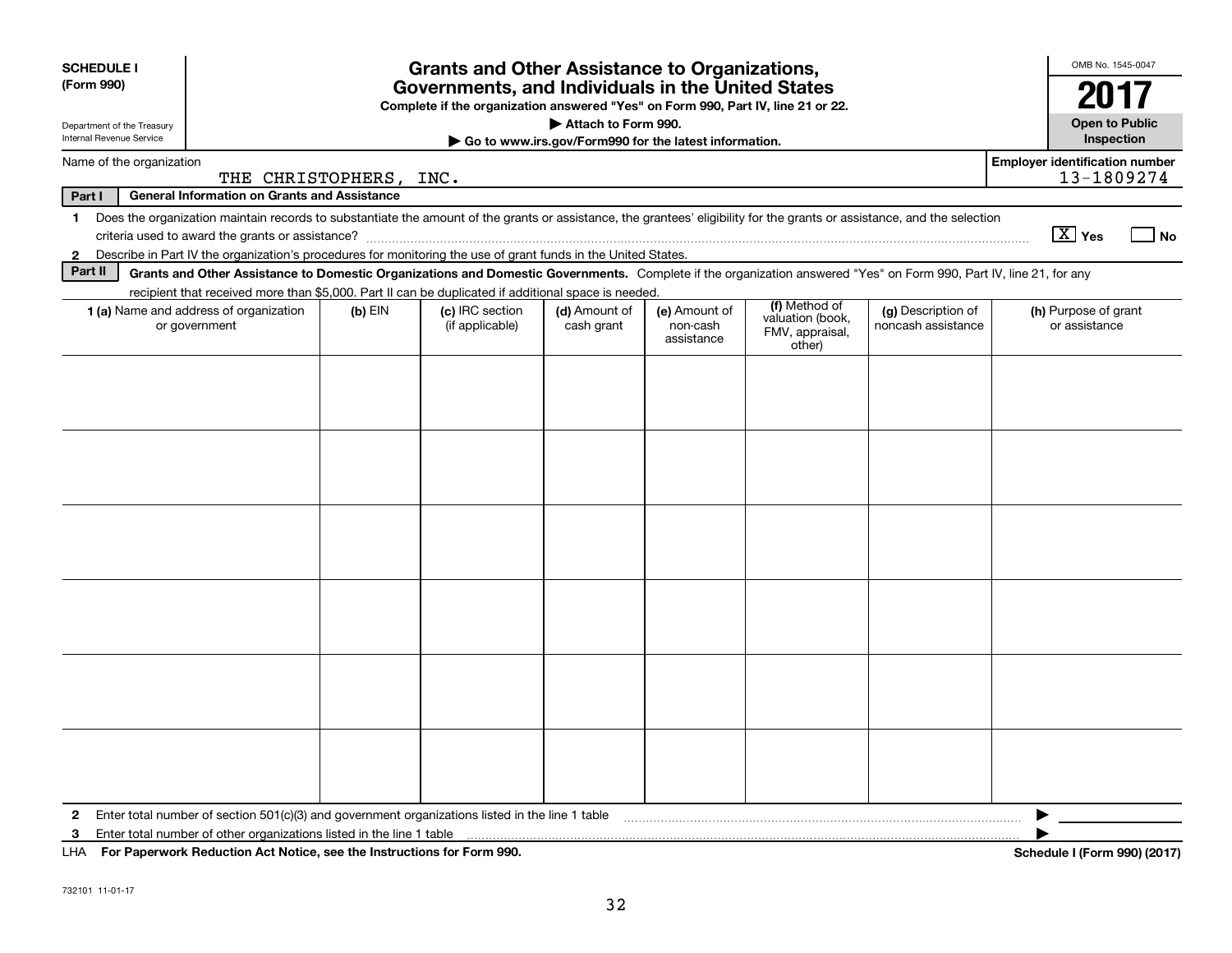**Part III** | Grants and Other Assistance to Domestic Individuals. Complete if the organization answered "Yes" on Form 990, Part IV, line 22. Part III can be duplicated if additional space is needed.

| (a) Type of grant or assistance                                                                                                                      | (b) Number of<br>recipients | (c) Amount of<br>cash grant | (d) Amount of non-<br>cash assistance | (e) Method of valuation<br>(book, FMV, appraisal, other) | (f) Description of noncash assistance |  |  |  |
|------------------------------------------------------------------------------------------------------------------------------------------------------|-----------------------------|-----------------------------|---------------------------------------|----------------------------------------------------------|---------------------------------------|--|--|--|
|                                                                                                                                                      |                             |                             |                                       |                                                          |                                       |  |  |  |
| PRIZES AND DONATIONS                                                                                                                                 | 15                          | 7,758.                      | 0.                                    |                                                          |                                       |  |  |  |
|                                                                                                                                                      |                             |                             |                                       |                                                          |                                       |  |  |  |
|                                                                                                                                                      |                             |                             |                                       |                                                          |                                       |  |  |  |
|                                                                                                                                                      |                             |                             |                                       |                                                          |                                       |  |  |  |
|                                                                                                                                                      |                             |                             |                                       |                                                          |                                       |  |  |  |
|                                                                                                                                                      |                             |                             |                                       |                                                          |                                       |  |  |  |
|                                                                                                                                                      |                             |                             |                                       |                                                          |                                       |  |  |  |
|                                                                                                                                                      |                             |                             |                                       |                                                          |                                       |  |  |  |
|                                                                                                                                                      |                             |                             |                                       |                                                          |                                       |  |  |  |
| Part IV<br>Supplemental Information. Provide the information required in Part I, line 2; Part III, column (b); and any other additional information. |                             |                             |                                       |                                                          |                                       |  |  |  |
| PART I, LINE 2:                                                                                                                                      |                             |                             |                                       |                                                          |                                       |  |  |  |
| EVERY YEAR, WE INVITE HIGH SCHOOL STUDENTS ALL ACROSS THE UNITED STATES -                                                                            |                             |                             |                                       |                                                          |                                       |  |  |  |
| GRADES 9 THROUGH 12--TO CREATE A POSTER THAT VISUALLY INTERPRETS THE                                                                                 |                             |                             |                                       |                                                          |                                       |  |  |  |
| TIMELESS THEME, "YOU CAN MAKE A DIFFERENCE." USING PHOTOGRAPHS, HAND-DRAWN                                                                           |                             |                             |                                       |                                                          |                                       |  |  |  |

PICTURES OR IMAGES CREATED WITH THE ASSISTANCE OF COMPUTER GRAPHICS, THESE

PUPILS WORK TO ARTISTICALLY CONVEY MAKING A DIFFERENCE IN ACTION. AT THE

CHRISTOPHERS, WE TYPICALLY RECEIVE OVER 1,000 ENTRIES EVERY YEAR, BOTH

THROUGH OUR REGULAR MAIL AND VIA E-MAIL.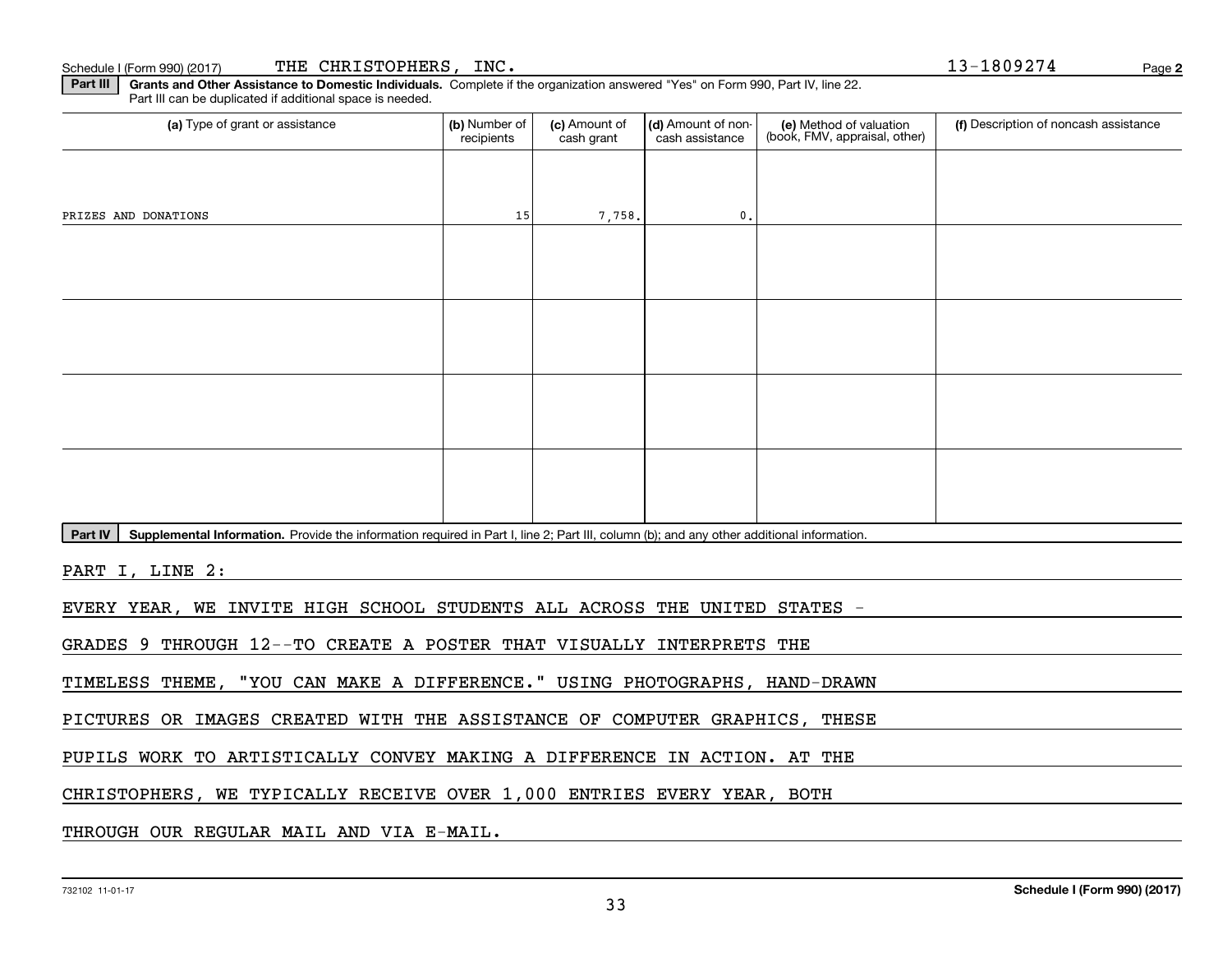SARAH E. HOLINSKI, OUR YOUTH COORDINATOR, REVIEWS THE POSTER SUBMISSIONS. THEN, WITH THE HELP OF TWO OR THREE FELLOW CO-WORKERS, SHE NARROWS THE NUMBER OF ENTRIES DOWN UNTIL APPROXIMATELY EIGHT TO TEN REMAIN. FROM THESE ENTRIES, THE TOP THREE CONTENDERS ARE SELECTED AND, BASED ON THEIR POSTER'S INDIVIDUAL CREATIVITY AND MERIT, THESE PUPILS ARE THEN ALLOTTED THE FIRST, SECOND AND THIRD PRIZE SLOTS, RESPECTIVELY. THE REMAINING FIVE TO SEVEN WINNERS ARE AWARDED HONORABLE MENTIONS. THE STUDENTS ARE FIRST NOTIFIED OF THEIR WINNINGS VIA E-MAIL, LATER RECEIVING OFFICIAL LETTERS WITH THEIR PRIZES, DELIVERED DIRECTLY TO THEIR HOME ADDRESSES.

OUR ANNUAL VIDEO CONTEST FOR COLLEGE STUDENTS IS CONDUCTED IN A SIMILAR MANNER. IN THIS COMPETITION, WE LOOK FOR FILMS THAT VISUALLY PORTRAY THE BELIEF THAT ONE PERSON, ONE ORGANIZATION, EVEN ONE SIMPLE ACT OF KINDNESS TRULY CAN MAKE A DIFFERENCE. THE JUDGING PROCESS OF THE VIDEO CONTEST IS IDENTICAL TO THAT OF OUR POSTER CONTEST. WE HAVE FIRST, SECOND AND THIRD PRIZE WINNERS AND, DEPENDING ON THE QUANTITY OF SUBMISSIONS THAT YEAR, ANYWHERE FROM THREE TO FIVE HONORABLE MENTIONS.

**Schedule I (Form 990)**

732291 04-01-17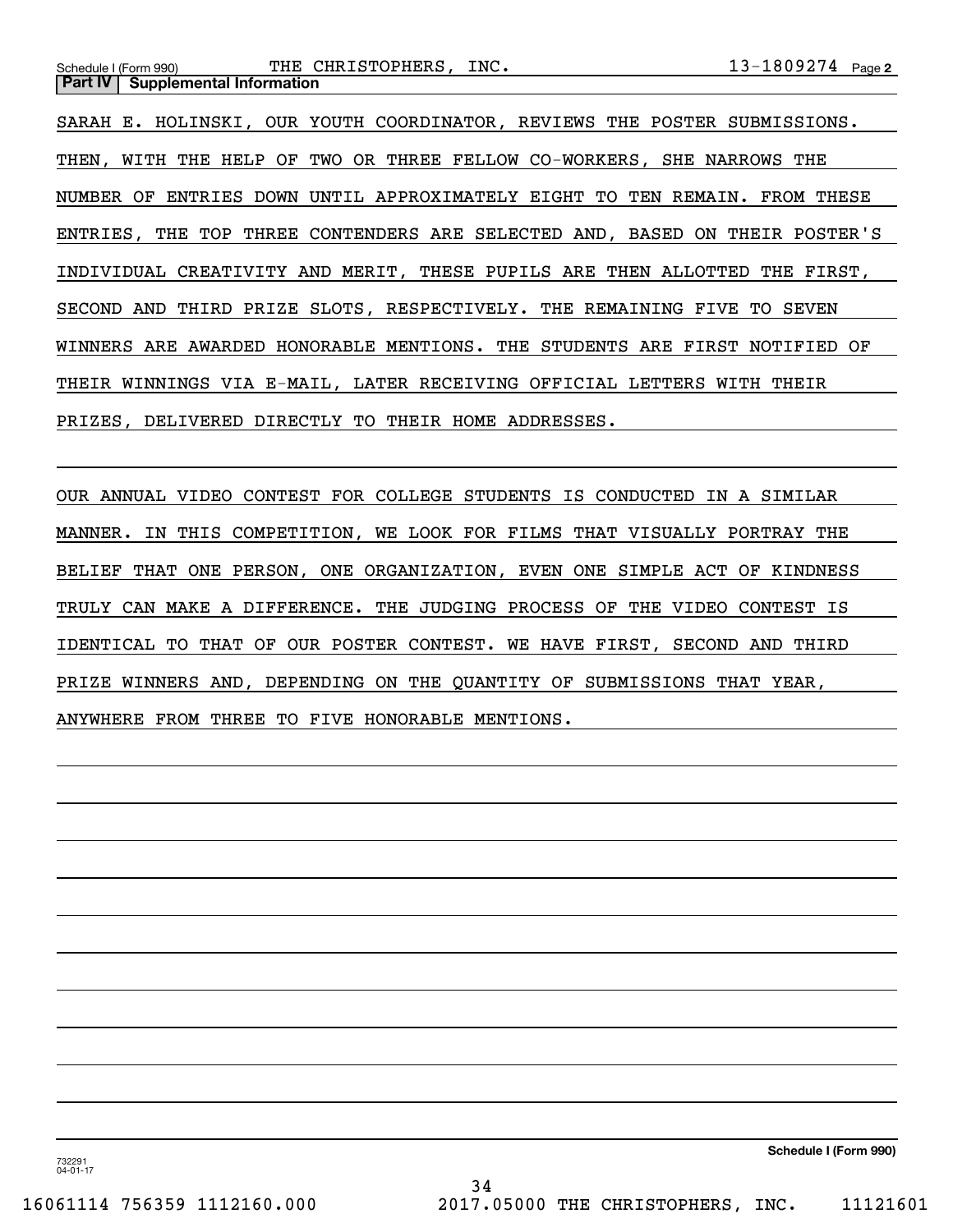**SCHEDULE O Supplemental Information to Form 990 or 990-EZ**

Internal Revenue Service

Department of the Treasury **(Form 990 or 990-EZ)**

Name of the organization

**Complete to provide information for responses to specific questions on Form 990 or 990-EZ or to provide any additional information. | Attach to Form 990 or 990-EZ. | Go to www.irs.gov/Form990 for the latest information.**



THE CHRISTOPHERS, INC. 13-1809274

FORM 990, PART I, LINE 1, DESCRIPTION OF ORGANIZATION MISSION: (RADIO, VIDEO, WEB, PRINT) ALONG WITH LEADERSHIP COURSES TO ENCOURAGE INDIVIDUALS TO PUT THEIR FAITH INTO ACTION, AND TO REMIND THEM OF THE GOSPEL-BASED MANDATE, "DO NOT BE OVERCOME BY EVIL, BUT OVERCOME EVIL WITH GOOD." MOTIVATED BY A LOVE OF GOD AND HUMANITY, ALL PEOPLE CAN BE CHRISTOPHERS - OR CHRIST-BEARERS - IN THE COURSE OF THEIR DAILY LIVES BY SEEING PROBLEMS AND WORKING TO SOLVE THEM INSTEAD OF SIMPLY COMPLAINING ABOUT THEM. CHRISTOPHERS SEE THESE INSTANCES AS OPPORTUNITIES TO BE SOLUTION-ORIENTED ROLE MODELS, SERVING AS SOURCES OF DIVINE LIGHT IN THE DARKNESS OF SOCIETAL ILLS AND PERSONAL CHALLENGES. IN FACT, THE CHRISTOPHER APPROACH IS BEST SUMMED UP IN OUR MOTTO, "IT'S BETTER TO LIGHT ONE CANDLE THAN TO CURSE THE DARKNESS." SINCE 1945, WE HAVE USED OUR LITERATURE, BROADCASTS, AWARDS, PRISON MINISTRY, AND YOUTH CONTESTS TO BRING POSITIVE AND CONSTRUCTIVE VALUES INTO THE MAINSTREAM OF SOCIETY.

732211 09-07-17 LHA For Paperwork Reduction Act Notice, see the Instructions for Form 990 or 990-EZ. Schedule O (Form 990 or 990-EZ) (2017) FORM 990 PAGE 2, PART III, LINE 1, DESCRIPTION OF ORGANIZATION MISSION: GROUNDED IN THE JUDEO-CHRISTIAN PRINCIPLES OF LOVING GOD AND HUMANITY, THE CHRISTOPHERS ENCOURAGE INDIVIDUALS TO MAKE A POSITIVE DIFFERENCE IN THE WORLD. WE DO SO THROUGH ALL FORMS OF MEDIA (RADIO, VIDEO, WEB, PRINT); DONATIONS OF OUR LITERATURE TO PRISON MINISTRIES AROUND THE COUNTRY; A SYNDICATED NEWSPAPER COLUMN; AN ANNUAL AWARDS PROGRAM FOR BOOKS, FILMS, AND TV PROGRAMS THAT AFFIRM THE HIGHEST VALUES OF THE HUMAN SPIRIT; AN ANNUAL BOOK OF DAILY STORIES AND PRAYERFUL REFLECTIONS; CONTESTS FOR HIGH SCHOOL AND COLLEGE STUDENTS; LEADERSHIP COURSES FOR ADULTS AND TEENS; AND PUBLIC TALKS. THE CHRISTOPHERS'

35

16061114 756359 1112160.000 2017.05000 THE CHRISTOPHERS, INC. 11121601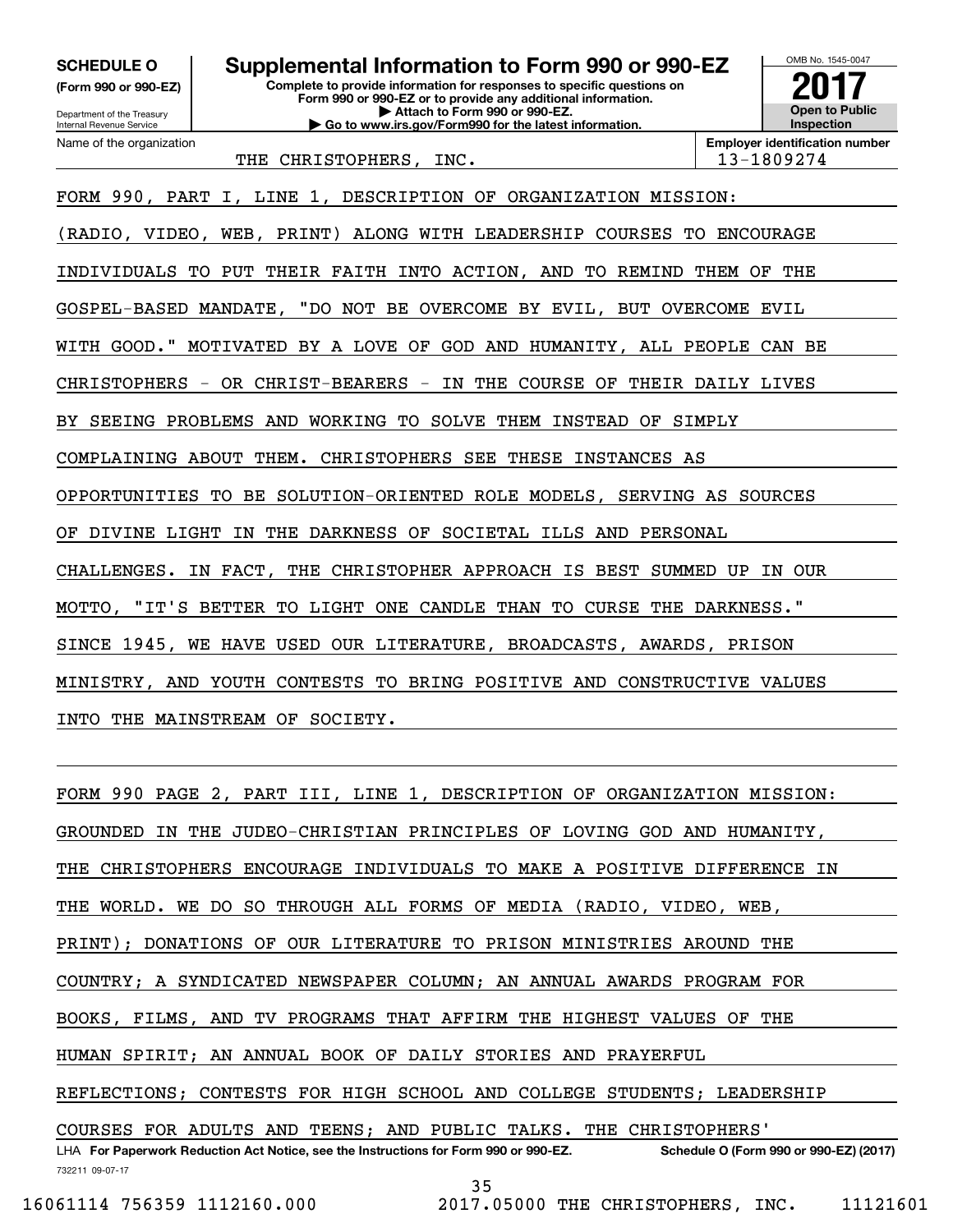| Schedule O (Form 990 or 990-EZ) (2017)                                  | Page 2                                              |
|-------------------------------------------------------------------------|-----------------------------------------------------|
| Name of the organization<br>THE CHRISTOPHERS, INC.                      | <b>Employer identification number</b><br>13-1809274 |
| FOUNDER, FATHER JAMES KELLER, M.M., BELIEVED THAT EACH PERSON HAS A     |                                                     |
| GOD-GIVEN PURPOSE TO FULFILL, A PARTICULAR JOB THAT NO ONE ELSE CAN DO. |                                                     |
| HE ASSERTED THAT MOST OF THE WORLD'S ILLS WERE CAUSED BY ONE PERCENT OF |                                                     |
| THE POPULATION, SO HE CALLED ON ANOTHER ONE PERCENT - AND IDEALLY, EVEN |                                                     |
| MORE - TO RISE UP AND BECOME A FORCE FOR GOOD, ESPECIALLY IN FIELDS     |                                                     |
| LIKE MEDIA AND ENTERTAINMENT, PUBLIC SERVICE, AND EDUCATION. FATHER     |                                                     |
| KELLER WROTE, "ONE OF THE BEST WAYS TO CURE A STARVING PATIENT IS TO    |                                                     |
| BUILD HIM UP WITH NOURISHING FOOD; THE BEST WAY TO CURE THIS DISEASE IN |                                                     |
| OUR SOCIETY IS TO BUILD UP SOCIETY ITSELF WITH GOOD IDEAS AND           |                                                     |
| IDEALSTO BE A CHRIST-BEARER MUST MEAN SACRIFICE, LOSS OF TIME,          |                                                     |
| INCONVENIENCE, SUFFERING, MISUNDERSTANDING, AND COUNTLESS               |                                                     |
| DISAPPOINTMENTS THAT TRULY TRY MEN'S SOULS. STILL, THE ANSWER IS IN OUR |                                                     |
| HANDSTHE LEAVENING OF THE MULTITUDE WITH CHRISTIAN IDEALS CAN BE        |                                                     |
| DONE IN THE SAME SIMPLE WAY IT WAS BY THE EARLY CHRISTIANS OF THE       |                                                     |
| CATACOMBS -- (THROUGH) THEIR CONSUMING LOVE FOR ALL MEN, EVEN THEIR     |                                                     |
| WORST ENEMIES, IN EACH OF WHOM THEY SAW THE IMAGE OF CHRIST HIMSELF. IT |                                                     |
| IS A POWER WHICH THE LEAST OF US CAN HAVE. IT IS THE CURE FOR WHICH     |                                                     |
| MANKIND LONGS." ALL ARE WELCOME TO JOIN US, KNOWING AS THEY DO THAT IN  |                                                     |
| EMBRACING THE CHRISTOPHER MISSION THEY WILL SHARE ONE OVERRIDING        |                                                     |
| COMMITMENT: THE LOVE OF ALL PEOPLE FOR THE LOVE OF GOD.                 |                                                     |
|                                                                         |                                                     |

FORM 990, PART III, LINE 4A, PROGRAM SERVICE ACCOMPLISHMENTS: INDIVIDUALS OR FAMILIES TROUBLED WITH THE PRESSING SOCIAL ILLS OF OUR TIME, SUCH AS ADDICTION, DOMESTIC VIOLENCE, GRIEF, SUICIDE, MENTAL OR PHYSICAL ILLNESS, AGING, DIVORCE, ANGER, SELF-ESTEEM PROBLEMS, LACK OF COMMUNICATION, AND INTOLERANCE. WE PUBLISH OUR ANNUAL "THREE MINUTES A DAY" BOOK OF DAILY STORIES AND

36

16061114 756359 1112160.000 2017.05000 THE CHRISTOPHERS, INC. 11121601

732212 09-07-17

**Schedule O (Form 990 or 990-EZ) (2017)**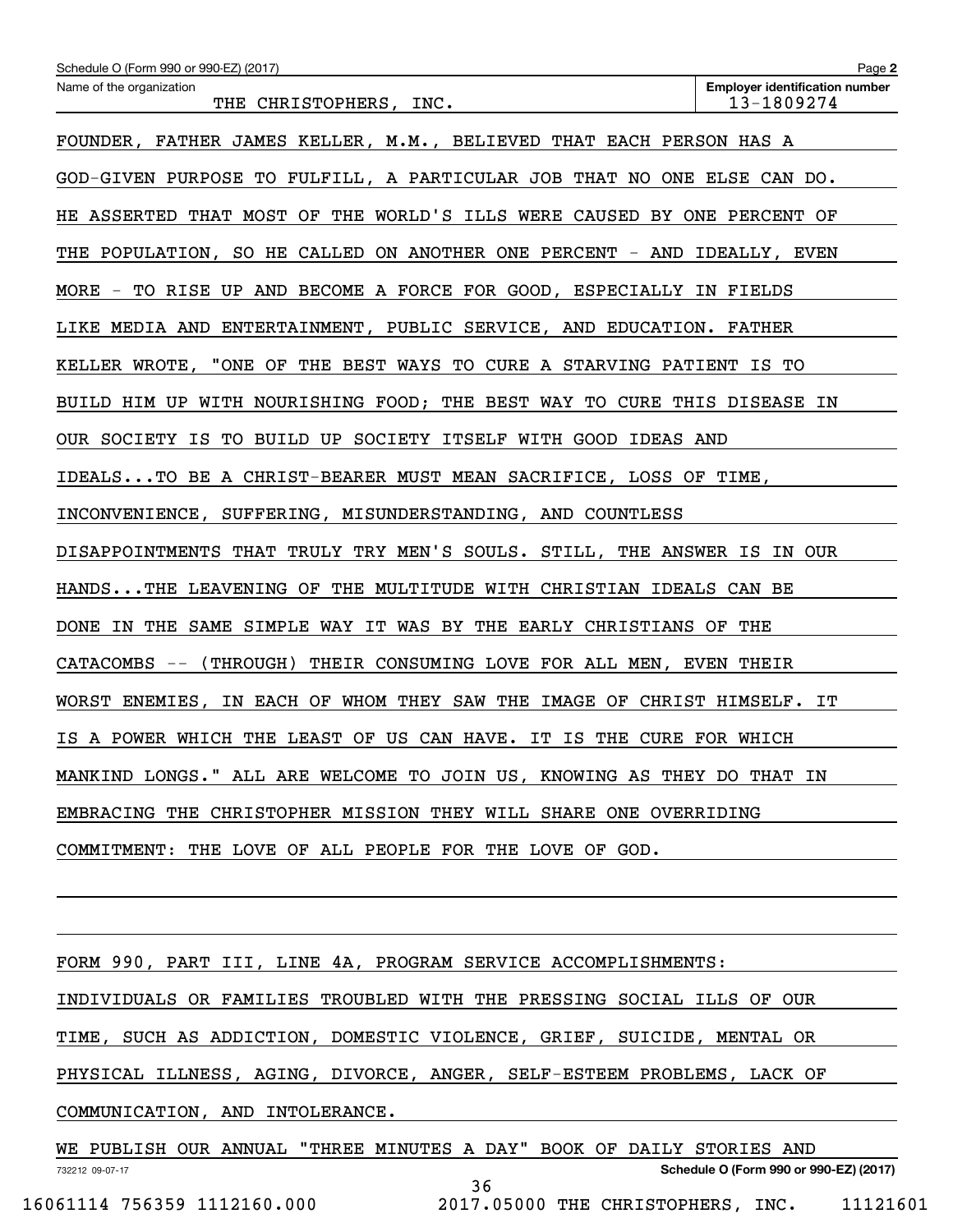| Schedule O (Form 990 or 990-EZ) (2017)                                   | Page 2                                              |  |  |  |  |  |
|--------------------------------------------------------------------------|-----------------------------------------------------|--|--|--|--|--|
| Name of the organization<br>THE CHRISTOPHERS, INC.                       | <b>Employer identification number</b><br>13-1809274 |  |  |  |  |  |
| PRAYERFUL REFLECTIONS; AN ANNUAL CALENDAR WITH BIBLICAL AND              |                                                     |  |  |  |  |  |
| INSPIRATIONAL QUOTES FOR EACH DAY OF THE YEAR; AND PRAYER CARDS THAT     |                                                     |  |  |  |  |  |
| PROVIDE HOPE AND GUIDANCE TO ALL. OUR BOOKS AND NEWS NOTES ARE DONATED   |                                                     |  |  |  |  |  |
| TO PRISON AND JAIL MINISTRIES AROUND THE COUNTRY BECAUSE THEY HAVE       |                                                     |  |  |  |  |  |
| PROVED TO BE A POPULAR SOURCE OF INSPIRATION AND GUIDANCE WITH INMATES.  |                                                     |  |  |  |  |  |
| AS ONE PRISONER IN CHICAGO STATED, "IF IT IS FROM THE CHRISTOPHERS, IT   |                                                     |  |  |  |  |  |
| IS GOOD." DONATIONS GIVEN FOR CHRISTOPHER MATERIALS HELP FUND FURTHER    |                                                     |  |  |  |  |  |
| CHRISTOPHER WORK. HOWEVER, MANY OF OUR MATERIALS ARE PROVIDED FREE TO    |                                                     |  |  |  |  |  |
| THOSE IN NEED. OUR SYNDICATED WEEKLY "LIGHT ONE CANDLE" COLUMNS ARE      |                                                     |  |  |  |  |  |
| DISTRIBUTED FREE-OF-CHARGE TO NEWSPAPERS AND WEBSITES WHO HAVE           |                                                     |  |  |  |  |  |
| REQUESTED TO USE THEM. OUR WEBSITE OFFERS FREE MATERIAL SUCH AS          |                                                     |  |  |  |  |  |
| PRAYERS, NEWS NOTES, AND "LIGHT ONE CANDLE" COLUMNS. IN ADDITION, THE    |                                                     |  |  |  |  |  |
| CHRISTOPHERS' BLOG ON ALETEIA.ORG REACHES A WIDE-RANGING AUDIENCE WITH   |                                                     |  |  |  |  |  |
| POSTS ABOUT POPULAR CULTURE, CURRENT EVENTS, ORIGINAL INTERVIEWS, AND    |                                                     |  |  |  |  |  |
| STORIES OF INSPIRATION. ALL OUR ONLINE ACTIVITIES ARE PROMOTED THROUGH   |                                                     |  |  |  |  |  |
| FACEBOOK AND TWITTER LINKS.                                              |                                                     |  |  |  |  |  |
| THE CHRISTOPHERS RECOGNIZE THE IMPORTANCE OF SPANISH<br>SPANISH OUTREACH |                                                     |  |  |  |  |  |
| SPEAKING PEOPLE TO THE FABRIC OF OUR SOCIETY, SO WE OFFER SPANISH        |                                                     |  |  |  |  |  |
| TRANSLATIONS OF OUR NEWS NOTES AND PRAYER CARDS IN ORDER TO MAKE OUR     |                                                     |  |  |  |  |  |
| MATERIALS ACCESSIBLE TO THIS IMPORTANT DEMOGRAPHIC. THIS WILL ENABLE     |                                                     |  |  |  |  |  |
| MINISTERS IN THE FIELD TO HAVE THE RESOURCES TO BETTER SERVE SPANISH     |                                                     |  |  |  |  |  |
| SPEAKING PEOPLE IN THEIR PARISHES, OUTREACH CENTERS, AND EVEN ON THE     |                                                     |  |  |  |  |  |
| MARGINS OF SOCIETY.                                                      |                                                     |  |  |  |  |  |
|                                                                          |                                                     |  |  |  |  |  |
| FORM 990, PART III, LINE 4B, PROGRAM SERVICE ACCOMPLISHMENTS:            |                                                     |  |  |  |  |  |
| INTO THE BETTER SIDE OF HUMAN NATURE BY SEEING POSITIVE EXAMPLES         |                                                     |  |  |  |  |  |

PRESENTED TO THEM IN ENGAGING AND ENTERTAINING WAYS. THE ANNUAL

732212 09-07-17 **Schedule O (Form 990 or 990-EZ) (2017)** CHRISTOPHER AWARDS CEREMONY IS A HIGH PROFILE MEDIA EVENT REGULARLY 37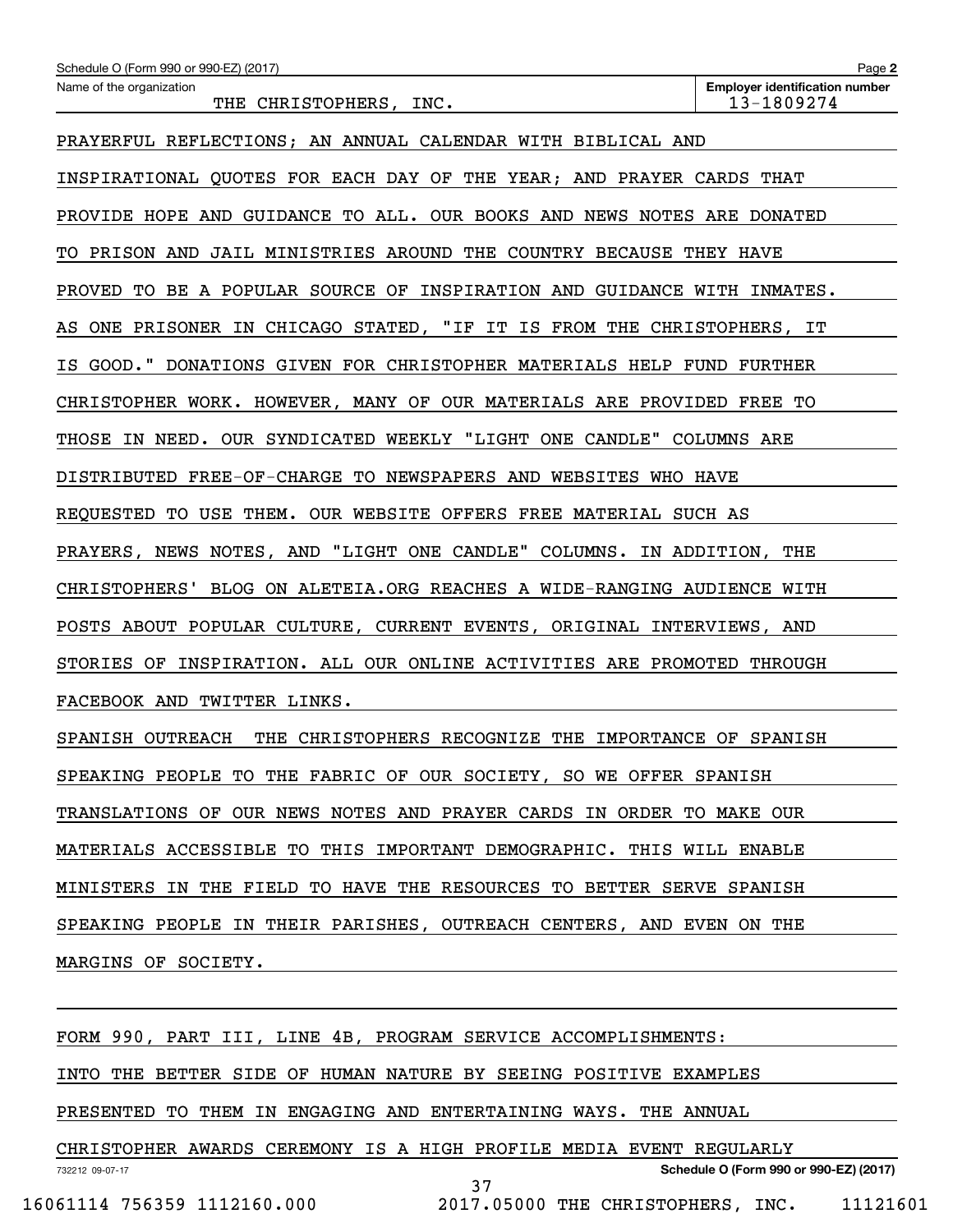| Name of the organization<br>THE CHRISTOPHERS, INC.                                      | <b>Emplover identification number</b><br>13-1809274 |
|-----------------------------------------------------------------------------------------|-----------------------------------------------------|
| HOSTED BY A FAMOUS TV PERSONALITY. PAST GUESTS INCLUDE LUMINARIES SUCH                  |                                                     |
| AS STEVEN SPIELBERG AND DAVID MCCULLOUGH.                                               |                                                     |
| DOLLY PARTON IS A TWO-TIME CHRISTOPHER AWARD WINNER FOR HER 2015 AND                    |                                                     |
| 2016 AUTOBIOGRAPHICAL TV MOVIES "DOLLY PARTON'S COAT OF MANY COLORS"                    |                                                     |
| AND "CHRISTMAS OF MANY COLORS," AND SHE HAD THIS TO SAY ABOUT THE                       |                                                     |
| AWARD: "I LOVE THE CHRISTOPHER AWARD SLOGAN, 'BETTER TO LIGHT A CANDLE                  |                                                     |
| THAN TO CURSE THE DARKNESS.' I PERSONALLY BELIEVE THAT WITH ALL MY                      |                                                     |
| HEART. I THINK THE MOVIE, 'COAT OF MANY COLORS,' A TRUE STORY FROM MY                   |                                                     |
| CHILDHOOD, REALLY DOES THROW A LIGHT ON A LOT OF THINGS LIKE FAMILY,                    |                                                     |
| HOPE, LOVE, KINDNESS, UNDERSTANDING, AND ACCEPTANCE. IT REALLY SPOKE TO                 |                                                     |
| THE ISSUE OF BULLYING. I AM VERY PROUD AT HOW GOD WORKS THROUGH ME TO                   |                                                     |
| SHINE A LIGHT, AND TO HELP HEAL A LOT OF HURT IN A LOT OF PEOPLE, AND I                 |                                                     |
| AM VERY PROUD OF THIS AWARD."                                                           |                                                     |
| AND CHILDREN'S BOOK AUTHORS HENRY WINKLER AND LIN OLIVER SAID,                          |                                                     |
| "RECEIVING THE CHRISTOPHER AWARD FOR OUR FIRST 'HERE'S HANK' BOOK,                      |                                                     |
| 'BOOKMARKS ARE PEOPLE TOO, ' WAS SUCH A MEANINGFUL ACKNOWLEDGMENT OF OUR                |                                                     |
| COMMITMENT TO GETTING RELUCTANT READERS TO PICK UP A BOOK AND LAUGH                     |                                                     |
| THEIR WAY THROUGH IT. WE BELIEVE LAUGHTER IS THE PERFECT LIGHT SWITCH                   |                                                     |
| TO ILLUMINATE A CHILD'S PATH INTO LITERATURE. WE WERE HONORED AND                       |                                                     |
| GRATEFUL TO HAVE BEEN CHOSEN AND WILL CONTINUE TO SUPPORT THE BELIEF                    |                                                     |
| THAT READING AND EDUCATION CAN LEAD US ALL FROM DARKNESS TO LIGHT."                     |                                                     |
|                                                                                         |                                                     |
| FORM 990, PART III, LINE 4C, PROGRAM SERVICE ACCOMPLISHMENTS:                           |                                                     |
| DIFFERENCE ARE ALSO FEATURED ON THE PROGRAM. RECENT EXAMPLES INCLUDE                    |                                                     |
| KATHY IZARD, WHO INSTITUTED A PROGRAM TO HOUSE THE HOMELESS IN                          |                                                     |
| CHARLOTTE, NORTH CAROLINA; INDIANA DOCTOR CHUCK DIETZEN, WHOSE MINISTRY                 |                                                     |
| TO DISABLED CHILDREN IS PROVIDING HOPE AND HEALING AROUND THE WORLD;                    |                                                     |
| PATRICK DONOHUE, THE FOUNDER OF A SCHOOL FOR CHILDREN WITH TRAUMATIC<br>732212 09-07-17 | Schedule O (Form 990 or 990-EZ) (2017)              |
| 38<br>16061114 756359 1112160.000<br>2017.05000 THE CHRISTOPHERS, INC.                  | 11121601                                            |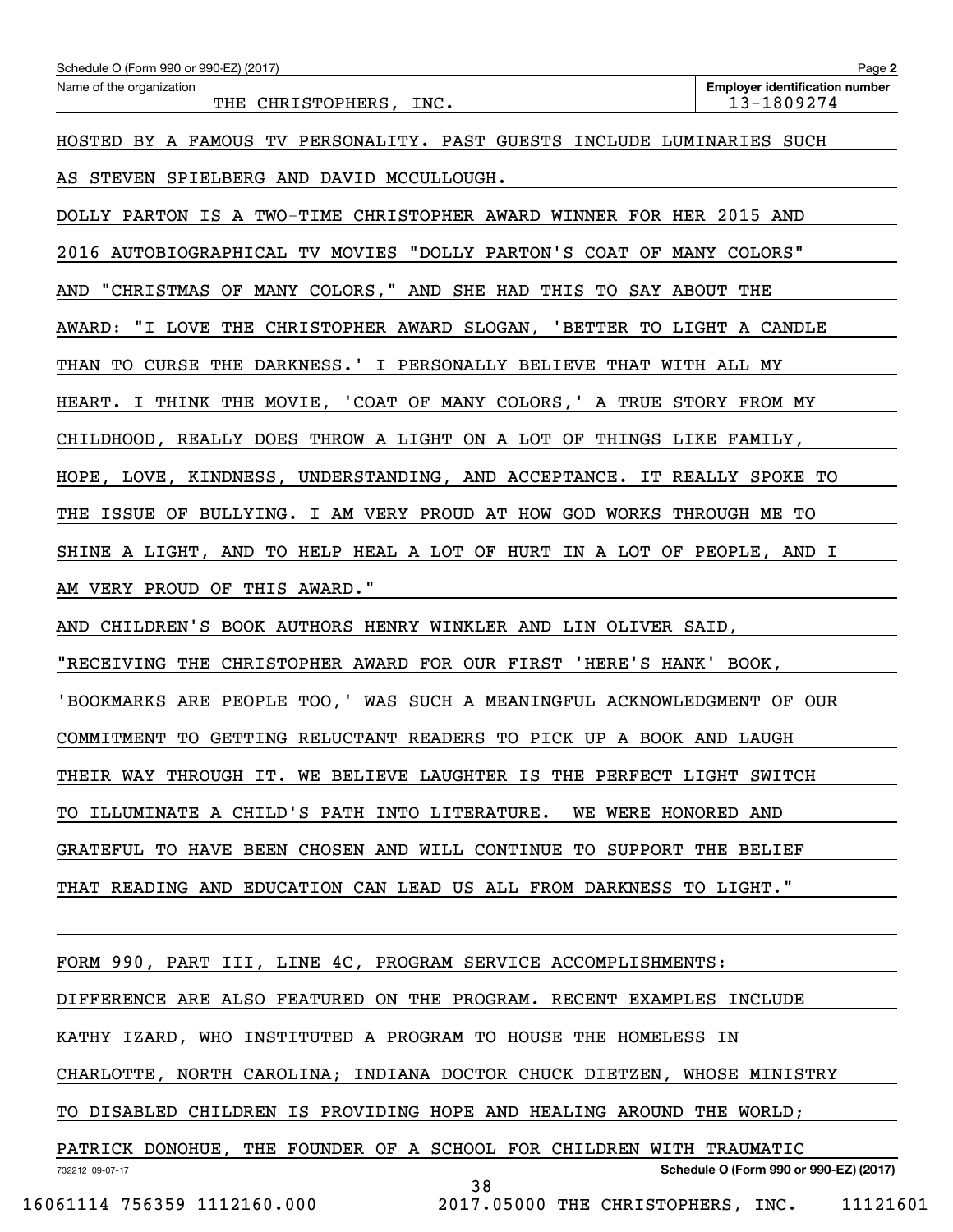| Schedule O (Form 990 or 990-EZ) (2017)                                  | Page 2                                              |
|-------------------------------------------------------------------------|-----------------------------------------------------|
| Name of the organization<br>THE CHRISTOPHERS, INC.                      | <b>Employer identification number</b><br>13-1809274 |
| BRAIN INJURIES; JIM ZIOLKOWSKI, FOUNDER OF THE NONPROFIT "BUILD ON,"    |                                                     |
| WHICH INVITES INNER CITY KIDS TO BUILD SCHOOLS IN POVERTY-STRICKEN      |                                                     |
| AREAS AROUND THE WORLD; AND NASHVILLE NATIVE KATIE DAVIS MAJORS, WHO    |                                                     |
| MOVED TO UGANDA AND BECAME THE ADOPTIVE MOTHER OF 13 ORPHANS. THE       |                                                     |
| WEEKLY PROGRAM AIRS ON SIRIUS-XM, THE RELEVANT RADIO NETWORK AND        |                                                     |
| NUMEROUS OTHER STATIONS. THE PROGRAM IS ALSO AVAILABLE AS A FREE        |                                                     |
| PODCAST THROUGH THE CHRISTOPHERS' BLOG ON ALETEIA.ORG AND THE           |                                                     |
| CHRISTOPHERS' OWN WEBSITE. THE MODERN INCARNATION OF "CHRISTOPHER       |                                                     |
| CLOSEUP" CONTINUES A TRADITION STARTED IN 1952 BY OUR FOUNDER, FATHER   |                                                     |
| JAMES KELLER, WHEN HE BEGAN THE TELEVISION VERSION OF THE SHOW          |                                                     |
| FEATURING SUCH GUESTS AS BOB HOPE, JACK BENNY, BING CROSBY, MARIO       |                                                     |
| LANZA, ART LINKLETTER, AND MORE.                                        |                                                     |
| "CHRISTOPHER MINUTES" ARE ONE-MINUTE PUBLIC SERVICE ANNOUNCEMENTS SENT  |                                                     |
| TO 200 RADIO STATIONS NATIONWIDE, INCLUDING SIRIUS-XM'S THE CATHOLIC    |                                                     |
| CHANNEL AND THE RELEVANT RADIO NETWORK. THEY PROVIDE LISTENERS WITH     |                                                     |
| INSPIRATIONAL STORIES AND PRACTICAL ADVICE ABOUT STAYING POSITIVE IN    |                                                     |
| "CHRISTOPHER MINUTES" ARE ALSO AVAILABLE ON<br>THE MIDST OF ADVERSITY.  |                                                     |
| OUR WEB SITE.                                                           |                                                     |
| TELEVISION SEVERAL CLASSIC CHRISTOPHER FILMS FROM THE 1950'S AIR        |                                                     |
| PERIODICALLY ON EWTN. AND EACH YEAR DURING THE CHRISTMAS SEASON         |                                                     |
| NUMEROUS TV STATIONS AIR CHRISTOPHER SPONSORED CLAY-ANIMATIONS FOR KIDS |                                                     |
| CONSISTING OF "THE FIRST CHRISTMAS," "THE CHIMES," "MICHAEL THE         |                                                     |
| VISITOR, " AND "MARTIN THE COBBLER."                                    |                                                     |
| THE CHRISTOPHERS' ONLINE AND SOCIAL MEDIA OUTREACH:                     |                                                     |
| THE CHRISTOPHERS' BLOG IS HOSTED ON THE WEBSITE ALETEIA.ORG, ONE OF THE |                                                     |
| MOST VISITED ONLINE DESTINATIONS FOR STORIES ABOUT RELIGION AND         |                                                     |
| SPIRITUALITY.<br>THE BLOG REACHES A WIDE-RANGING AUDIENCE WITH POSTS    |                                                     |
| ABOUT POPULAR CULTURE, CURRENT EVENTS, ORIGINAL INTERVIEWS, AND STORIES |                                                     |
| 732212 09-07-17<br>39                                                   | Schedule O (Form 990 or 990-EZ) (2017)              |

16061114 756359 1112160.000 2017.05000 THE CHRISTOPHERS, INC. 11121601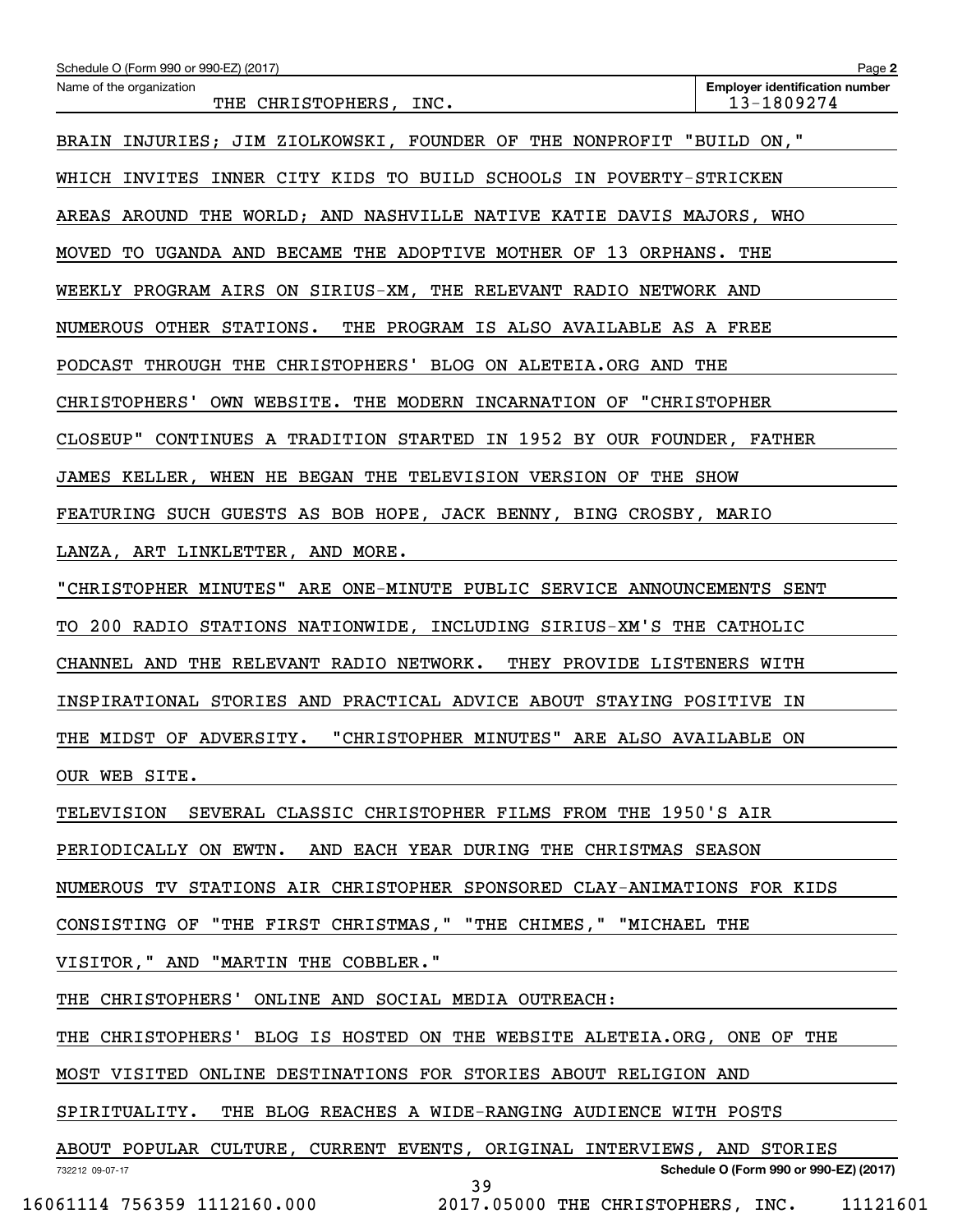THE CHRISTOPHERS, INC. 13-1809274

OF INSPIRATION. ALL OUR ONLINE ACTIVITIES ARE PROMOTED THROUGH FACEBOOK AND TWITTER.

FORM 990, PART III, LINE 4D, OTHER PROGRAM SERVICES:

CHRISTOPHER LEADERSHIP PROGRAM AND SEMINARS - THE CHRISTOPHER

LEADERSHIP PROGRAM OFFERS COURSES, SEMINARS, AND WORKSHOPS TO ADULTS

AND YOUTHS. PARTICIPANTS EXPLORE LIFE'S PURPOSE AND CHALLENGES, BUILD

SELF-CONFIDENCE, DEVELOP LEADERSHIP QUALITIES, GROW IN FAITH AND

SPIRITUALITY, SHARPEN COMMUNICATION SKILLS, AND BECOME MORE OPTIMISTIC.

WE HOLD AN ANNUAL WEEKEND LEADERSHIP COURSE AT THE UNIVERSITY OF SAINT

MARY OF THE LAKE, HOME OF MUNDELEIN SEMINARY AND THE SCHOOL OF THEOLOGY

FOR THE ARCHDIOCESE OF CHICAGO. MUNDELEIN IS THE LARGEST MAJOR

SEMINARY IN THE UNITED STATES AND DIOCESES FROM AROUND THE COUNTRY SEND

SEMINARIANS THERE FOR FORMATION. BY HOLDING OUR ANNUAL COURSE AT

MUNDELEIN, THE CHRISTOPHERS PARTICIPATE IN BUILDING UP THE NEXT

GENERATION OF LEADERS IN THE CHURCH. IN OUR WEEKEND COURSE AT

MUNDELEIN, SEMINARIANS AND LAYPEOPLE ENGAGE IN AN INVIGORATING

EXPLORATION OF LEADERSHIP SKILLS IN A RELAXED AND SUPPORTIVE

ENVIRONMENT.

IN 2016 AND 2017, THE CHRISTOPHERS PARTNERED WITH THE ARCHDIOCESE OF

THE SYRIAC ORTHODOX CHURCH EASTERN U.S. TO HOST A CHRISTOPHER

LEADERSHIP COURSE AT THE ST. APHREM CENTER IN PARAMUS, NJ, FOR THEIR

ANNUAL CLERGY RETREAT. IT FULFILLS THE CHRISTOPHERS' ECUMENICAL

MISSION TO WORK IN SUPPORT OF THIS DENOMINATION OF CHRISTIANITY THAT

HAS BEEN SUBJECTED TO SUCH TERRIBLE PERSECUTION ABROAD, AND WE LOOK

FORWARD TO CONTINUING THIS PARTNERSHIP.

PRISON OUTREACH PROGRAM OUR OUTREACH TO THOSE ON THE FRONT LINES OF

PRISON MINISTRY REMAINS A VITAL PART OF THE EFFORT TO BRING HOPE AND

732212 09-07-17

**Schedule O (Form 990 or 990-EZ) (2017)**

40

16061114 756359 1112160.000 2017.05000 THE CHRISTOPHERS, INC. 11121601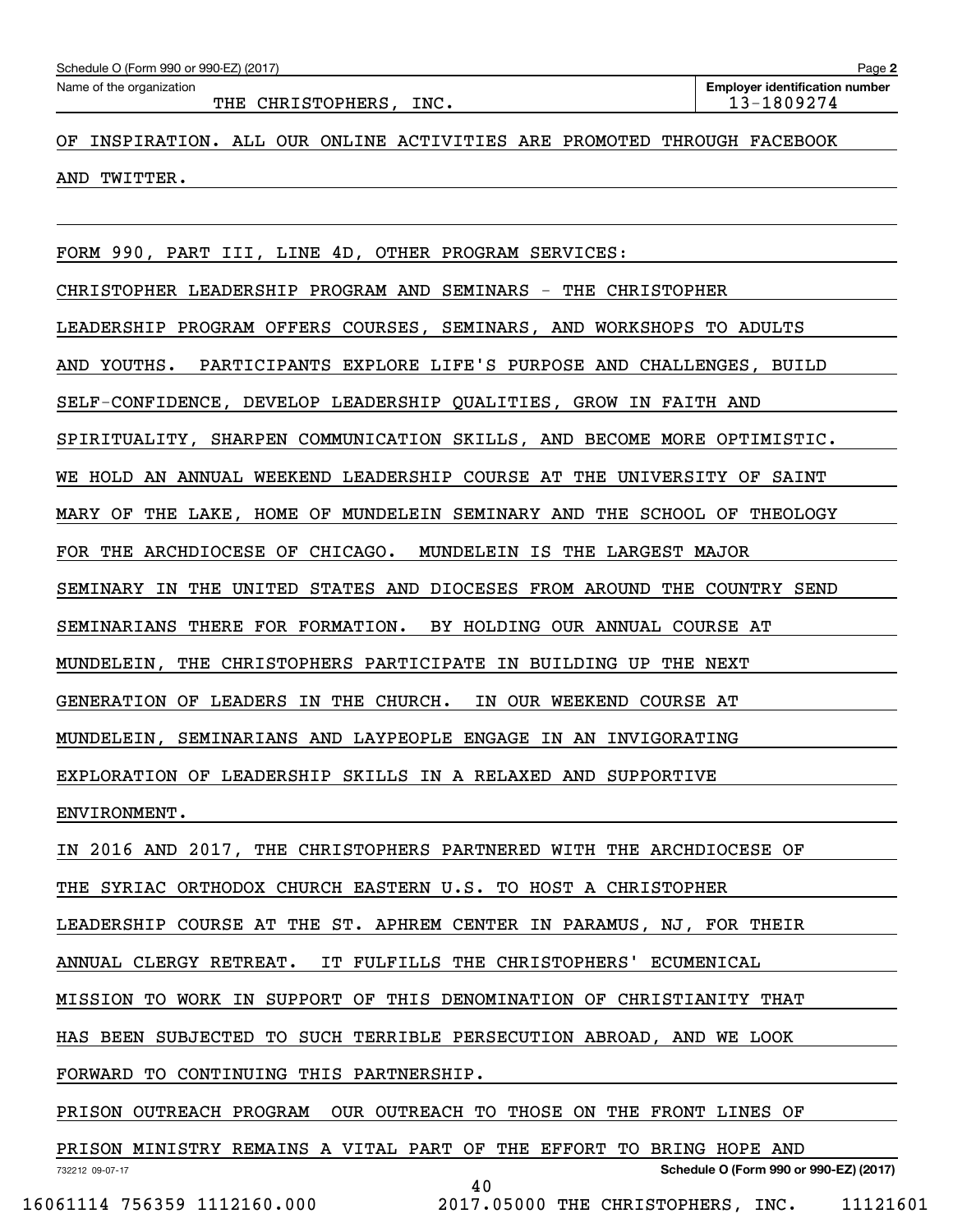| Schedule O (Form 990 or 990-EZ) (2017)                                             | Page 2                                              |
|------------------------------------------------------------------------------------|-----------------------------------------------------|
| Name of the organization<br>THE CHRISTOPHERS, INC.                                 | <b>Employer identification number</b><br>13-1809274 |
| HEALING TO PEOPLE ON THE MARGINS OF SOCIETY. WORKING MAINLY THROUGH                |                                                     |
| PRISON CHAPLAINS, WE PROVIDE AN EVER-GROWING LIBRARY OF READING                    |                                                     |
| MATERIAL THANKS TO THE SUPPORT OF CHRISTOPHER FRIENDS. THIS INCLUDES               |                                                     |
| OUR "THREE MINUTES A DAY" BOOK SERIES, CHRISTOPHER NEWS NOTES, AND A               |                                                     |
| CALENDAR DESIGNED ESPECIALLY FOR THOSE IN JAILS AND PRISONS.                       | COUNTLESS                                           |
| CHAPLAINS, AS WELL AS PRISONERS THEMSELVES, FREQUENTLY CONTACT OUR                 |                                                     |
| OFFICE TO EXPRESS THANKS FOR THE MANY DONATED ITEMS WE MAKE AVAILABLE              |                                                     |
| TO THEM. FOR INSTANCE, IN RESPONSE TO ONE OF OUR RECENT CHRISTMAS                  |                                                     |
| MAILINGS, DEACON PETER ANDRE, DIRECTOR OF PRISON MINISTRY FOR THE                  |                                                     |
| DIOCESE OF SAINT PETERSBURG, FLORIDA, WROTE:                                       |                                                     |
| "ON BEHALF OF A SINCERELY GRATEFUL MINISTRY, I HUMBLY ACKNOWLEDGE                  |                                                     |
| RECEIPT OF 7 CASES OF WONDERFUL 'THREE MINUTES A DAY' BOOKS, WHICH                 |                                                     |
| ARRIVED IN PERFECT ORDER THIS MORNING. WE ARE ACTIVELY PUTTING TOGETHER            |                                                     |
| OUR ADVENT AND CHRISTMAS MAILINGS. THESE BOOKS WILL BE THE INTEGRAL                |                                                     |
| PART OF OUR SPECIAL SPIRITUAL 'GIFTS' TO THE INMATES AND EX-OFFENDERS              |                                                     |
| IN OUR CARE. SINCE 1997, WE HAVE DONE OUR BEST TO PROVIDE INMATES AND              |                                                     |
| EX-OFFENDERS WITH 'TOOLS' ON THE FAITH TO ASSIST THEM (WALKING STICKS              |                                                     |
| IF YOU WILL) ON THEIR SPIRITUAL JOURNEY. IN AUGUST OF 1998, THE                    |                                                     |
| CHRISTOPHERS BEGAN THEIR LONG AND FAITHFUL, UTTERLY GENEROUS SUPPORT               |                                                     |
| AND PARTNERSHIP WITH OUR PRISON MINISTRY. HOW BLESSED WE ARE TO BE ABLE            |                                                     |
| TO MAKE THAT STATEMENT! TO YOU, YOUR WILLING STAFF AND ALL YOUR                    |                                                     |
| BENEFACTORS, WE SEND OUR PRAYERFUL GRATITUDE; FROM OVERFLOWING HEARTS,             |                                                     |
| WE THANK YOU AND WISH YOU PEACE AND JOY IN THE HOLY ADVENT AND                     |                                                     |
| CHRISTMAS SEASON STILL TO COME."                                                   |                                                     |
| WE HOPE THAT OUR CHRISTOPHER MATERIALS BRING THE LIGHT OF GOD'S LOVE TO            |                                                     |
| HIS CHILDREN WHO COULD USE A POSITIVE MESSAGE IN THEIR LIVES.                      |                                                     |
| EXPENSES $\sharp$ 172,142. INCLUDING GRANTS OF $\sharp$ 0. REVENUE $\sharp$ 3,295. |                                                     |

41

732212 09-07-17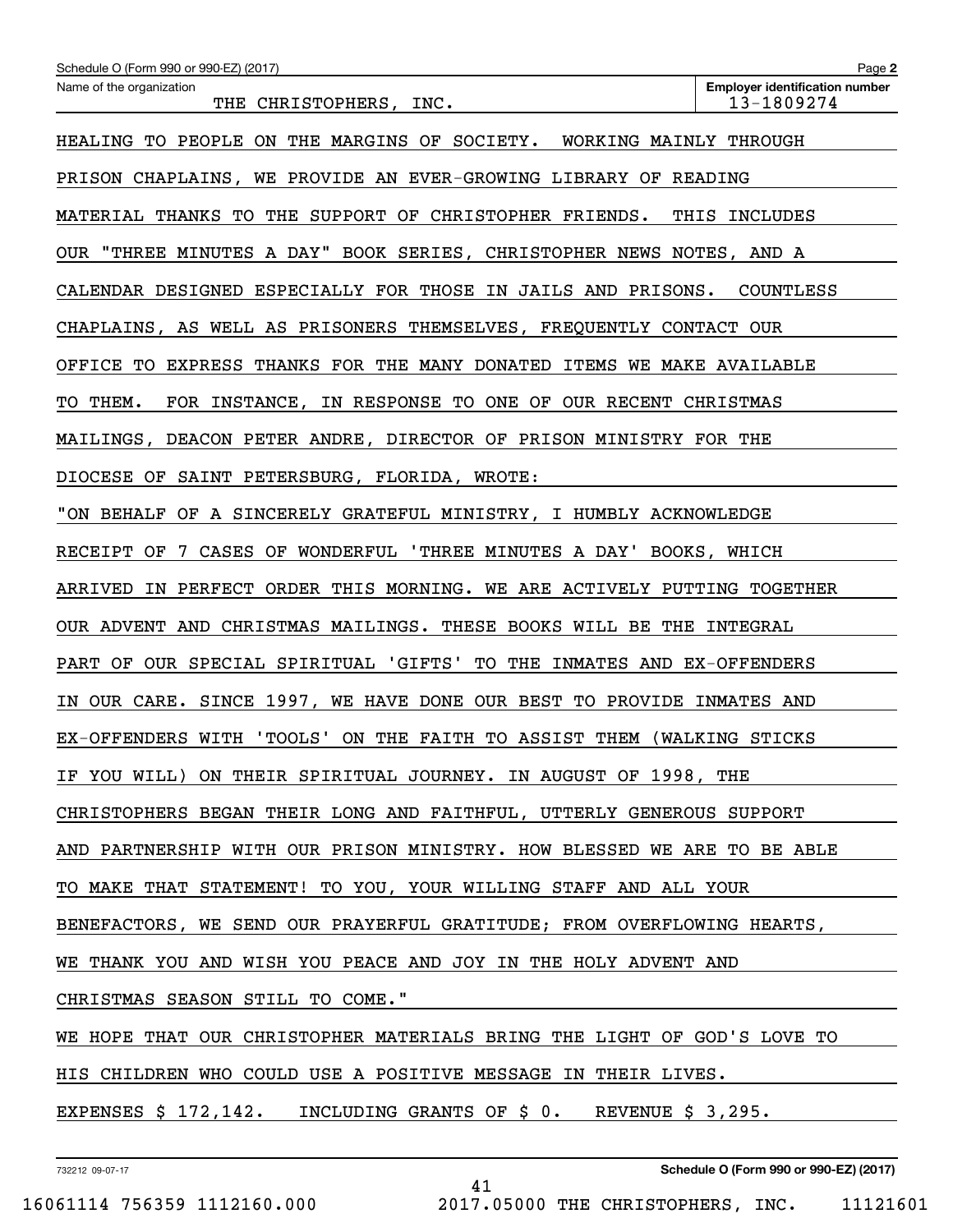THE CHRISTOPHER YOUTH PROGRAM:

THE CHRISTOPHERS' HIGH SCHOOL POSTER CONTEST ENCOURAGES STUDENTS TO ARTISTICALLY EXPRESS THE THEME "YOU CAN MAKE A DIFFERENCE." WHETHER SKETCHED, DRAWN, PAINTED BY HAND, PHOTOGRAPHED, OR CREATED BY COLORFUL DIGITAL GRAPHICS, THESE POSTERS REFLECT THE BEST AND, OFTENTIMES, SIMPLEST VALUES IN SOCIETY. FIRST PLACE, SECOND PLACE, THIRD PLACE AND HONORABLE MENTIONS RECEIVE CASH PRIZES. ALYSIA TEMPLEMAN, A SENIOR AT RIPON CENTRAL HIGH SCHOOL IN MANDECA, CALIFORNIA, WON FIRST PLACE IN OUR 28TH ANNUAL POSTER CONTEST FOR HIGH SCHOOL STUDENTS. SHE SHARED WITH US THE STORY BEHIND HER POSTER: "WHEN GIVEN THE THEME OF 'MAKING A DIFFERENCE,' THE FIRST THING IT MADE ME THINK OF WAS CREATING SOMETHING OR ADDING TO THE WORLD. AS AN ARTIST, I FIND THAT CREATING ART IS A POWERFUL WAY TO ACCOMPLISH THIS.

IT'S NOT JUST ART, BUT WHATEVER YOU DO MAKES A DIFFERENCE IN SOME WAY.

YOUR ACTIONS DON'T HAVE TO BE BIG AND IMPRESSIVE TO HAVE SIGNIFICANT

EFFECTS, AND WHETHER YOUR ACTIONS ARE GOOD OR BAD, THEY HAVE

CONSEQUENCES. IN MY POSTER, I WANTED TO SHOW THAT THE SIMPLE ACTIONS OF

TWO CHILDREN PLANTING A TREE ADDED SOMETHING GOOD TO THE WORLD AROUND

THEM. THE WORDS ABOVE THEM, 'YOU CAN MAKE A DIFFERENCE,' ARE MEANT TO

SAY THAT WHATEVER YOU DO, BIG OR SMALL, AFFECTS SOMETHING OR SOMEONE

ELSE, SO CHOOSE WISELY."

732212 09-07-17 **Schedule O (Form 990 or 990-EZ) (2017)** THE CHRISTOPHERS' COLLEGE VIDEO CONTEST ALLOWS YOUNG ADULTS TO CAPTURE TRUE OR FICTIONAL STORIES ON VIDEO OR FILM, STORIES THAT LIGHT A CANDLE RATHER THAN CURSE THE DARKNESS BY HIGHLIGHTING OUR POWER TO MAKE A POSITIVE DIFFERENCE IN THE WORLD. IN ADDITION TO ARTISTIC EXPRESSION WITH A MORAL AND SPIRITUAL FOCUS, THE CONTEST ALSO GIVES HARDWORKING STUDENTS THE OPPORTUNITY TO WIN A SCHOLARSHIP THAT WILL HELP THEM FURTHER PURSUE THEIR ACADEMIC STUDIES. FIRST PLACE, SECOND PLACE,

42

16061114 756359 1112160.000 2017.05000 THE CHRISTOPHERS, INC. 11121601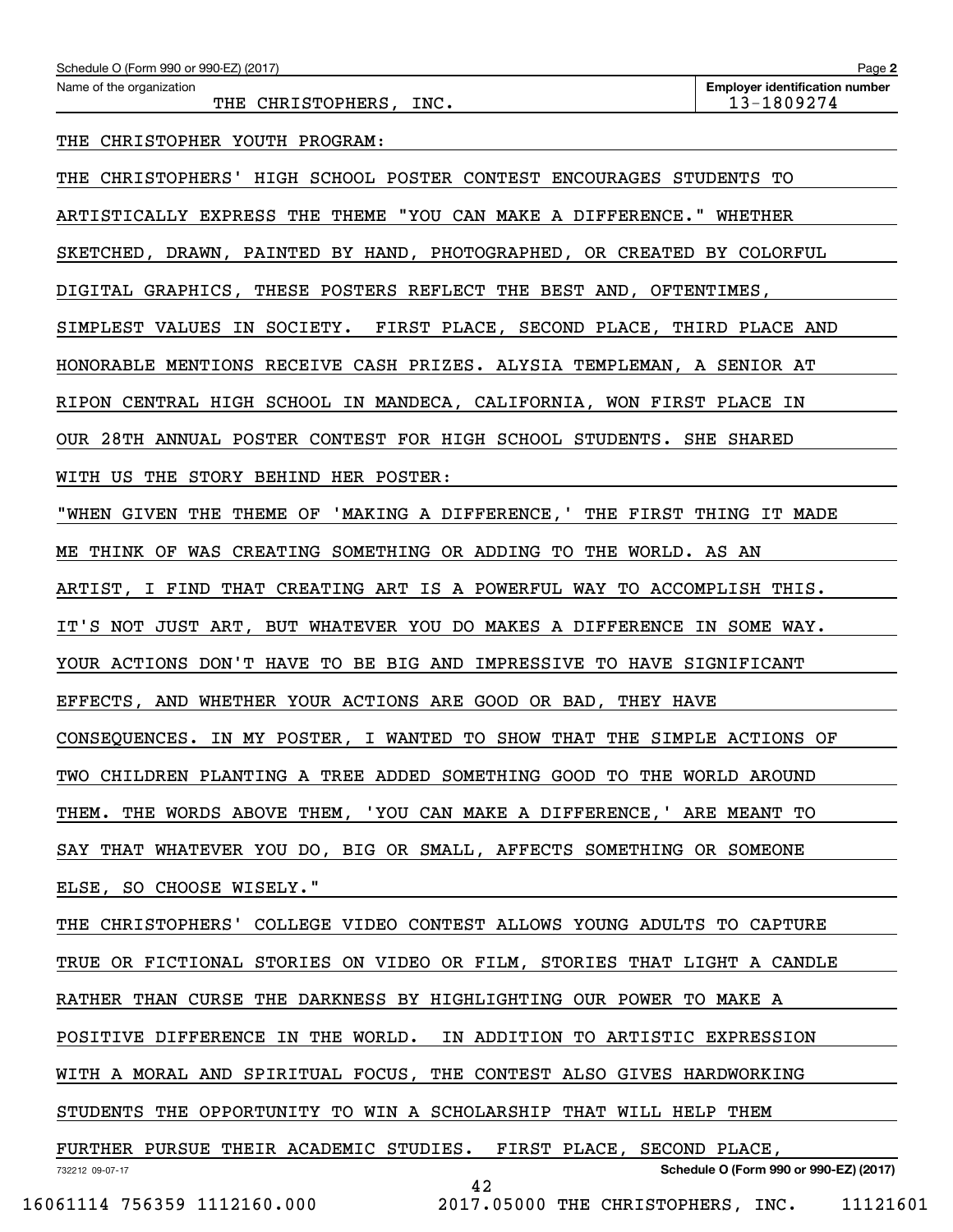| Schedule O (Form 990 or 990-EZ) (2017)                                  | Page 2                                              |
|-------------------------------------------------------------------------|-----------------------------------------------------|
| Name of the organization<br>THE CHRISTOPHERS, INC.                      | <b>Employer identification number</b><br>13-1809274 |
| THIRD PLACE AND HONORABLE MENTIONS RECEIVE CASH PRIZES.                 |                                                     |
| ANDREA BUENO, A JUNIOR AT MIAMI DADE COLLEGE, WON THE TOP PRIZE IN OUR  |                                                     |
| RECENT 30TH ANNUAL VIDEO CONTEST FOR HER PIECE ENTITLED 'FULL CIRCLE.'  |                                                     |
| AGAINST A BACK DROP OF VIVID PHOTOS AND LIVE VIDEO FOOTAGE, THIS FILM   |                                                     |
| CENTERS ON THE INCREDIBLE TRUE STORY OF RACHEL SALINAS-BUENO. THE       |                                                     |
| DAUGHTER OF MIGRANT FARM WORKERS IN HOMESTEAD, FLORIDA, SALINAS-BUENO   |                                                     |
| STARTED WORKING IN THE FIELDS AT 11 YEARS OLD. ONE OF NINE CHILDREN,    |                                                     |
| RACHEL QUICKLY BECAME USED TO HAND-ME-DOWNS AND NO SUMMER VACATIONS,    |                                                     |
| AND WAS OFTEN EMBARRASSED WHEN HER FRIENDS WOULD DISCOVER THE GRUELING  |                                                     |
| NATURE OF HER WORK.                                                     |                                                     |
| ALMOST THIRTY YEARS LATER, SALINAS-BUENO NOT ONLY WEARS HER HARDWORKING |                                                     |
| PAST AS A BADGE OF HONOR, BUT ALSO USES IT TO HELP CHILDREN TODAY WHO   |                                                     |
| FACE A SIMILAR STRUGGLE. FOR THE PAST TWENTY-SIX YEARS, RACHEL HAS BEEN |                                                     |
| EMPLOYED IN THE TITLE I MIGRANT EDUCATION PROGRAM IN THE MIAMI-DADE     |                                                     |
| COUNTY OF FLORIDA. THIS ORGANIZATION WORKS WITH APPROXIMATELY 1,500     |                                                     |
| STUDENTS ACROSS THE COUNTY, ENCOMPASSING EVERYTHING FROM ADVOCACY       |                                                     |
| TUTORING TO HOMEWORK ASSISTANCE.                                        |                                                     |
| "I LIVED THEIR LIFE," RACHEL SUMMARIZED THOUGHTFULLY AT THE END OF HER  |                                                     |
| INTERVIEW, REFERRING TO THE CHILDREN ASSISTED THROUGH HER ORGANIZATION. |                                                     |
| "I'VE GONE THROUGH THEIR HARDSHIPS ANDSOMEHOW, THROUGH THE GRACE OF     |                                                     |
| GOD, I'VE BEEN ABLE TO OVERCOME AND TO BE BLESSED BY IT, TO BE NOW      |                                                     |
| PROUD AND HAPPY OF WHERE I AMI THINK THAT I'VE COME FULL CIRCLE."       |                                                     |
| THE CHRISTOPHERS' CELEBRATION OF ANDREA'S FILM "FULL CIRCLE"            |                                                     |
| DEMONSTRATES THE POWER OF THE CHRISTOPHERS' MEDIA OUTREACH TO INSPIRE   |                                                     |
| AND ENCOURAGE THE TELLING OF UPLIFTING STORIES WITHIN OUR CULTURE.      |                                                     |
| EXPENSES $$142,442$ .<br>INCLUDING GRANTS OF \$0.<br>REVENUE $$9,813.$  |                                                     |
|                                                                         |                                                     |

BEQUEST MINISTRY:

732212 09-07-17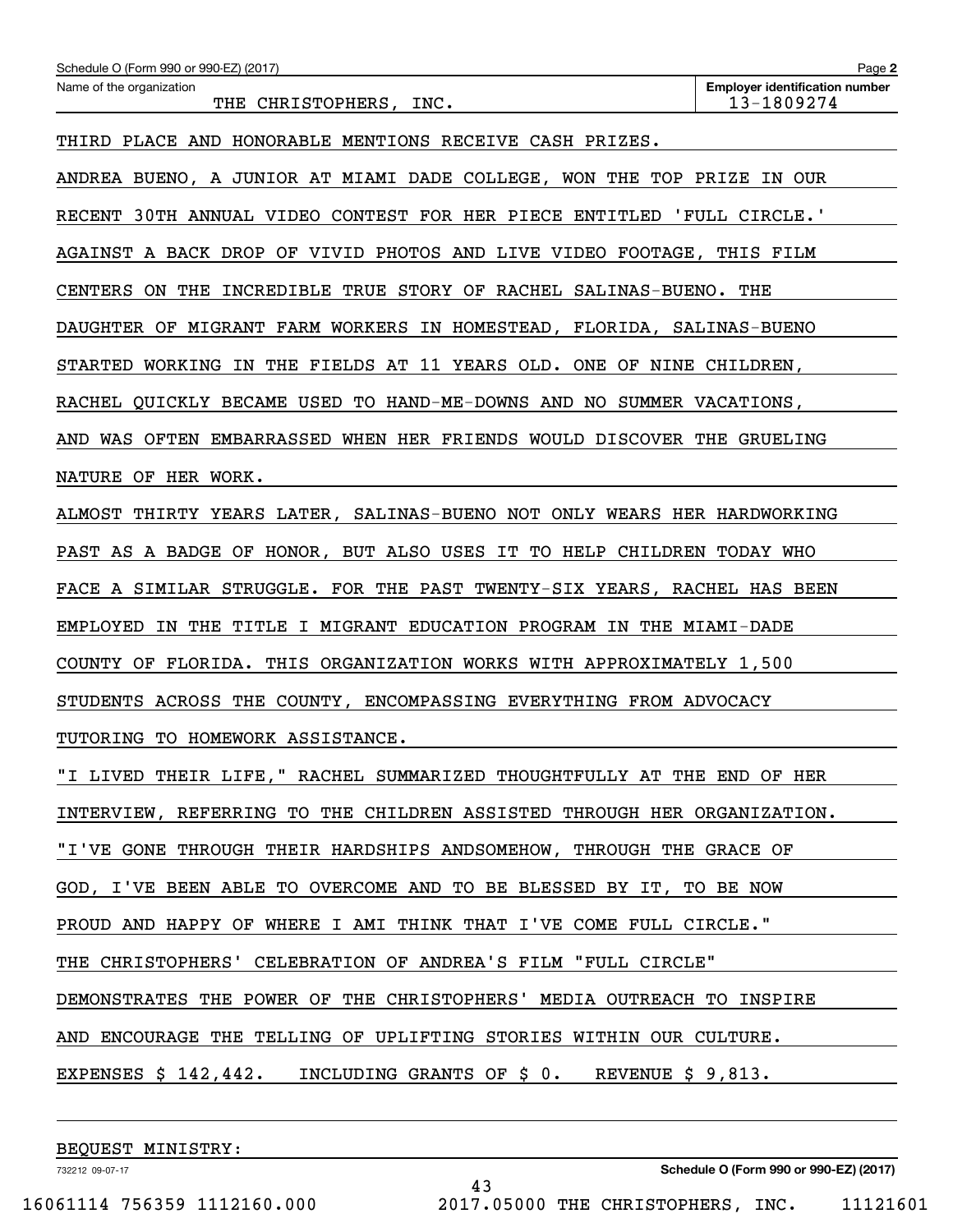| Schedule O (Form 990 or 990-EZ) (2017)                                                                        | Page 2                                              |
|---------------------------------------------------------------------------------------------------------------|-----------------------------------------------------|
| Name of the organization<br>THE CHRISTOPHERS,<br>INC.                                                         | <b>Employer identification number</b><br>13-1809274 |
| OUR BEQUEST MINISTRY IS AN OUTREACH THE CHRISTOPHERS DEVOTED PARTICULAR                                       |                                                     |
| ATTENTION TO IN THE YEARS OF 2014, 2015, 2016, AND 2017. OUR                                                  |                                                     |
| ORGANIZATION HAS ALWAYS RELIED ON THE GENEROSITY OF DONORS WHO INCLUDE                                        |                                                     |
| IN THEIR TRUSTS AND WILLS WITH GIFTS OF STOCK, INSURANCE ANNUITIES,<br>US                                     |                                                     |
| AND BEQUESTS THAT HELP TO SECURE THE LONGEVITY OF OUR MISSION. WE HAVE                                        |                                                     |
| DEVELOPED A MAILER WITH A BUCK-SLIP FOR POTENTIAL DONORS TO SEND BACK                                         |                                                     |
| REQUESTING MORE INFORMATION ON THIS PROGRAM. ALL THOSE WHO REQUEST                                            |                                                     |
| INFORMATION ON LONG-TERM GIVING RECEIVE OUR PAMPHLET ON WILLS, WHICH                                          |                                                     |
| OFFERS PRACTICAL ADVICE IN HELPING TO NAVIGATE THE PROCESS OF MAKING                                          |                                                     |
| OUT A LAST WILL AND TESTAMENT.                                                                                |                                                     |
| WE HAVE ALSO DEVELOPED A STEWARDSHIP PAMPHLET TO ACCOMPANY OUR PAMPHLET                                       |                                                     |
| ON WILLS AND THIS AFFORDS OPPORTUNITIES TO HIGHLIGHT THE IMPORTANCE OF                                        |                                                     |
| BEQUESTS TO THE FUTURE OF OUR ORGANIZATION. LONG-TERM CHRISTOPHER                                             |                                                     |
| DONORS ARE THOSE WHO ANSWER THE CALL TO BE A BEACON OF LIGHT TO A WORLD                                       |                                                     |
| THEY UNDERSTAND THE PROFOUND IMPACT HOPE CAN HAVE ON THE<br>NEED, AND<br>IN.                                  |                                                     |
| THEY SUPPORT OUR MISSION BECAUSE OUR MESSAGE HAS<br>HUMAN HEART.                                              | THE POWER                                           |
| TO HELP PEOPLE REALIZE THEIR GOD-GIVEN PURPOSE AND USE THEIR TALENTS IN                                       |                                                     |
| SERVICE TO THE COMMON GOOD. WE REMEMBER OUR DONORS AND ALL CHRISTOPHERS                                       |                                                     |
| THROUGHOUT THE WORLD WITH THIS SIMPLE PRAYER: __________________________________                              |                                                     |
| LORD, PROTECT YOUR SERVANTS, THE CHRISTOPHERS, AND ARREST AND MALL AND MALL AND MALL AND MALL AND MALL AND MA |                                                     |
|                                                                                                               |                                                     |
| GUIDE THEM TO LEAD ABUNDANT LIVES, WELL ASSESSED TO A REPORT OF THEM TO LEAD ABUNDANT LIVES,                  |                                                     |
| RECEIVING THE FRUITS YOU BESTOW UPON THEM                                                                     |                                                     |
| IN JOY AND GLADNESS.                                                                                          |                                                     |
| WE ASK THAT YOU ALWAYS REMEMBER                                                                               |                                                     |
| THEIR GENEROSITY TOWARDS THOSE IN NEED AND GRANT                                                              |                                                     |
| US THE STRENGTH TO JOIN WITH THEM IN                                                                          |                                                     |

44

BRINGING HOPE INTO THE WORLD SO THAT THEIR LIGHT

732212 09-07-17

**Schedule O (Form 990 or 990-EZ) (2017)**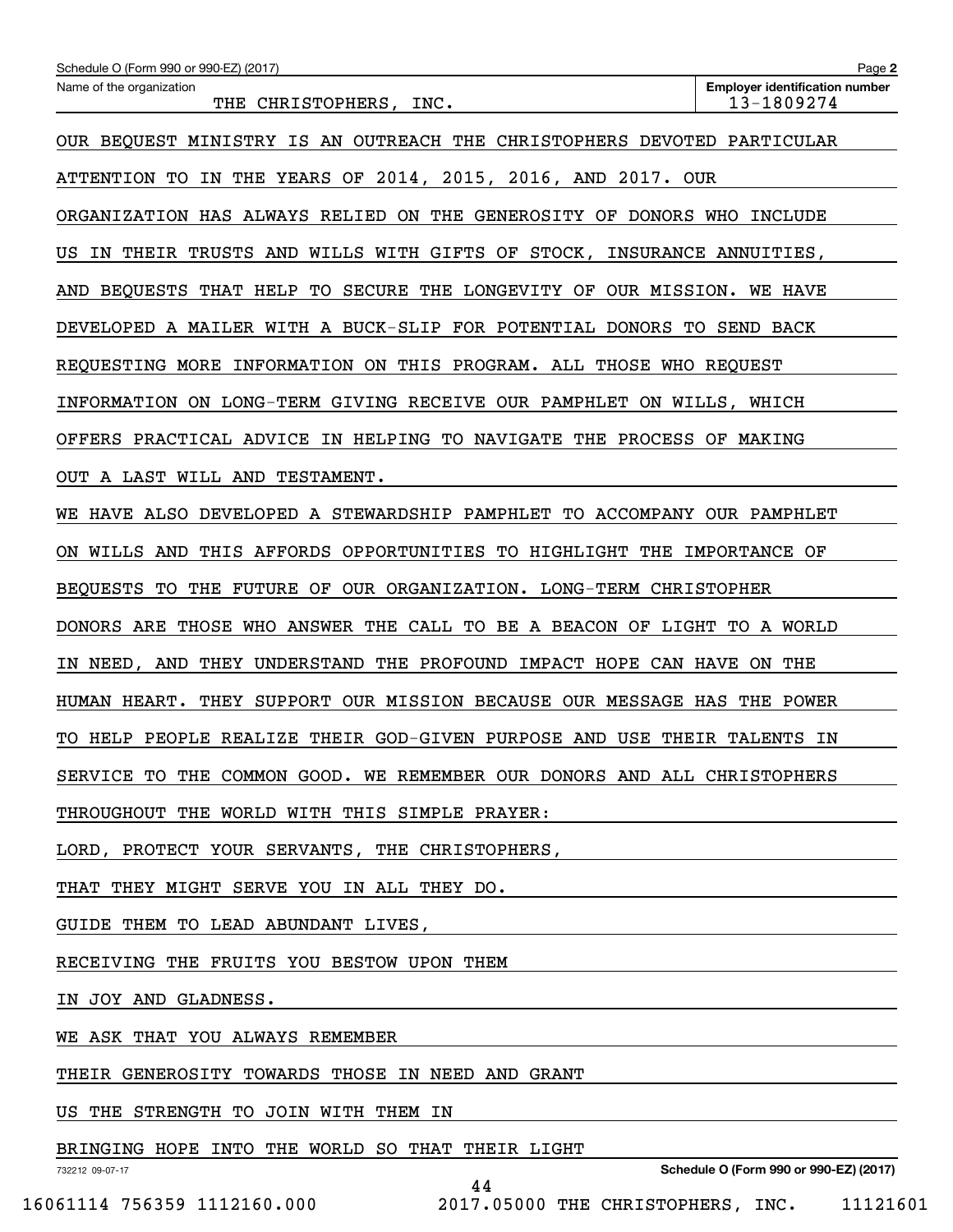| Schedule O (Form 990 or 990-EZ) (2017) |  |  |  |
|----------------------------------------|--|--|--|
|----------------------------------------|--|--|--|

THE CHRISTOPHERS, INC. 13-1809274

Echedule O (Form 990 or 990-EZ) (2017)<br>Name of the organization **number** Name of the organization **number** 

SHINES BRIGHTLY FOR ALL ETERNITY.

EXPENSES \$ 89,997. INCLUDING GRANTS OF \$ 0. REVENUE \$ 0.

FORM 990, PART VI, SECTION A, LINE 2:

THE ORGANIZATION, AS OF YEAR END, INCURRED \$94,003 IN LEGAL SERVICES

PROVIDED BY GIBNEY ANTHONY & FLAHERTY, LLP OF WHICH ROBERT V. OKULSKI,

PRESIDENT/TREASURER OF THE BOARD, IS A MEMBER.

FORM 990, PART VI, SECTION B, LINE 11B:

THE CHRISTOPHERS, INC. HAS ITS FORM 990 PREPARED BY AN OUTSIDE ACCOUNTING FIRM AND HAS ESTABLISHED THE FOLLOWING REVIEW PROCESS TO ENSURE THAT THE INFORMATION REPORTED IS COMPLETE AND ACCURATE. WHEN THE FORM 990 HAS BEEN PREPARED, REVIEWED BY MANAGEMENT AND IS READY TO BE FILED WITH THE INTERNAL REVENUE SERVICE, IT IS SUBMITTED ELECTRONICALLY TO MEMBERS OF THE ORGANIZATIONS GOVERNING BODY FOR ANY COMMENTS PRIOR TO ITS SUBMISSION. THE GOVERNING BODY IS PROVIDED WITH AT LEAST ONE WEEK TO REVIEW THE PREPARED FORM 990 AND PROVIDE THEIR COMMENTS. ANY COMMENTS ARE THEN GROUPED, SUMMARIZED AND PROVIDED TO THE COMPLIANCE OFFICER OR COMMITTEE IN CHARGE OF FILING THE RETURN FOR THEIR REVIEW. EACH ISSUE IS DOCUMENTED AND ADDRESSED UNTIL THE RETURN IS FINALIZED AND APPROVED FOR FILING.

FORM 990, PART VI, SECTION B, LINE 12C:

732212 09-07-17 THE CHRISTOPHERS, INC. CURRENTLY HAS IN PLACE A CONFLICT OF INTEREST POLICY WHICH ALL BOARD MEMBERS ARE AWARE OF. THE POLICY APPLIES TO ANY DIRECTOR, PRINCIPAL, OFFICER, OR MEMBER OF A COMMITTEE WITH GOVERNING BOARD DELEGATED POWERS. THE BOARD CURRENTLY MANDATES THAT ALL MEMBERS OF MANAGEMENT AND THE GOVERNING BODY DISCLOSE ANY POTENTIAL OR ACTUAL CONFLICTS THAT MAY EXIST. IN ADDITION, EACH MEMBERS OF MANAGEMENT AND THE GOVERNING BODY NEEDS TO

45

**Schedule O (Form 990 or 990-EZ) (2017)**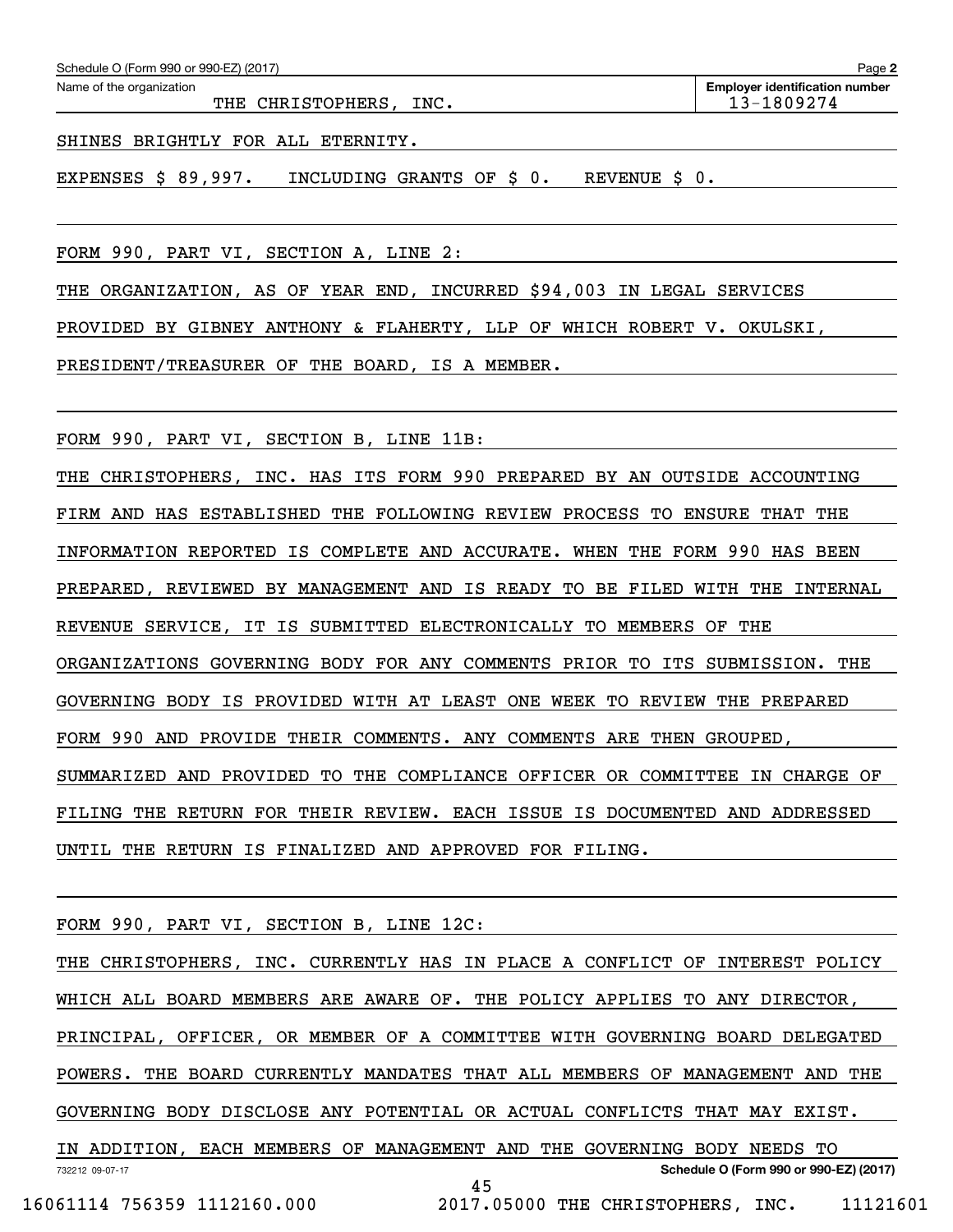| Schedule O (Form 990 or 990-EZ) (2017)                                                              | Page 2                                              |
|-----------------------------------------------------------------------------------------------------|-----------------------------------------------------|
| Name of the organization<br>CHRISTOPHERS, INC.<br>THE                                               | <b>Employer identification number</b><br>13-1809274 |
| ANNUALLY DISCLOSURE<br>STATEMENT. IF A POTENTIAL<br>SIGN<br>AN                                      | OR ACTUAL<br>CONFLICT                               |
| EXISTS,<br>BOARD<br>INVESTIGATE THE<br>ОF<br>INTEREST<br>THE<br>WILL<br>CONFLICT                    | DETERMINE<br>AND                                    |
| CONFLICT EXISTS. IF THE<br>BOARD<br>ACTUAL<br>ESTABLISHES<br>WHETHER<br>AN                          | THAT<br>AN<br>ACTUAL                                |
| THE<br>MEMBER OF<br>MANAGEMENT<br>OR THE<br>BOARD<br>CONFLICT<br>EXISTS.<br>WILL                    | BE.<br>NOTIFIED                                     |
| BE.<br>ALLOWED<br>TO.<br>BE.<br>PART<br>IMMEDIATELY<br>WILL<br>NOT<br>VOTE<br>OR.<br>A<br>OF<br>AND | DECISIONS<br>ANY                                    |
| TRANSACTIONS THAT HAVE TO<br>SUCH<br>DO WITH<br>THE<br>CONFLICT<br><b>ABOUT</b><br>ANY              | SUCH<br>UNTIL                                       |
| LONGER<br>TIME<br>THERE<br>ΙS<br>CONFLICT.<br>NO.<br>$\mathbf{A}$                                   |                                                     |

FORM 990, PART VI, SECTION B, LINE 15:

THE CHRISTOPHERS POLICY FOR ESTABLISHING THE COMPENSATION FOR THE CEO, EXECUTIVE DIRECTOR, TOP MANAGEMENT OFFICIALS, OTHER OFFICERS OR KEY EMPLOYEES INVOLVES HAVING EXECUTIVE COMPENSATION ANNUALLY REVIEWED BY THE BOARD FREE OF ANY MEMBERS WITH CONFLICTS OF INTEREST RELATED THERETO. IN ADDITION, THE APPROVED COMPENSATION IS BASED ON ADEQUATE DATA TO DETERMINE THE REASONABLENESS OF COMPENSATION BEING CONSIDERED AS WELL AS THE PERFORMANCE OF THE EXECUTIVE. COMPENSATION DECISION ON THE AMOUNT OF COMPENSATION PAID IS ADEQUATELY DOCUMENTED IN A CONTEMPORANEOUSLY WRITTEN FORMAT AND DOCUMENTS THE DATE OF THE DECISION, THE MEMBERS PRESENT DURING THE DECISION AND THOSE WHO VOTED ON IT, AND THE FULL TERMS OF THE TRANSACTION THAT WAS APPROVED. THIS PROCESS WAS LAST UNDERTAKEN IN 2017.

FORM 990, PART VI, SECTION C, LINE 19:

732212 09-07-17 **Schedule O (Form 990 or 990-EZ) (2017)** THE CHRISTOPHERS, INC. MAKES ITS FORM 990 AVAILABLE FOR PUBLIC INSPECTION AS REQUIRED UNDER SECTION 6104 OF THE INTERNAL REVENUE CODE. THE RETURN IS POSTED ON ITS WEBSITE, CHRISTOPHERS.ORG, AND GUIDESTAR.ORG. IN ADDITION, FORMS 990 AND 1023 AS WELL AS THE CONFLICT OF INTEREST POLICY AND FINANCIAL STATEMENTS ARE AVAILABLE UPON WRITTEN REQUEST TO 5 HANOVER SQUARE, 22ND FLOOR NEW YORK, NY 10004, OR BY CALLING THE ORGANIZATION DIRECTLY AT (212) 46

16061114 756359 1112160.000 2017.05000 THE CHRISTOPHERS, INC. 11121601